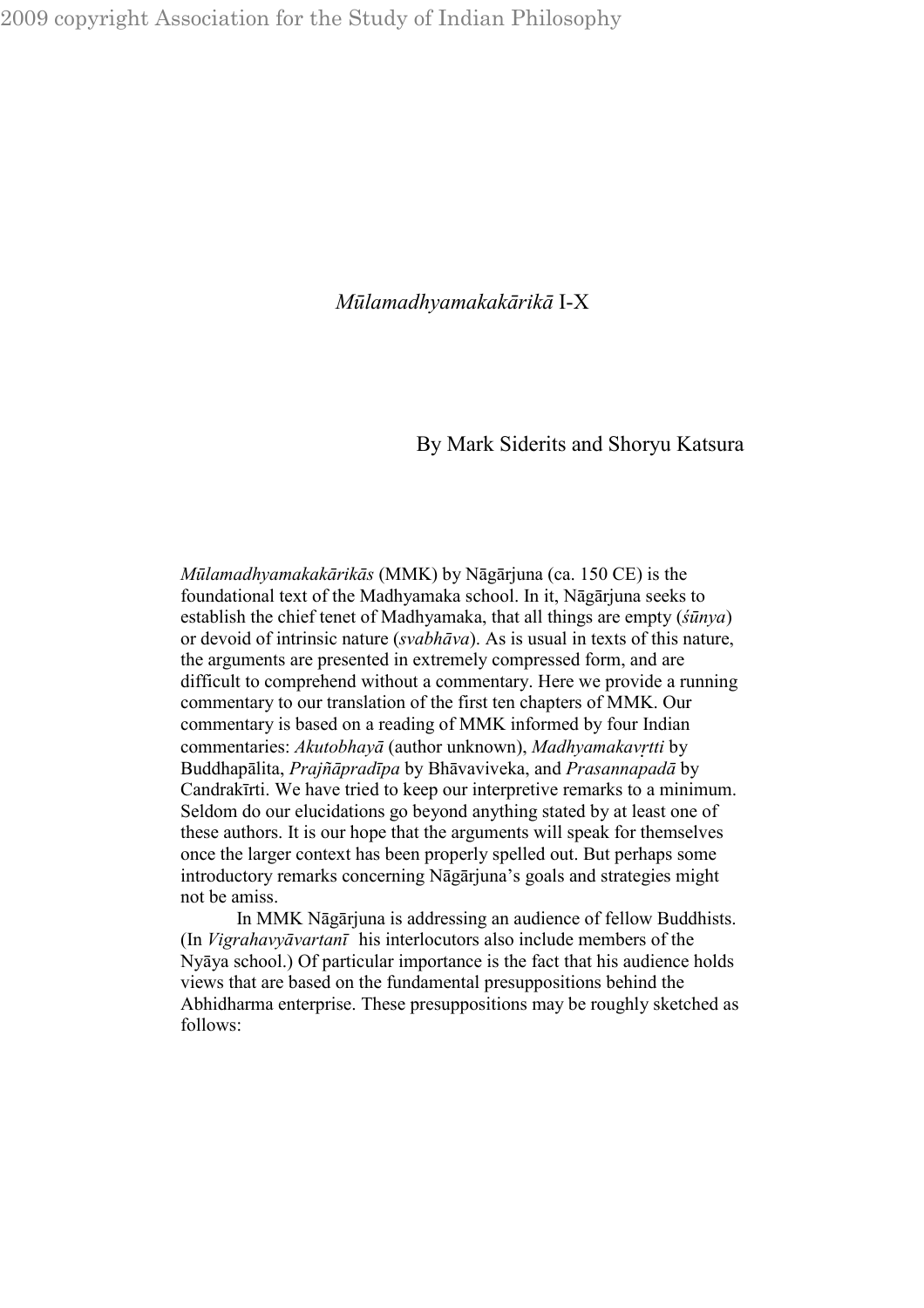1. There are two ways in which a statement may be true, conventionally and ultimately.

> a. To say of a statement that it is conventionally true is to say that action based on its acceptance reliably leads to successful practice. Our common-sense convictions concerning ourselves and the world are all conventionally true, since they reflect conventions that have been found to be useful in everyday practice.

> b. To say of a statement that it is ultimately true is to say that it corresponds to the nature of reality and neither asserts nor presupposes the existence of any mere conceptual fiction. A conceptual fiction is something that is thought to exist only because of facts about us and the concepts that we happen to employ. For instance, a chariot is a conceptual fiction; when a set of parts is assembled in the right way, we only believe there is a chariot in addition to the parts because of facts about our interests and our limitations. The ultimate truth is absolutely objective, it reflects the way the world is independently of what happens to be useful for us. No statement about a chariot could be ultimately true (or ultimately false).

2. Only *dharmas* are ultimately real.

a. To say of something that it is ultimately real is to say that it is the sort of thing about which ultimately true (or false) statements may be made. An ultimately real entity is unlike a mere conceptual fiction in that it may be said to exist independently of facts about us. b. The ultimately real *dharmas* are simple or impartite. They are not products of the mind's tendency to aggregate for purposes of conceptual economy. They are what remain when all products of such activity have been analytically resolved into their basic constituents. They may include such things as indivisible material particles, spatio-temporally discrete occurrences of color and shape, pain sensations, particular occurrences of basic desires such as hunger and thirst, and individual moments of consciousness. (Different Abhidharma schools give somewhat different accounts of what *dharmas* there are.)

c. All the facts about our common-sense world of people, towns, forests, chariots and the like can be explained entirely in terms of facts about the *dharmas* and their relations with one another. The conventional truth can be explained entirely in terms of the ultimate truth.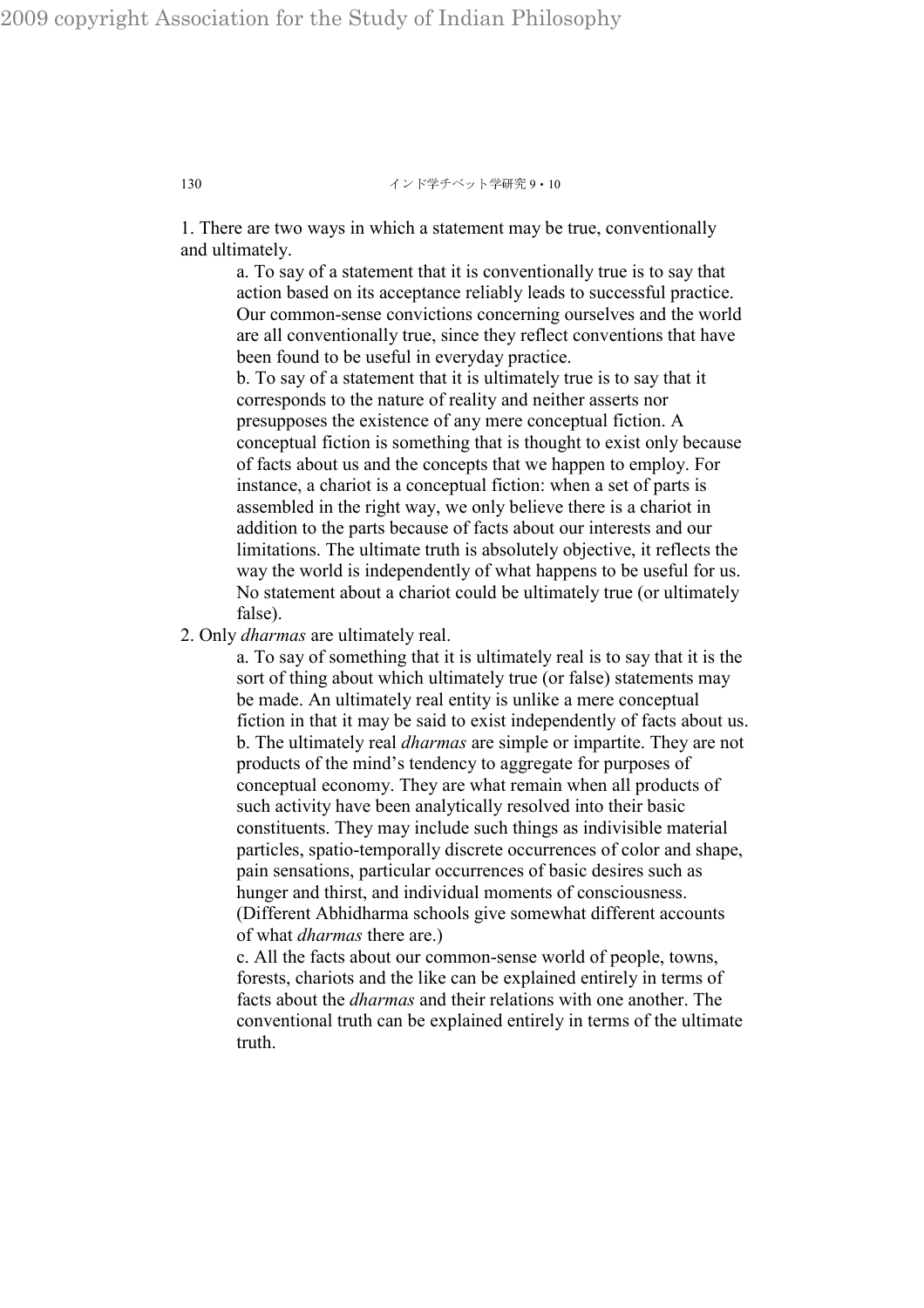3. Dharmas originate in dependence on causes and conditions. While not all Abhidharma schools hold that all *dharmas* are subject to dependent origination (*pratitya samutpāda*), all agree that most *dharmas* are. And since anything subject to origination is also subject to cessation, most (or all) *dharmas* are also impermanent.

4. *Dharmas* have intrinsic nature (*svabhāva*).

a. An intrinsic nature is a property that is intrinsic to its bearer, i.e., the fact that the property characterizes that entity is independent of facts about anything else.

b. Only *dharmas* have intrinsic nature. The size and shape of a chariot are not intrinsic natures of the chariot, since the chariot's having its size and shape depends on the size, shape and arrangement of its parts. The size and shape of the chariot are instead extrinsic natures (parabhava) since they are not the 'its own' of the chariot but are rather borrowed.

c. *Dharmas* have only intrinsic natures. A characteristic that a thing can have only by virtue of its relation to another thing (such as the characteristic of being taller than Mont Blanc) is not intrinsic to the thing that has it. To suppose that the thing nonetheless has that characteristic is to allow mental construction to play a role in our conception of that which is real. For it requires us to suppose that a thing can have a complex nature: an intrinsic nature–what it itself is like apart from everything else-plus those properties it gets by virtue of its relations to other things. To the extent that this nature is complex, it is conceptually constructed by the mind's aggregative tendencies.

d. A given *dharma* has only one intrinsic nature. Since *dharmas* are what remain at the end of analysis, and analysis dissolves the aggregating that is contributed by mental construction, a given *dharma* can have only one intrinsic nature.

5. Suffering is overcome by coming to realize the ultimate truth about ourselves and the world.

> a. Suffering results from the false belief that there is an enduring 'I'. the subject of experience and agent of actions, for which events in a life can have meaning.

> b. This false belief results from failure to see that the person is a mere conceptual fiction, something lacking intrinsic nature. What is ultimately real is just a causal series of *dharmas*. Suffering is overcome by coming to see reality in a genuinely objective way, a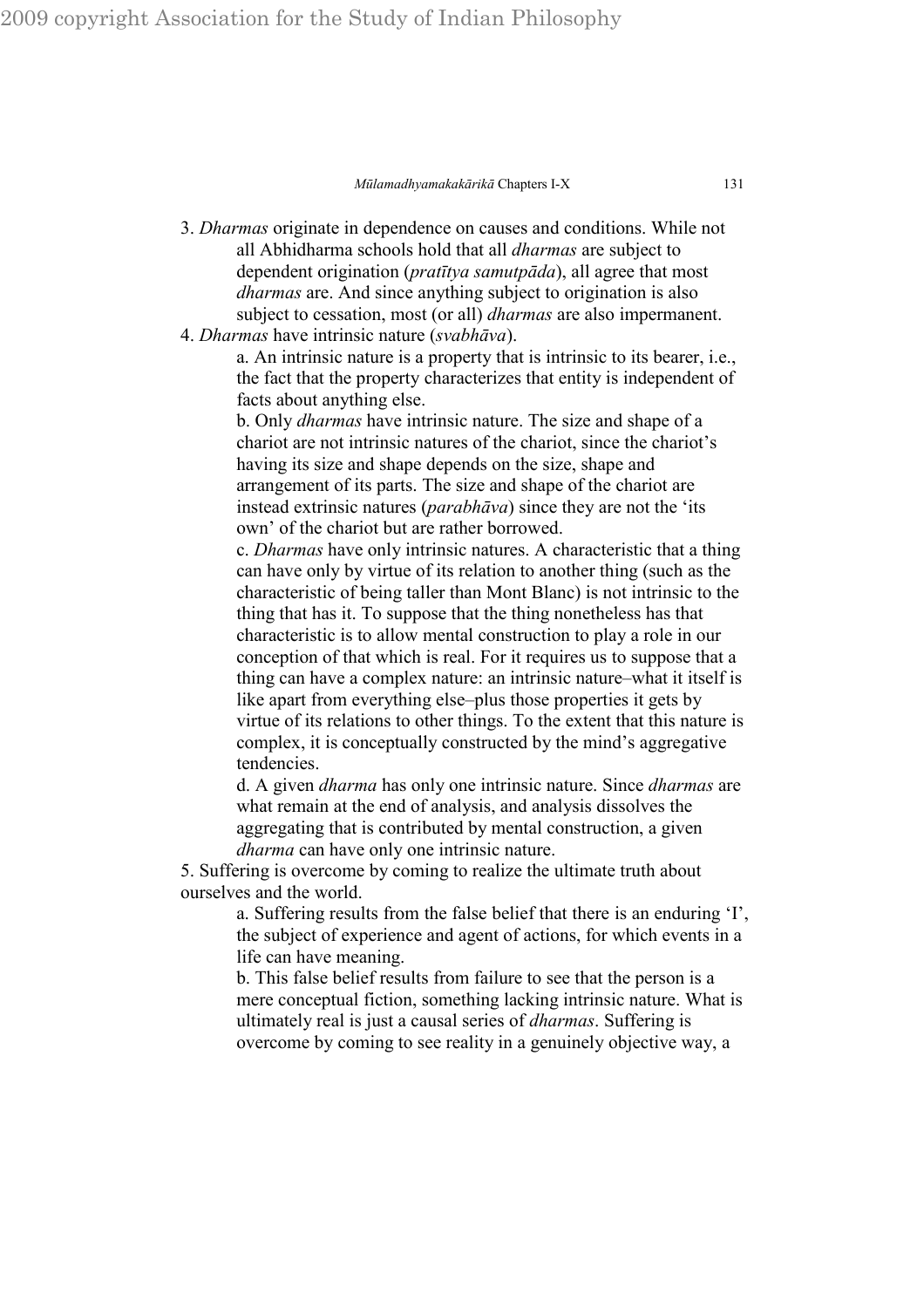way that does not project any conceptual fictions onto the world.

Nāgāriuna does not dispute any of the above claims. Instead he seeks to show that nothing could be ultimately real in the way that Abhidharmikas maintain. His position is that if there were ultimately real things, they would be *dharmas*, things with intrinsic nature; but there cannot be. Not only are the person and other partite things devoid of intrinsic nature and so mere conceptual fictions, the same holds for *dharmas* as well. This is what it means to say that all things are empty. Given the nature of this claim, there can be no single argument that could establish it. Nāgārjuna's strategy is instead to examine a variety of claims made by those who take there to be ultimately real entities, and seek to show of each such claim that it cannot be true. The expectation is that once the opponent has seen sufficiently many of their central theses refuted, they will acknowledge that further attempts at finding the ultimate truth are likely to prove fruitless.

This expectation is based in part on the fact that Nangariuna employs a number of common patterns of reasoning in his refutations. Once one has seen how a particular reasoning strategy may be used to refute several quite distinct hypotheses, it becomes easier to see how it might apply as well to one's own preferred view concerning some metaphysical issue. Some patterns that occur particularly often in MMK are the following. It is important to note that in each case the hypothesis that is being refuted is meant by the opponent to be ultimately true.

Infinite Regress: This is meant to show that hypothesis H cannot be true, since the same reasoning that leads to H would, when applied to H itself, lead to a further hypothesis H', a similar process would lead to hypothesis H'', etc. But H was introduced in order to explain some phenomenon P. And a good explanation must end somewhere. So H cannot be the correct explanation of P. For examples of this style of reasoning see 1.4, II.6, V.3, VII.1, VII.3, VII.6,  $VII$  19

Neither Identical Nor Distinct: This is meant to refute a hypothesis to the effect that x and y are related in some way R. If they were, then x and y would have to be either two distinct things or else really just one and the same thing (under two different descriptions). But if x and y were distinct, then x exists apart from y. And if x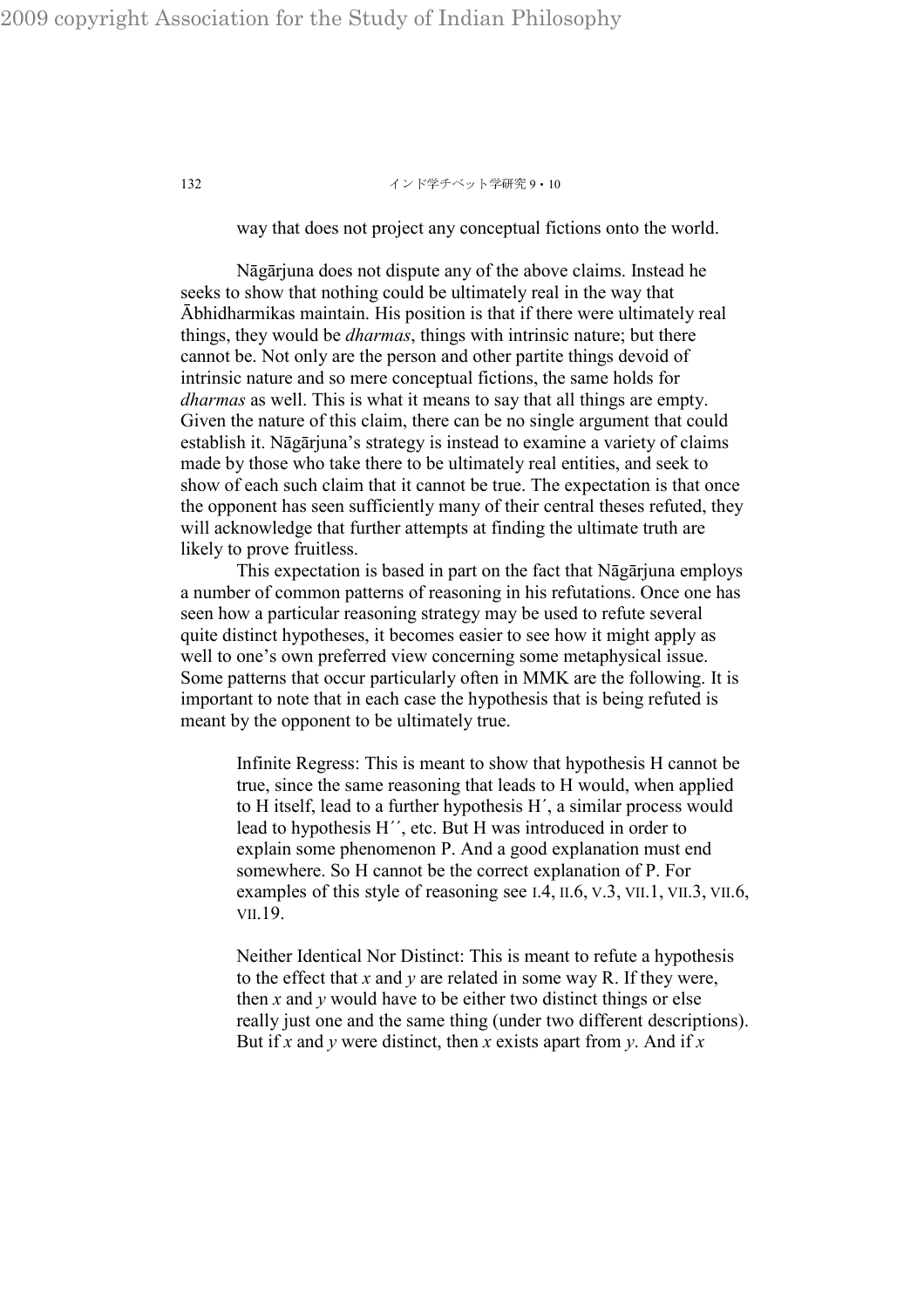exists apart from  $y$ , x is not characterized by R. So it cannot be ultimately true that x bears R to y. If, on the other hand, x and y were identical, then  $x$  would bear relation R to itself, which is absurd. For examples of this style of reasoning see II.18, VI.3, X.2.

The Three Times: This is meant to refute a hypothesis to the effect that x has some property P. For the hypothesis to be true,  $x$  must have P at one of the three times: past, future and present. But, it is argued, for various reasons it cannot be true that  $x$  has  $P$  at any of the three times. Ouite often the third possibility–that of the present moment-is eliminated on the grounds that there is no such thing as a present moment distinct from past and future. The present is, in other words, a mere durationless point; what we think of as an extended present is conceptually constructed out of past and future. But in some cases the third possibility is ruled out on the grounds that the ultimately real *dharmas* must be impartite simples. For examples of this style of reasoning see 1.6, II.1, II.12, II.25, III.3. VII.14, X.13.

Irreflexivity: This is usually deployed when the opponent seeks to head off an infinite regress by claiming that an entity  $x$  bears relation R to itself. The principle of irreflexivity says that an entity cannot operate on itself. Commonly cited supportive instances include the knife that cannot cut itself and the finger that cannot point at itself. Nāgārjuna utilizes and supports this principle at III.2, VII.1, VII.8, VII.28.

Non-Reciprocity: This is meant to refute a hypothesis to the effect that x and y are in a relation of mutual reciprocal dependence-that x is dependent on  $y$ , and  $y$  is dependent in the same way on x. Instances of this may be found at VII.6, X.10.

We have used the de la Vallée Poussin edition of MMK for our translation of the verses. Likewise all references to Candrakīrti's commentary are given with the pagination of this edition  $(V)$ . Citations from the other three commentaries are from the Pandeya edition (P).

de la Vallée Poussin, Louis, ed., Mūlamadhyamakakārikās (Mādhyamikasūtras) de Nāgārjuna avec la Prasannapdā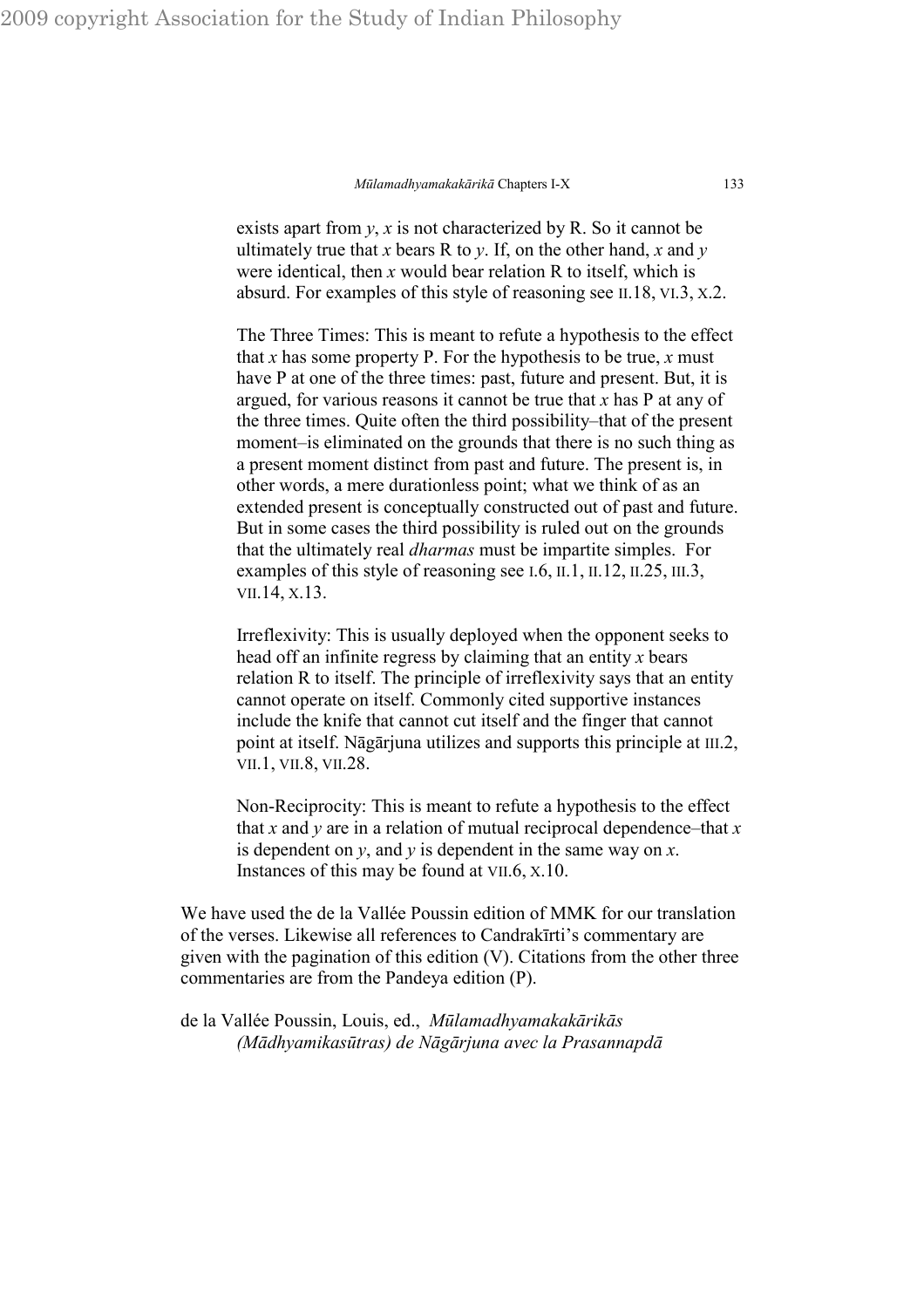134

インド学チベット学研究9・10

Commentaire de Candrakīrti. Osnabrück: Biblio Verlag, 1970.

- Pandeya, Raghunath, ed., The Madhyamakaśāstram of Nāgārjuna, with the Commentaries Akutobhayā by Nāgārjuna, Madhyamakavrtti by Buddhapālita, Prajñāpradīpavrtti by Bhāvaviveka, and Prasannapadā by Candrakīrti, Delhi: Motilal Banarsidass, 1988.
- Abhidharmakośabhāsyam of Vasubandhu, ed. Prahlad Pradhan, Patna: Jayaswal Research Institute, 1975.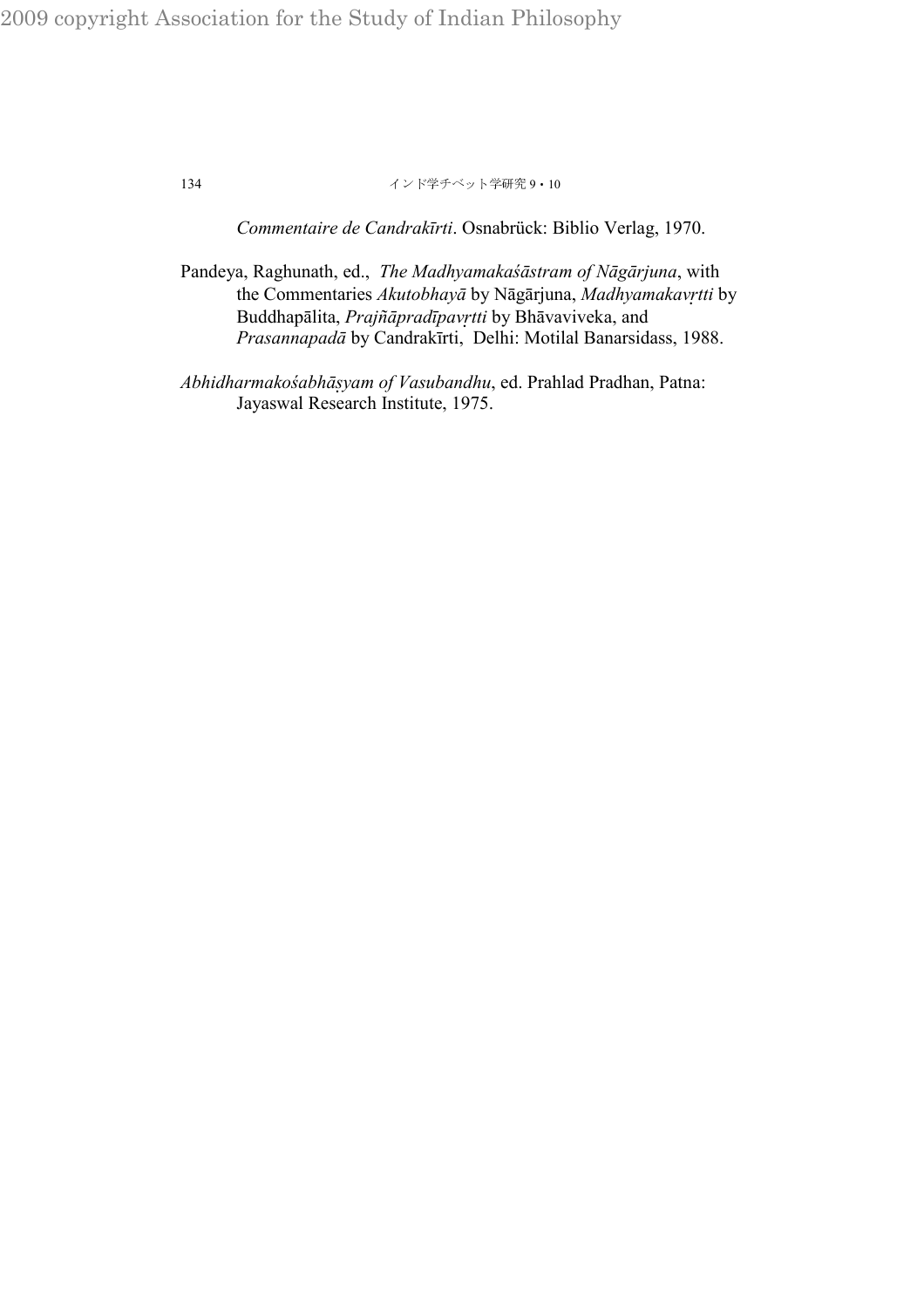## **I AN ANALYSIS OF CONDITIONS**

Not from itself, not from another, not from both, nor without cause,  $\mathbf{1}$ Never in any way is there any existing thing that has arisen.

This is the overall conclusion for which Nazariuna will argue in this chapter: that existents do not come into existence as the result of causes and conditions. There are four possible ways in which this might be thought to happen, and he rejects all of them. The argument against the first is given in v.3, while the argument against the second takes up the rest of the chapter. There is no separate argument against the third or fourth possibilities. But since the third (that an existing thing arises from both itself and something else) combines the first and second, it must be rejected if each of those is. As for the fourth, the commentators explain that existents do not arise without cause, since then it would follow that anything could be produced from anything at any time.

 $2<sub>1</sub>$ There are four conditions: the primary cause, the objective support, and the proximate condition. And of course the dominant condition; there is no fifth condition.

This classification of four kinds of condition represents the view of the Ābhidharmika opponent. (See Abhidharmakośabhāsva II.64a.) (1) The primary cause is that from which the effect is thought to have been produced, e.g., the seed in the case of a sprout. (2) Only a cognition has an objective support, namely its intentional object, that of which it is conscious. A visual cognition has a color-and-shape as its objective support, an auditory cognition has a sound, etc.  $(3)$  The proximate condition is that entity or event that immediately precedes the effect and that cedes its place to the effect. (4) The dominant condition is that without which the effect would not arise. After criticizing the basic notion of causation, Nāgārjuna will take up each of these four types in turn: primary cause in v.7, objective support in  $v.8$ , proximate condition in  $v.9$ , and dominant condition in  $v.10$ .

 $3<sub>1</sub>$ The intrinsic nature [ $svabh\bar{a}va$ ] of existents is not found in the conditions etc.

The intrinsic nature not occurring, neither is the extrinsic nature [parabhāva] found.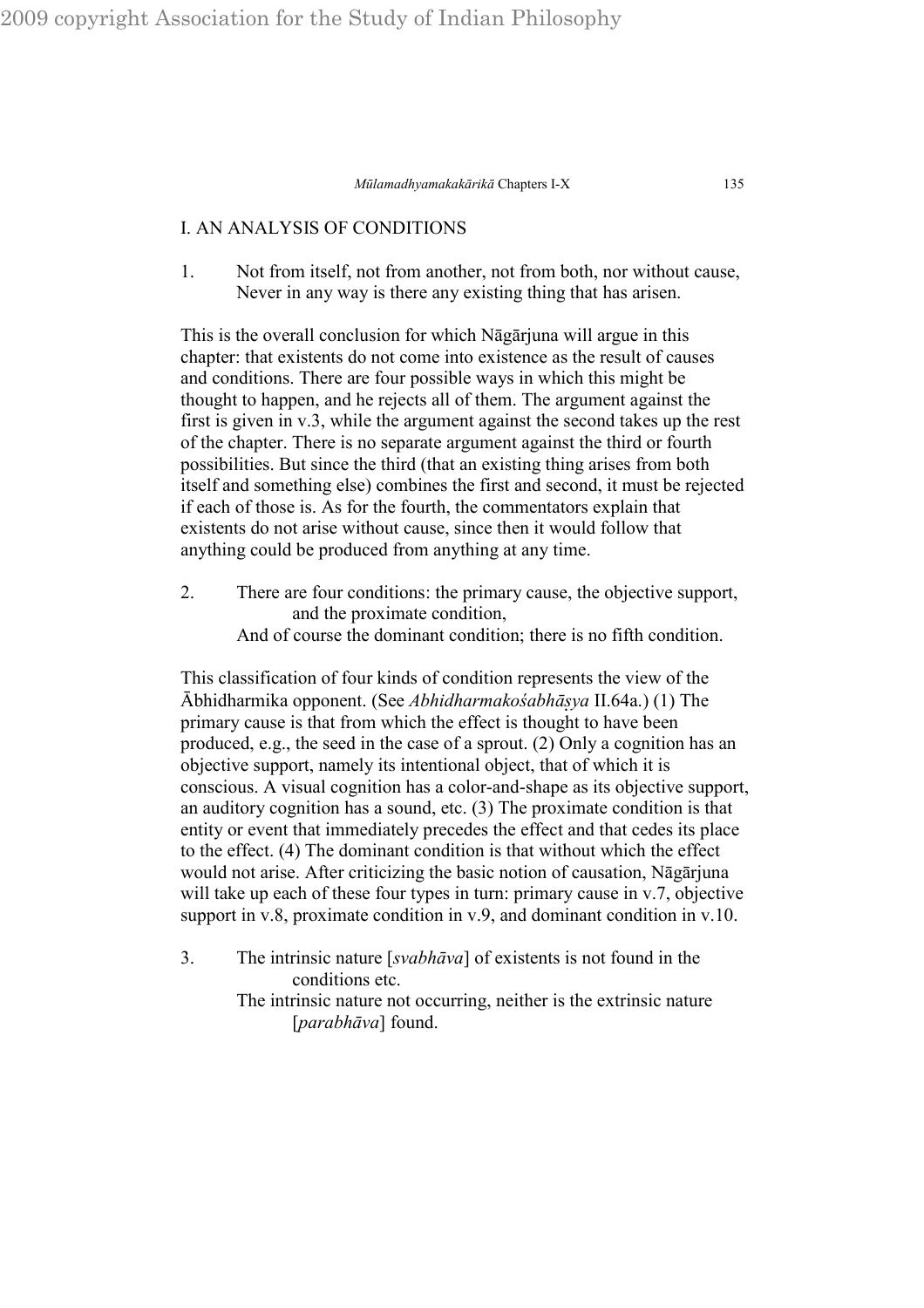3ab gives the basic argument against production from itself, the first of the four possibilities mentioned in v.1. If the effect is produced from itself (the view known as *satkāryavāda*), then its intrinsic nature is already present in its cause (perhaps in unmanifest form). As Candrakīrti explains the argument, 'It would not be possible [for the effect to exist] before that arising in this way. If it were, then it would be grasped, and arising would be pointless. Thus the intrinsic nature of existents is not in the conditions, etc.' (V p.78) We want to know the cause of fire because we want something with its intrinsic nature, heat. If that nature were already present among its causes, then it would be pointless to produce fire.

3cd begins the argument against production from another (the view known as *asatkārvavāda*, which is the Abhidharma view). To say that the effect is produced from another is to say that it derives its nature from something else. We just saw that the natures of cause and effect must be distinct. So on this view cause and effect are distinct things with distinct natures, such as milk (liquid) and curds (solid). But now the question is why it should be milk and not clay or a seed that gives rise to curds. For clay and seeds are equally distinct from curds, with equally distinct natures.

Candrakirti sets the stage for v.4 by having the opponent answer 3cd as follows: 'Then, they having been refuted who claim that origination is by means of conditions, it is said that origination is by means of an action  $(kriy\bar{a})$ . The conditions such as vision and color-and-shape do not directly cause consciousness [as effect]. But conditions are so-called because they result in a consciousness-producing action. And this action produces consciousness. Thus consciousness is produced by a condition-possessing, consciousness-producing action, not by conditions, as rice [is produced] by the action of cooking.'  $(V p.79)$ 

 $\overline{4}$ . An action does not possess conditions, nor is it devoid of conditions. Conditions are not devoid of an action, neither are they provided with an action.

This 'action' is supposed to be the causal power that makes the causes and conditions produce the right kind of effect. It is supposed to explain why only when a seed is planted in warm moist soil does a sprout appear (and why a sprout doesn't arise from a stone). But why does just this kind of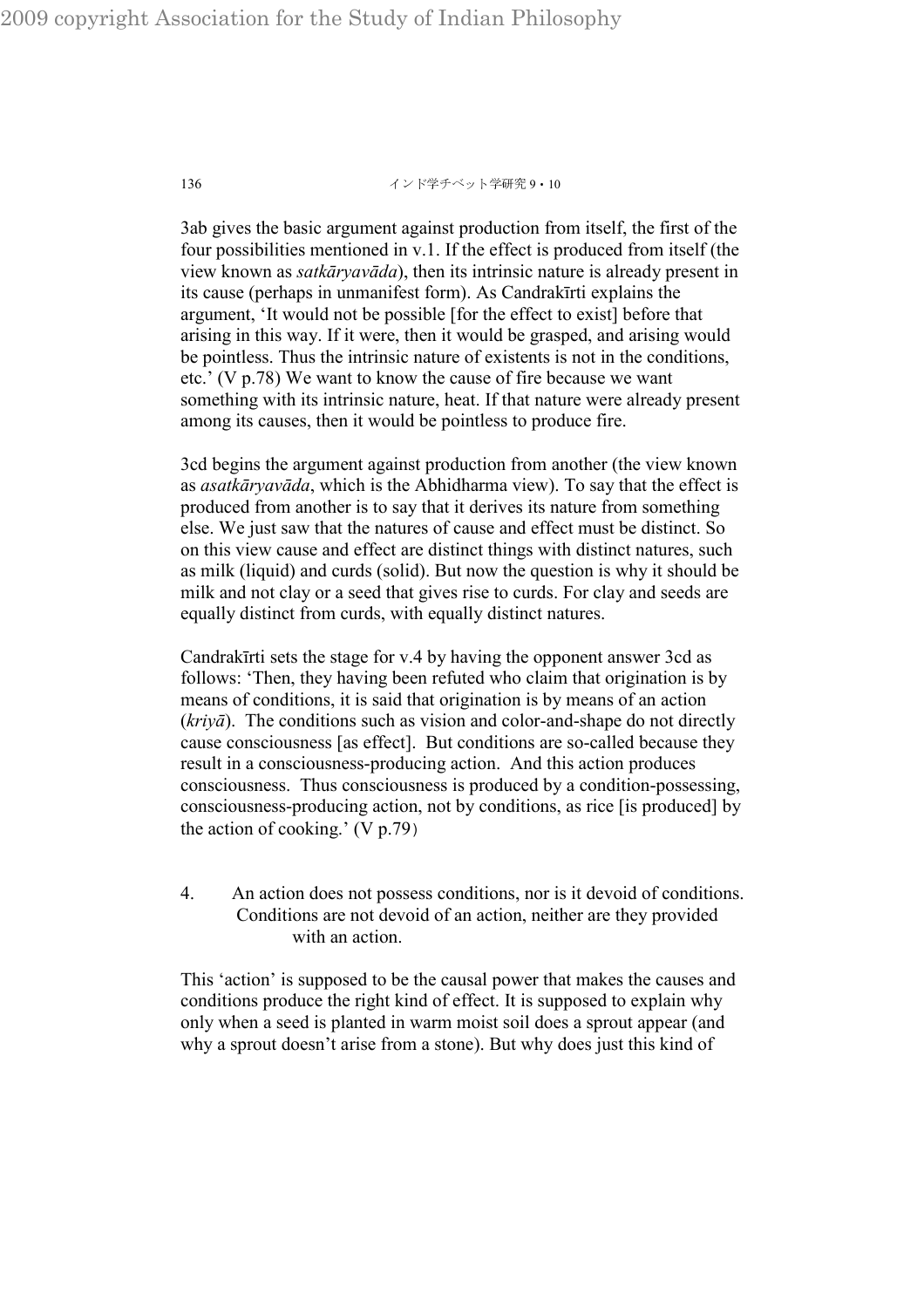action result from the seed in warm moist soil? What explains the production of the right kind of action from the causes? By the logic of the opponent's response to 3cd, the only possible answer is that there is another action that comes between the causes and conditions and this action. And this leads to an infinite regress.

5. They are said to be conditions when something arises dependent on them.

- 6. Something cannot be called a condition whether the object [which] is supposedly the effect is [already] existent or not [yet] existent.
	- If non-existent, what is it the condition of? And if existent, what is the point of the condition?

Here is a new problem for those who maintain that the effect arises from distinct causes and conditions. Why are these said to be the causal conditions of the effect? Presumably this is because they produce the effect. But now it is asked just when this production takes place: after the effect has already come into existence, before it has come into existence, or at some third time? Obviously not the first, since production then would be superfluous. Nor the second, since if the effect were produced before it came into existence then it would exist before it came into existence, which is absurd. And there is no third time between the time before the effect exists and the time when it does exist; if the effect is ultimately real (if it is a *dharma*), then either it does exist or it does not. This pattern of argumentation, which we might call the 'argument of the three times', will figure prominently in Chapter II.

 $7.$ Since a *dharma* does not operate when existent, non-existent, both existent and non-existent, How in that case can there be an operative cause?

The argument here is the same as in  $v.6-7$ . A *dharma* is an ultimately real entity, something with intrinsic nature. Candrakitri explains that by 'operative cause' is meant primary cause, the first of the four kinds of conditions identified in v.2.

When something has not originated, why then are they not nonconditions?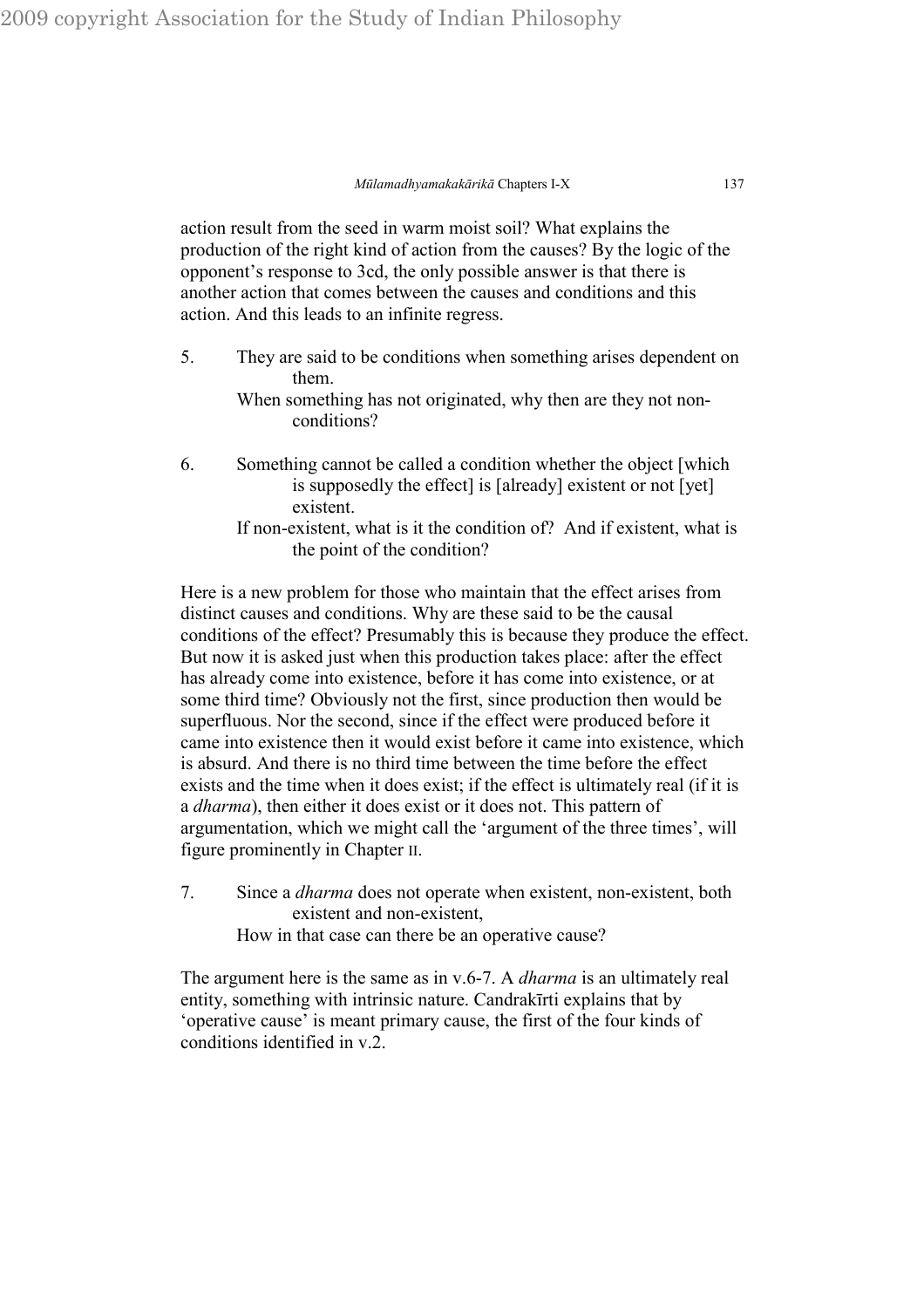8. A *dharma*, being existent, is indeed said to be without objective support.

Then why again an objective support in the case of a *dharma* without an objective support?

The object of a mental state such as a visual cognition is said to be the objective support of that cognition. To call this a kind of condition is to say that the cognition cannot arise without its object. The argument against there being such a condition is once again like that of v.6-7. At the time when a cognition exists, its supposed objective support cannot be said to produce it. Only something that does not yet exist can be produced.

 $9<sub>1</sub>$ No destruction obtains when *dharmas* have not yet originated. Thus no proximate condition is established; if it is destroved, how can it be a condition?

The argument here is also similar to that of v.6-7, only this time directed against the idea of a proximate condition. The proximate condition can perform its function neither before nor after the arising of the effect. A proximate condition must undergo destruction in order to bring about its effect: it would not be the immediately preceding condition unless it went out of existence before the effect arose. But before the effect has arisen it has not yet undergone destruction. And once it has undergone destruction, since it no longer exists it cannot be said to be productive of an effect.

 $10<sup>1</sup>$ Since things devoid of intrinsic nature are not existent, 'This existing, that comes to be' can never obtain.

This existing, that comes to be' is one standard formulation of dependent origination, the Buddha's doctrine of causation. The 'this' in the formula is identified as the dominant condition. The claim here is that there can be no dominant condition for things that are ultimately real. The argument is that anything that did originate in accordance with the formula would lack intrinsic nature. We saw it claimed in v.5-6 that there is no third time when an ultimately real effect is undergoing production. This is because for something to be ultimately real it must bear its own intrinsic nature, and not borrow that nature from other things, in the way in which a chariot borrows its nature from its parts. And this in turn means that something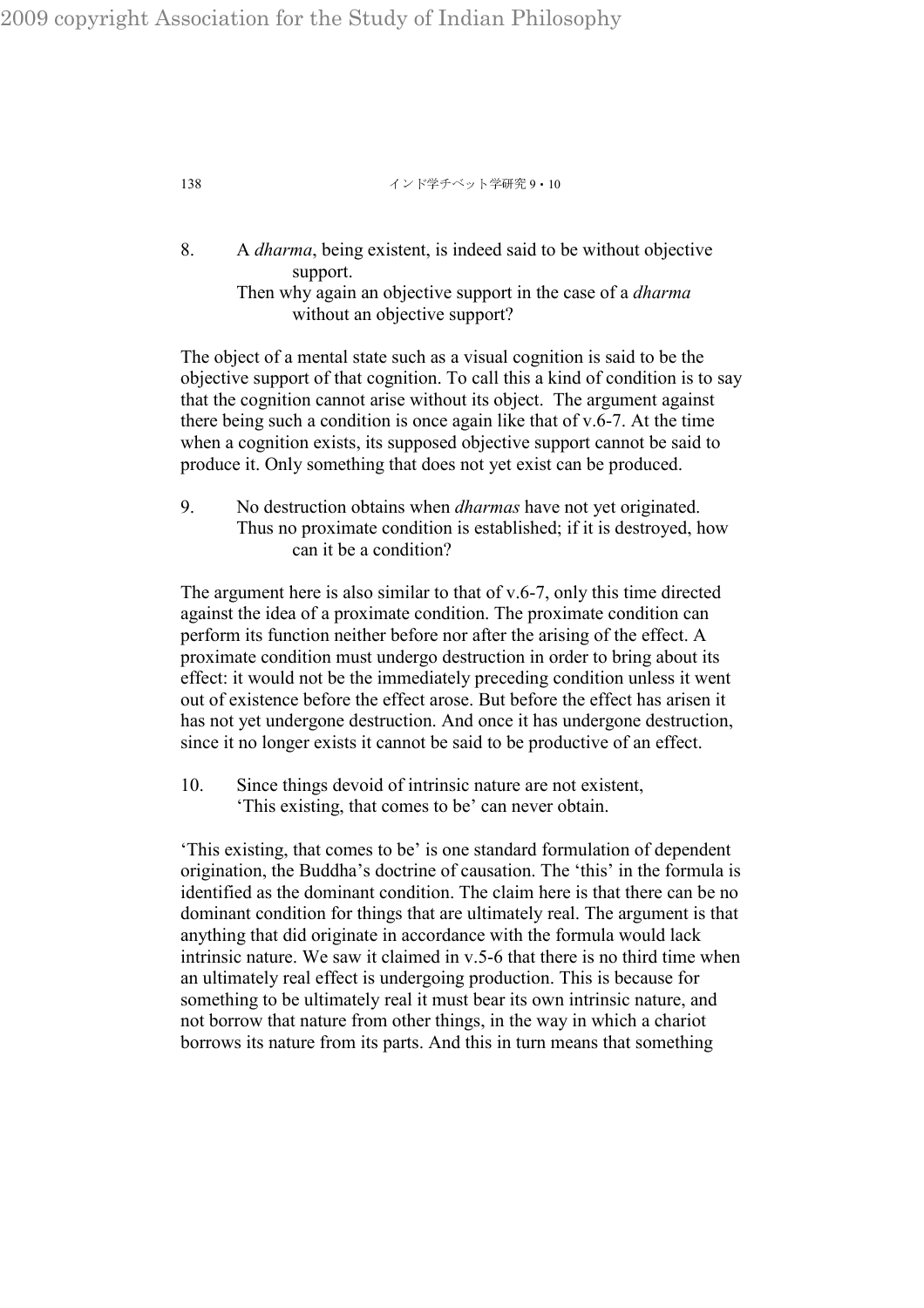that is ultimately real must be simple in nature. Something simple in nature either does exist or does not exist; there is no third intermediate state when it is coming into existence. Only things that are not ultimately real, such as a chariot, could be said to undergo production. Hence the formula 'This existing, that comes to be' cannot apply to things that are ultimately existent

 $11.$ That result does not exist in the conditions either separately or together.

What does not exist in the conditions, how can that come from the conditions?

 $12.$ If that which does not exist [in them] is produced from those conditions.

How is it that the product does not also come forth from nonconditions?

The argument so far has focused on the conditions. Now it turns to the effect, but makes similar points. Here the view in question is that the effect is distinct from its cause and conditions. In v.11 the difficulty is raised that there is then no explanation as to why this particular effect arises from these conditions. In v.12 it is pointed out that it would then be equally sensible to expect the effect to arise from anything at all. (Cf. v.3cd.)

13. The product consists of the conditions, but the conditions do not consist of themselves.

> How can that which is the product of conditions that do not consist of themselves consist of conditions?

Here the view in question is that the effect is identical with the cause in the sense that it already exists among the causes and conditions, that it really just consists in those conditions in the way that a chariot consists of its parts. (Cf. v.3ab.) The difficulty for this view is that then the causes and conditions should have the nature of the effect, which they clearly do not. As Candrakirti points out, threads are different in nature than the piece of cloth that they constitute.

14. Therefore neither a product consisting of conditions, nor one not consisting of conditions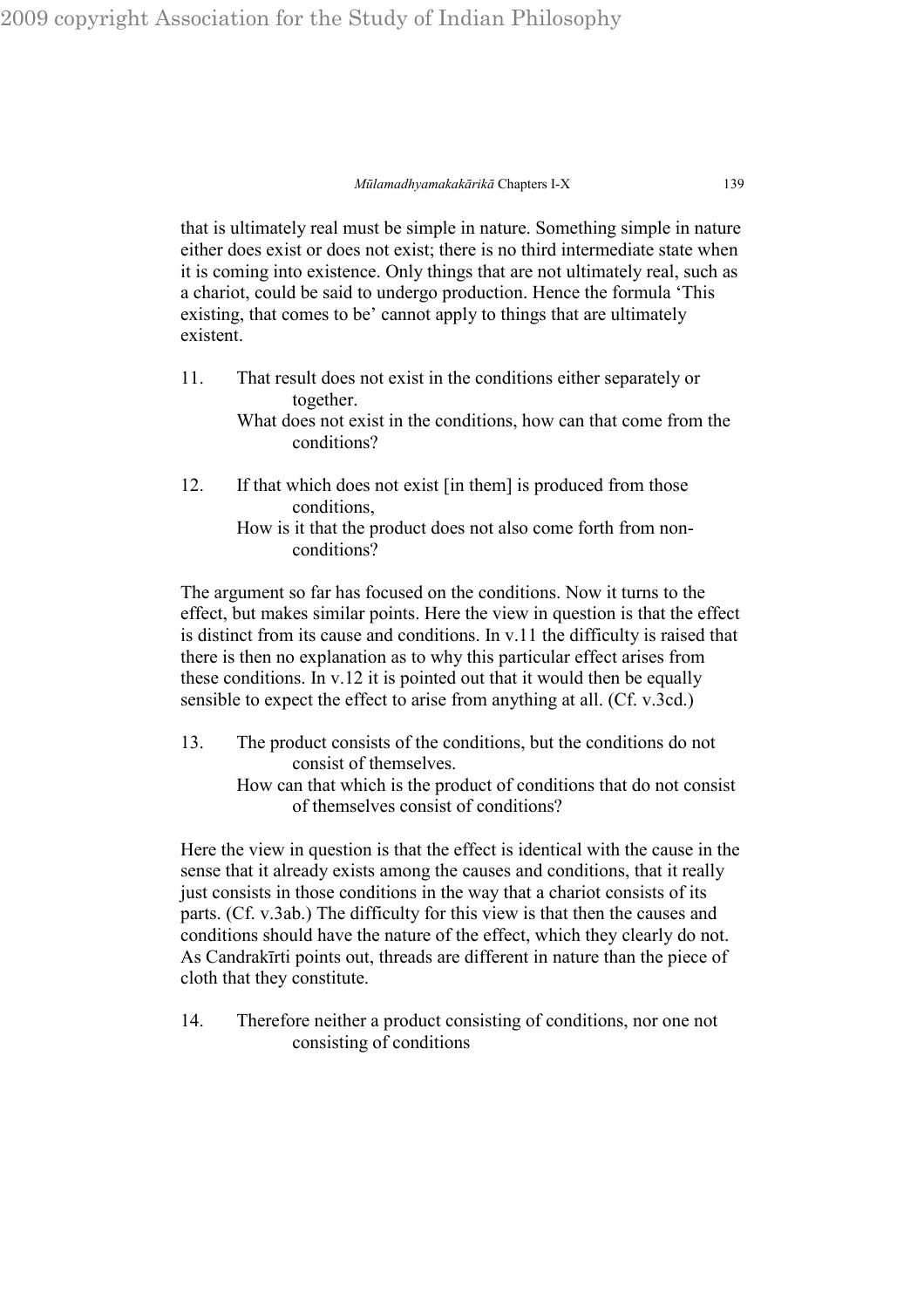Is recognized; if the product does not exist, how can there be a condition or non-condition?

Summarizing the results of  $v$ . 11-13, the effect cannot be said to be something already existing in the causes and conditions, nor something utterly distinct from the causes and conditions. Since there is no remaining way to explain how something could be an effect, it follows that nothing could be said to be a condition either.

# II. AN ANALYSIS OF THE GONE OVER, THE NOT YET GONE OVER, AND THE PRESENTLY BEING GONE OVER

 $\mathbf{1}$ In the first place the [path] gone over is not [now] being gone over; neither is the [path] not yet gone over being gone over. The [path] presently being gone over that is distinct from the [portions of path] gone over and not vet gone over is not being gone over.

If motion is possible, then it should be possible to say where the activity of going is taking place. It is not taking place in that portion of the path that is already traversed, since the activity of going has already occurred there. Nor is it taking place in the portion not yet traversed, since such activity still lies in the future. And there is no third place, the presently being gone over, where it could take place. As Akutobhaya explains, there is no present going apart from the gone over and the not yet gone over, just like the flame of a lamp. At *Abhidharmakośabhāsya* IX (Pradhan p.404), the example of the moving lamp is explained as follows. When we say that a lamp moves, it is actually a continuous series of flames we are referring to. each flame lasting just an instant and so none moving. But because each flame arises in a different place from where its predecessor was, it appears as if one enduring thing is moving. Since only the momentary flames are real, strictly speaking there is no motion. It is only when we run together past, present and future flames that there is the illusion of motion. It is important to keep this example in mind throughout the rest of the chapter. Many of the arguments depend on the assumption that nothing lasts longer than an instant

This is an instance of the argument of the three times, in this case to the effect that going cannot take place in past, future or present. Similar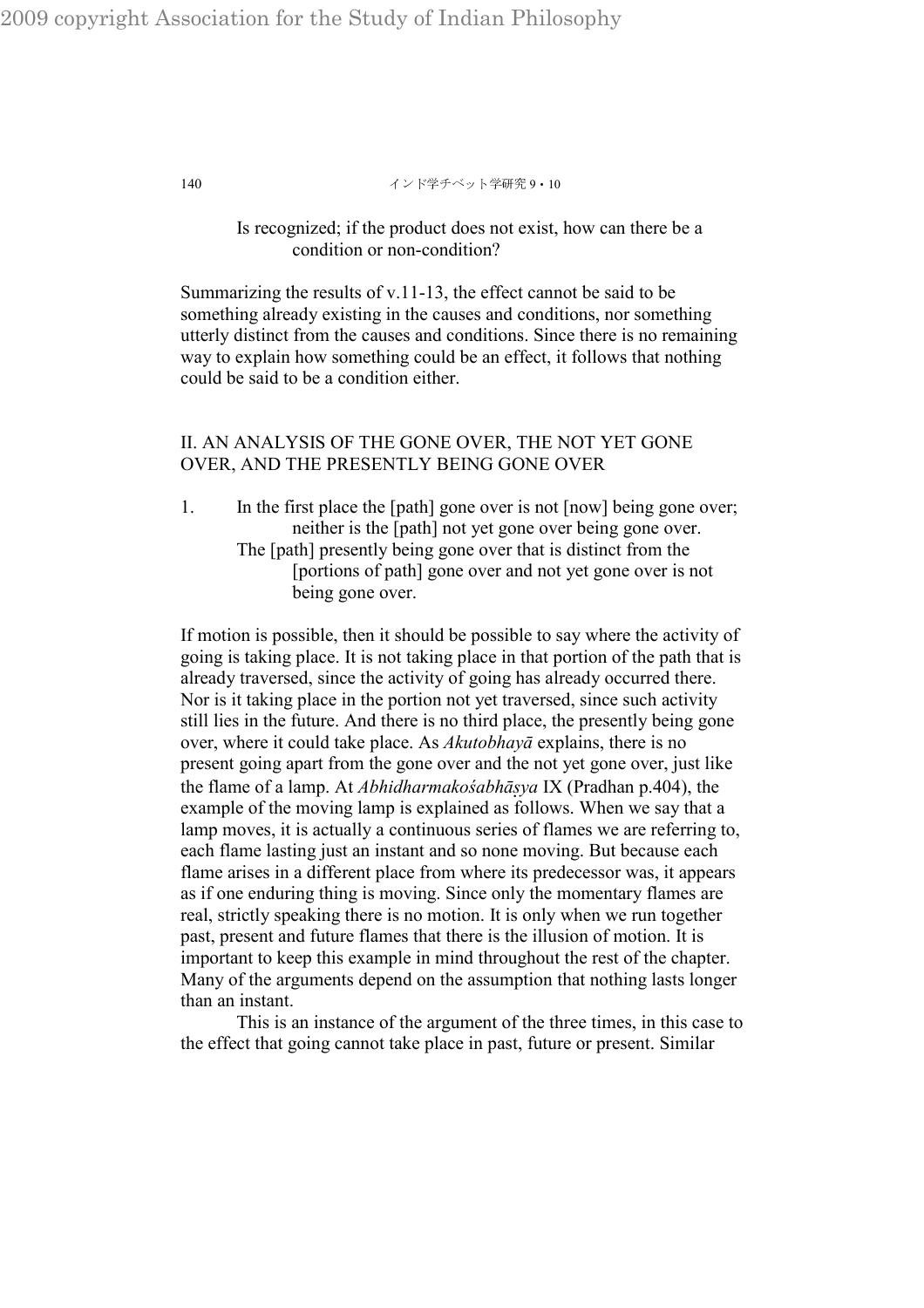reasoning was also used in 1.5-6. The argument here is the same as that of Zeno's paradox of the arrow. Like that paradox, it relies on the assumption that space and time are both infinitely divisible.

 $2<sub>1</sub>$ [The opponent:] Where there is movement there is the act of going. And since movement occurs in the [path] presently being gone over.

Not in the gone over nor the not yet gone over, the act of going occurs in the presently being gone over [path].

 $3<sub>1</sub>$ [Response:] How could it be right to say that the act of going is in the [path] being gone over,

For something to be the locus of present going there has to be an act of going. And something x can't be the locus of something else y unless x and  $\nu$  are distinct things. In the ensuing v.4-6 Nagariuna will use this point to show that it cannot be correct to locate going in the present.

- $\overline{4}$ . If you say the act of going is in the [path] presently being gone over, it follows
	- That the [path] being gone over is without the act of going, since [for you] the [path] presently being gone over is being gone over.

Since the locus of present going and the going are distinct  $(v.3)$ , the locus itself must be devoid of any activity of going.

5. If the act of going is in the [path] presently being gone over, then two acts of going will follow:

That by which the [path] presently being gone over [is said to be such], and moreover that which [supposedly exists] in the act of going.

For the locus to serve as locus of the act, it must itself be something whose nature is to be presently being gone over. But this requires an act of going, since something can't be being gone over without there being an act of going. So we now have two acts of going: the one for which we are

When it is not at all right to say there is presently being gone over without the act of going?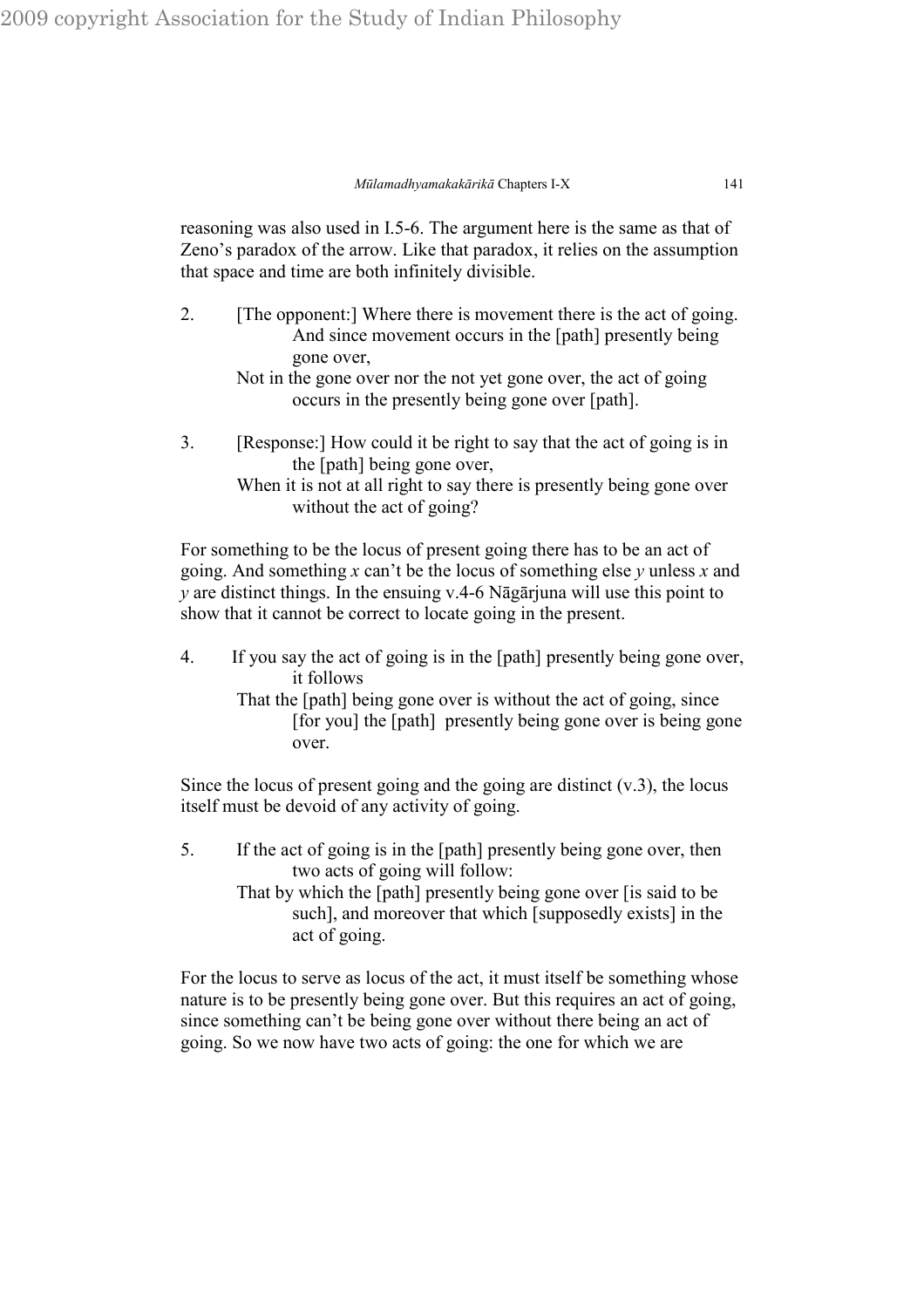$142$ 

## インド学チベット学研究9・10

seeking a locus, and the one that makes this the right locus for the first.

 $6<sub>l</sub>$ If two acts of going are supplied, then it will follow that there are two goers,

For there cannot be an act of going without a goer.

Since this is an absurd consequence, the opponent's hypothesis of v.2 that led to it must be rejected. Note that there is no reason to stop at two goers; the logic of the argument leads to an infinite regress of goers. (See v.3 for another example of this.)

 $7.$ If it is true that there is no act of going without a goer, How will there be a goer when the act of going does not exist?

The hypothesis that there is an act of going having been refuted, it follows that there can be no goer. Notice, though, that for this to follow what is required is that there be no goer without an act of going, and not (as is said here) that there can be no act of going without a goer.

8. Just as a goer does not go, neither does a non-goer go, And what third person is there, apart from the goer and the nongoer, who goes?

The reasoning here is parallel to that in v.1.

- $9<sub>1</sub>$ How will it be right to say that a goer goes When it is not at all correct to say that there is a goer in the absence of the act of going?
- 10. If you hold the thesis that a goer goes, it follows that The goer is without the act of going, [for] you wish to ascribe the act of going to the goer.

Candrakirti sees the reasoning here as parallel to that of v.5. He comments, As for the thesis that someone is a goer precisely because they are provided with an act of going, since such a theorist wishes to say that the goer goes, it would have to be said that the goer goes without the going, because they designated the goer by means of going. For there is no second act of going. Hence it would not be correct to say that the goer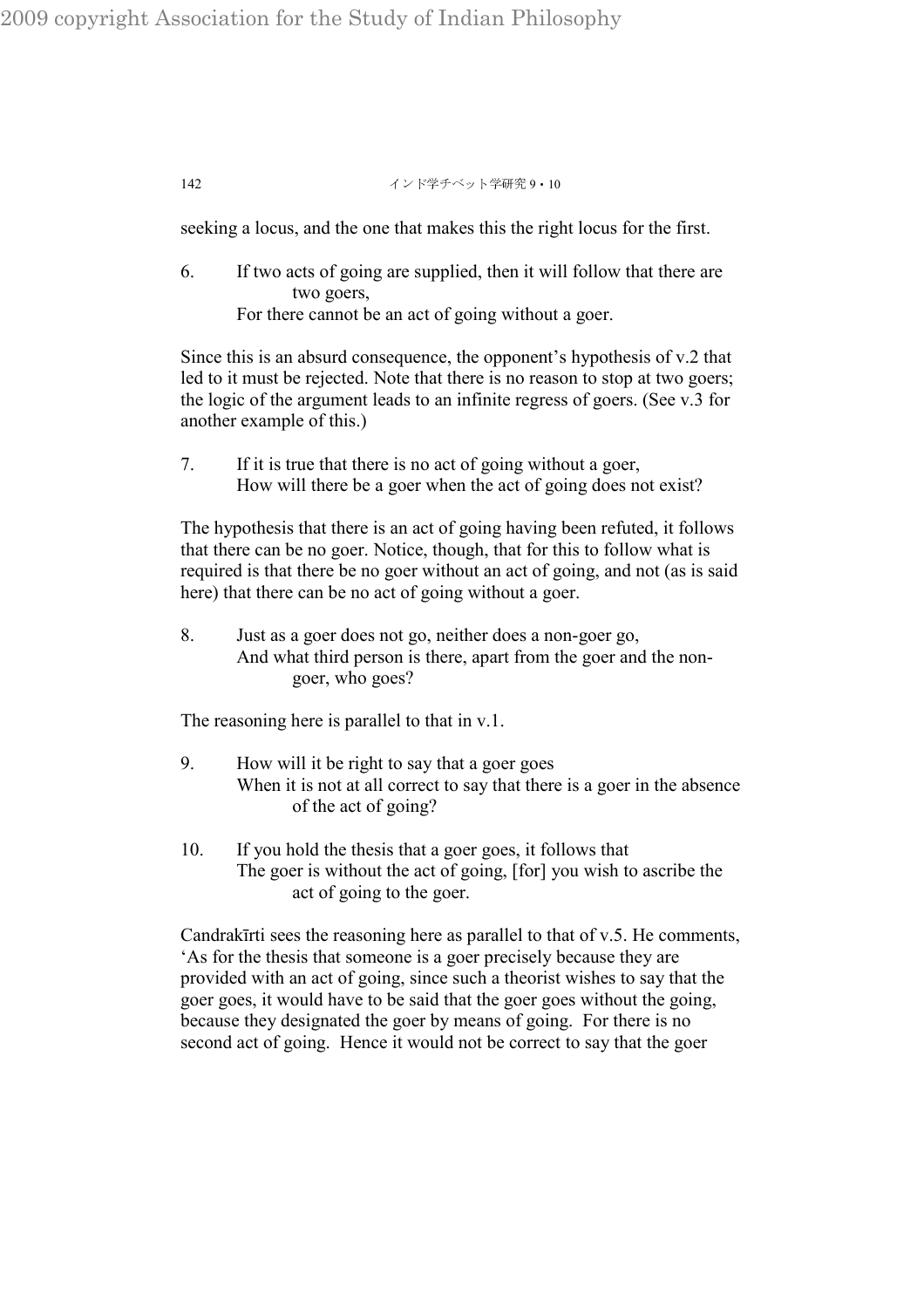goes.' (V p.99)

- $11$ If a goer does indeed go, then it will follow that there are two acts of going:
	- That by which the goer is said to be a goer, and that by which the goer really goes.
- $12.$ A goer does not begin [the act of going] in [the path] gone over, neither does a goer begin [the act of going] in [the path] not vet gone over;
	- A goer does not begin [the act of going] in [the path] presently being gone over. Then where does the goer begin [to go]?

A new problem is raised for those who think there is such a thing as a goer: when does that going whereby someone comes to be a goer commence? The reasoning is spelled out in the next two verses.

- $13.$ Before the act of going begins, there is no [path] presently being gone over, nor one [already] gone over Where the act of going could begin. [And] how could the act of going [begin] in the [path] not yet gone over?
- 14. How can [the path] already gone over, presently being gone over, or not yet gone over be imagined When the beginning of the act of going is not in any way to be found?

At this point we can imagine an opponent objecting that since there is such a thing as standing still, there must be such a thing as going. For, they would claim, standing still happens when going stops, so there must first be going for there to be standing still. Nāgārjuna replies in v.15-17.

- 15. It is not, first, a goer who stops, nor indeed is it a non-goer who stops, And who could be the third person distinct from goer and non-goer who stops?
- 16. How could it ever be right to say that a goer stops, When no goer obtains without an act of going?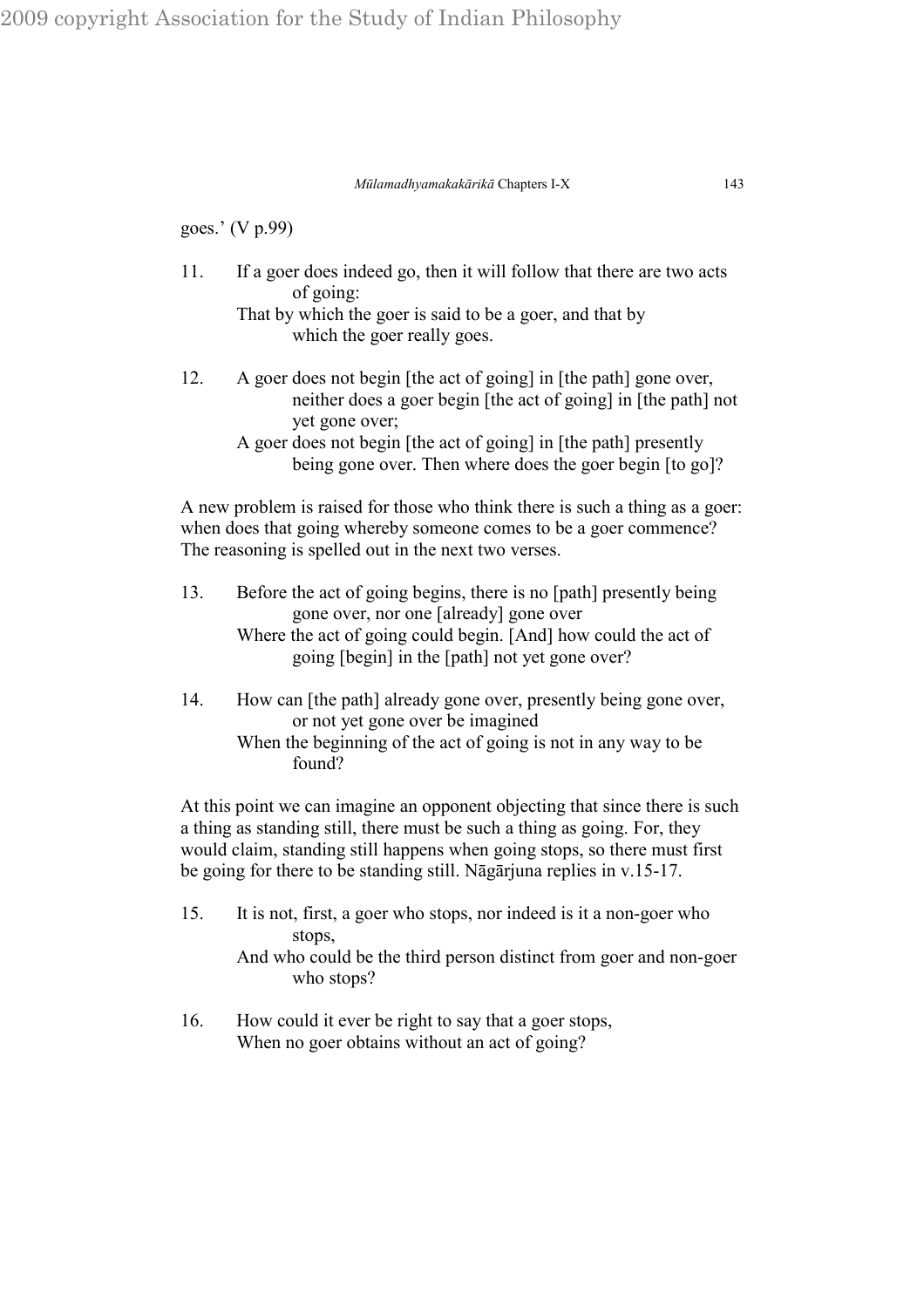It could not be the goer who stops, since the goer is defined as the agent of the act of going, and that act is incompatible with stopping, which is its cessation. But neither can it be the non-goer who stops. Since the non-goer is not characterized by the act of going, the non-goer cannot be characterized by its cessation. And there is no third possibility, since something could not be both a goer and a non-goer.

17. [The goer] is not [said to] stop when [on the path] presently being gone over, the already gone over, or the not yet gone over. The same [analysis] that applies to the case of the act of going also [applies] to the commencing and ceasing of the act of going.

Nāgārjuna points out that the same reasoning that refuted the act of going  $(v.3-6)$  also refutes the beginning  $(v.12-14)$  and the ending  $(v.15-17)$  of going.

18. It is not right to say that the goer is identical with the act of going. Nor, again, can goer and act of going be said to be distinct.

A new question for the opponent is now brought up: is the goer identical with the act of going, or are these two distinct things? Nagariuna will give arguments against each possibility in the next two verses.

19 If act of going and goer were to be identical Then it would also follow that agent and action were one.

The commentators use the example of a cutter and the action of cutting: it is considered obvious to all that an agent such as a cutter cannot be identical with the action of cutting that they perform. By the same token, then, the goer and the act of going cannot be identical.

20. If, on the other hand, the goer were thought to be distinct from the act of going, Then there would be the act of going without a goer, and a goer without an act of going.

If they are not identical, must they not then be distinct? Not according to Nāgārjuna. For to say that they are distinct is to say that each has its nature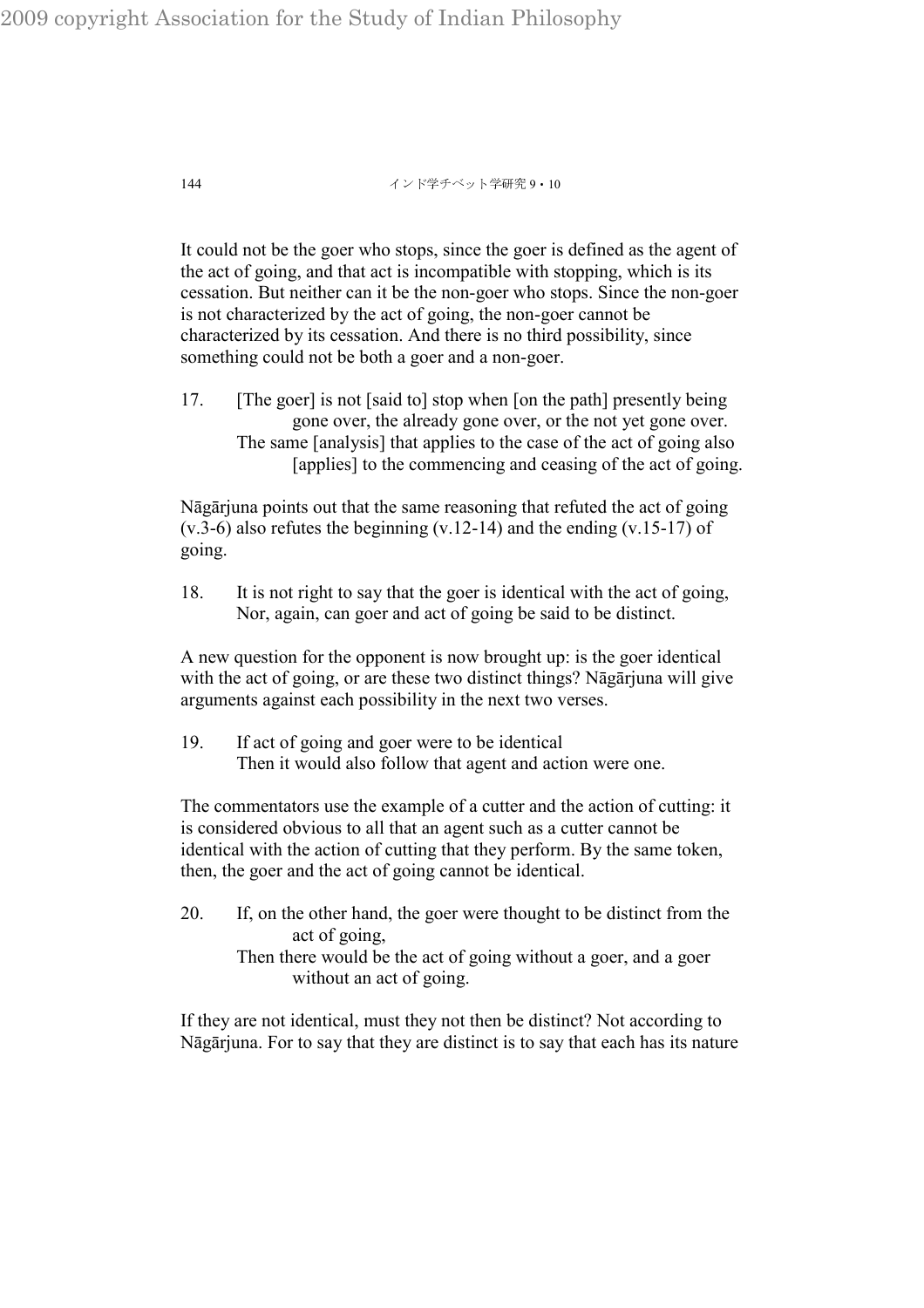independently of the other. And then the act of going would exist without its being the act of any goer, and the goer would be a goer without an act of going. The underlying logic of this argument is spelled out more carefully in  $V.1-4$ .

21 If two things are not found to be established as either identical or distinct, then how will they be established at all?

To say something is not established is to say there is no reason to believe it exists. The claim here is that if goer and going were real then they would have to be either identical or distinct. Since they can be neither, there is no reason to think they are real.

 $22$ A goer does not obtain that going through which it is called a goer, Since the goer does not exist before the going; [indeed] someone goes somewhere.

The argument here is similar to that of v.10. It spells out in more detail the reasoning behind the denial in v.20 that goer and going are distinct. The idea is that in order to obtain going as an attribute, and thereby become a goer, the goer must exist distinct from the going. But something that existed distinct from going would not be a goer; to be a goer is to go somewhere, which requires the act of going.

23. A goer does not obtain going by means of something other than that going through which it is called a goer; There cannot be two goings when [just] one goes.

The second going is the one that would be needed to make the goer be a goer before it obtains the act of going. Once again there is an infinite regress threatening.

- 24. One who is [already] a real goer does not perform a going of [any] of] the three kinds [i.e., past, future, or present]; Neither does one who is not [yet] a real goer perform a going of [any of] the three kinds.
- 25. One who is a both-real-and-unreal goer does not perform a going of [any of] the three kinds.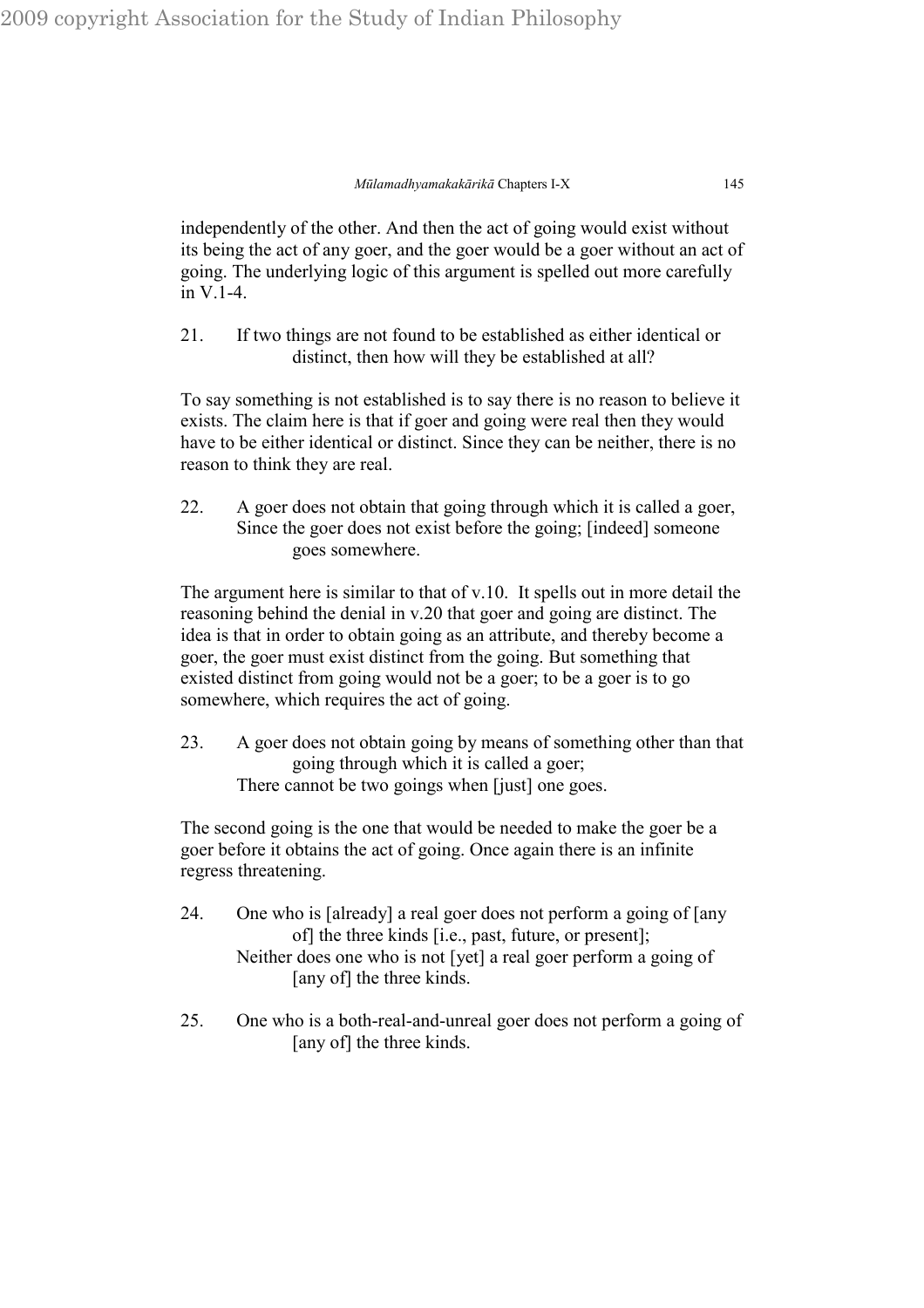Thus there is no going, no goer, and no destination.

The reasoning here is another instance of the argument from the three times. The question concerns the relation between goer and going, each of which might be thought of as occurring in past, future, or present. The same considerations that were brought up in v.1, v.8, v.12, and v.17 will apply here as well. The upshot is that a goer cannot be said to go.

# III. AN ANALYSIS OF THE ĀYATANAS

 $1<sub>1</sub>$ Vision, hearing, taste, smell, touch and the inner sense (*manas*) Are the six faculties; the visible etc. are their fields.

This is the doctrine of the twelve  $\bar{a}$ *yatanas*, which divides reality up into six sense faculties and their respective fields. Abhidharma takes these to be ultimately real. Nāgāriuna will examine the sense faculty of vision and try to show that it cannot be ultimately real. In y.11 he will claim that the same argument can be used to refute the rest of the *āvatanas*.

2. Not at all does vision see itself. If vision does not see itself, how will it see what is other?

It is generally acknowledged that an entity cannot operate on itself: a knife cannot cut itself, a finger cannot point at itself, etc. Hence vision does not see itself. The argument here is that because this is true, it follows that vision does not see things other than itself either (*i.e.*, vision does not see anything at all). This argument seems puzzling. Why should it follow from the fact that vision does not see itself that it sees nothing else? There are two possible ways of interpreting the argument. The first represents how Bhāvaviveka and Candrakīrti understand it. The second is not attested to by any commentator, but seems plausible nonetheless.

(1) The scent of jasmine first pervades the flower, and then pervades what comes in contact with the flower. The general principle to be inferred from this is that a property of something can come to pervade something else only if that property first pervades the thing itself. For an object to be seen is for it to be pervaded by the property of being seen. By the general principle just mentioned, this can be so only if vision itself is first pervaded by the property of being seen. But since vision does not see itself, this is not so. It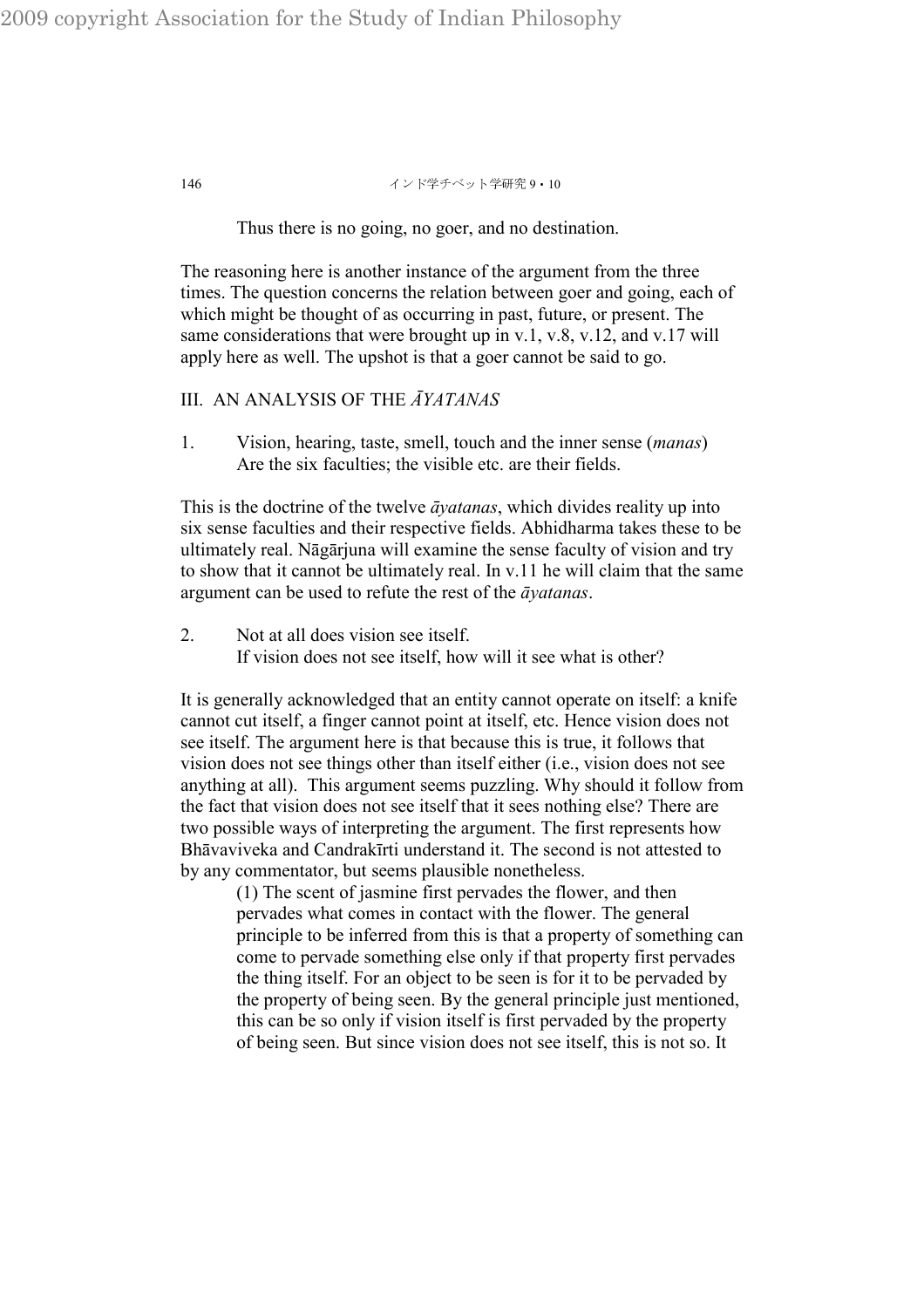follows that no distinct object can be seen by vision either. (2) If seeing is the intrinsic nature of vision, then vision must manifest this intrinsic nature independently of other things. This means that vision should be able to see even in the absence of any visible object. For otherwise its manifesting vision would be dependent on the existence of the visible object. But seeing requires that there be something that is seen, and in the absence of any visible object, only vision itself could be what vision sees. But vision does not see itself. Hence seeing could not be the intrinsic nature of vision, so it could not be ultimately true that vision sees visible objects.

To this argument we are to imagine the opponent raises an objection: the principle of irreflexivity (that an entity cannot operate on itself) does not hold, since there are counter-examples. A fire, while burning its fuel, also burns itself. Hence it has not been proven that vision does not see itself.

 $3<sub>1</sub>$ [Reply:] The example of fire is not adequate for the explanation of vision.

> Indeed that, together with vision, is refuted by [the analysis of] 'present-being-gone-over, gone-over, and not-yet-goneover' [in Ch.II].

The commentary *Akutobhaya* explains, 'Just as the act of going is not found in the gone-over, the not-yet-gone-over, or in the present-beinggone-over, so the act of burning is not to be found in the burnt, the not-vetburnt, or the present-being-burnt.' The reply is thus that since no account may be given of how an ultimately real fire could burn anything, fire cannot be said to burn itself. Consequently it does not work as a counterexample to the irreflexivity principle. The relation between fire and fuel is examined systematically in Ch.x.

This commentary also suggests that this might be the missing argument for the conclusion in v.2. If vision cannot be said to see anything in any of the three times, then it cannot be said to see. The difficulty with this interpretation is that it is unclear what work is then left for the premise-that vision does not see itself-to do. If the argument of the three times shows that vision never sees anything, then one does not need to point out that vision does not see itself in order to prove that vision does not see.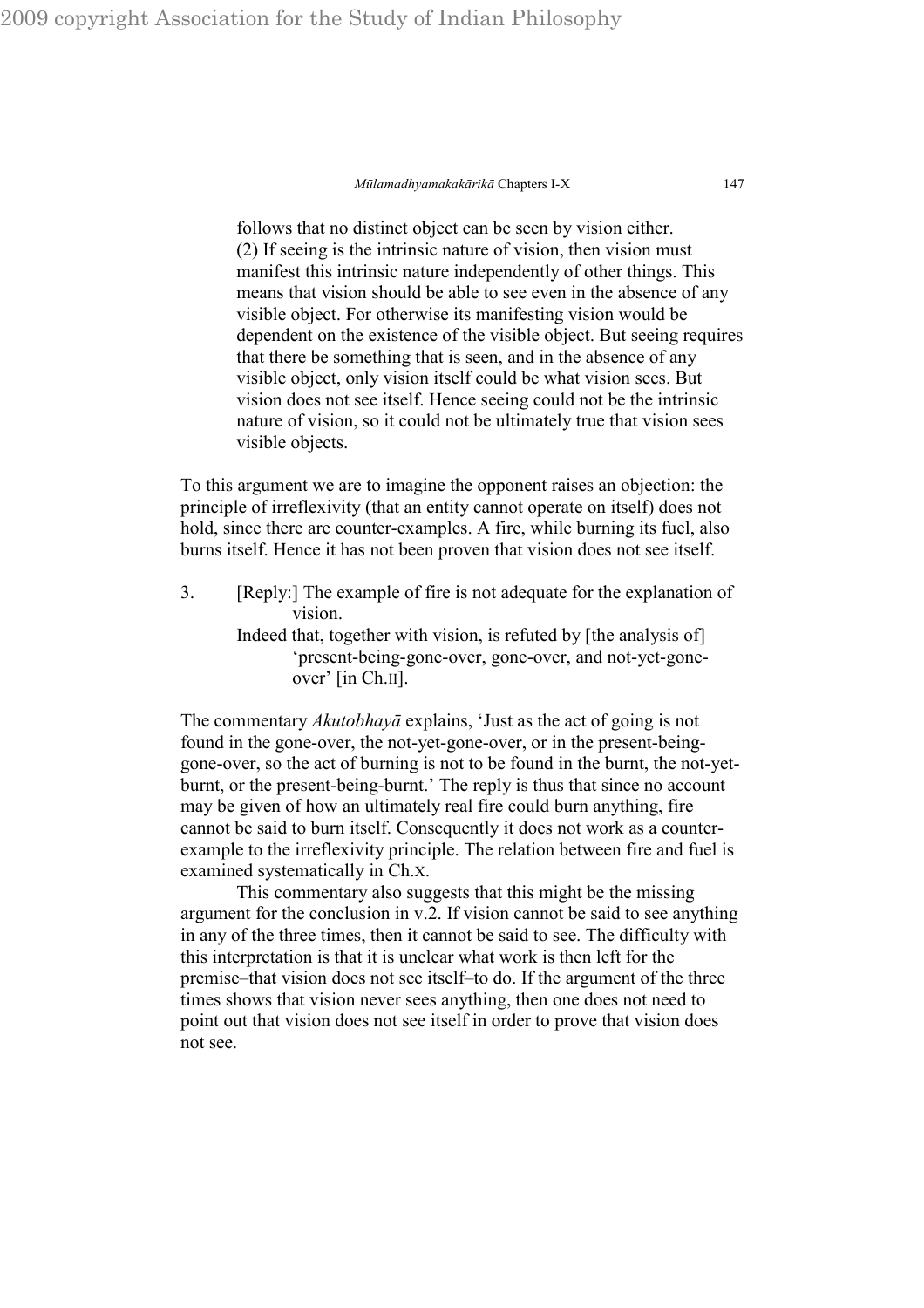148

When there is no vision whatever in the absence of seeing,  $\overline{4}$ .

How can it be right to say 'Vision sees'?

This is the idea behind interpretation  $(2)$  of the argument in v.2. If vision were ultimately real, its intrinsic nature would be seeing. So it makes no sense to suppose that vision might exist in the absence of any seeing. Note that to attribute the *capacity* for seeing to a vision that is not actually seeing is to make vision's nature of seeing dependent on something else. In that case seeing would not be its *intrinsic* nature.

インド学チベット学研究9・10

- 5. Vision does not see, nor does non-vision see. The seer is also to be understood in the same way as vision.
- 6. There is no seer with vision or without. If the seer is non-existent, how will there be what is to be seen and vision?

Something is a seer through possessing vision. But vision can make something a seer only if vision sees. Since (by the result of v.1-4) vision does not see, and non-vision obviously does not see, there appears to be no acceptable analysis of how something could be a seer. If we then define the visible as what can be seen by a seer, it is unclear how the visible could be ultimately real. The same reasoning applies to vision.

At this point Candrakirti quotes the following verse (iv.55) from Nāgārjuna's work Ratnāvalī:

> Just as the production of the son is said to depend on the mother and father. Just so the production of consciousness is said to depend on vision and rūpa.

*Rūpa* here refers to what is visible (color-and-shape), and not to the category of the physical in the doctrine of the five skandhas. According to the doctrine of dependent origination, consciousness arises in dependence on sense faculty and sense-object (see Samyutta-Nikāya XII, 62). Given this doctrine, the consequences of the denial of vision can now be spelled out.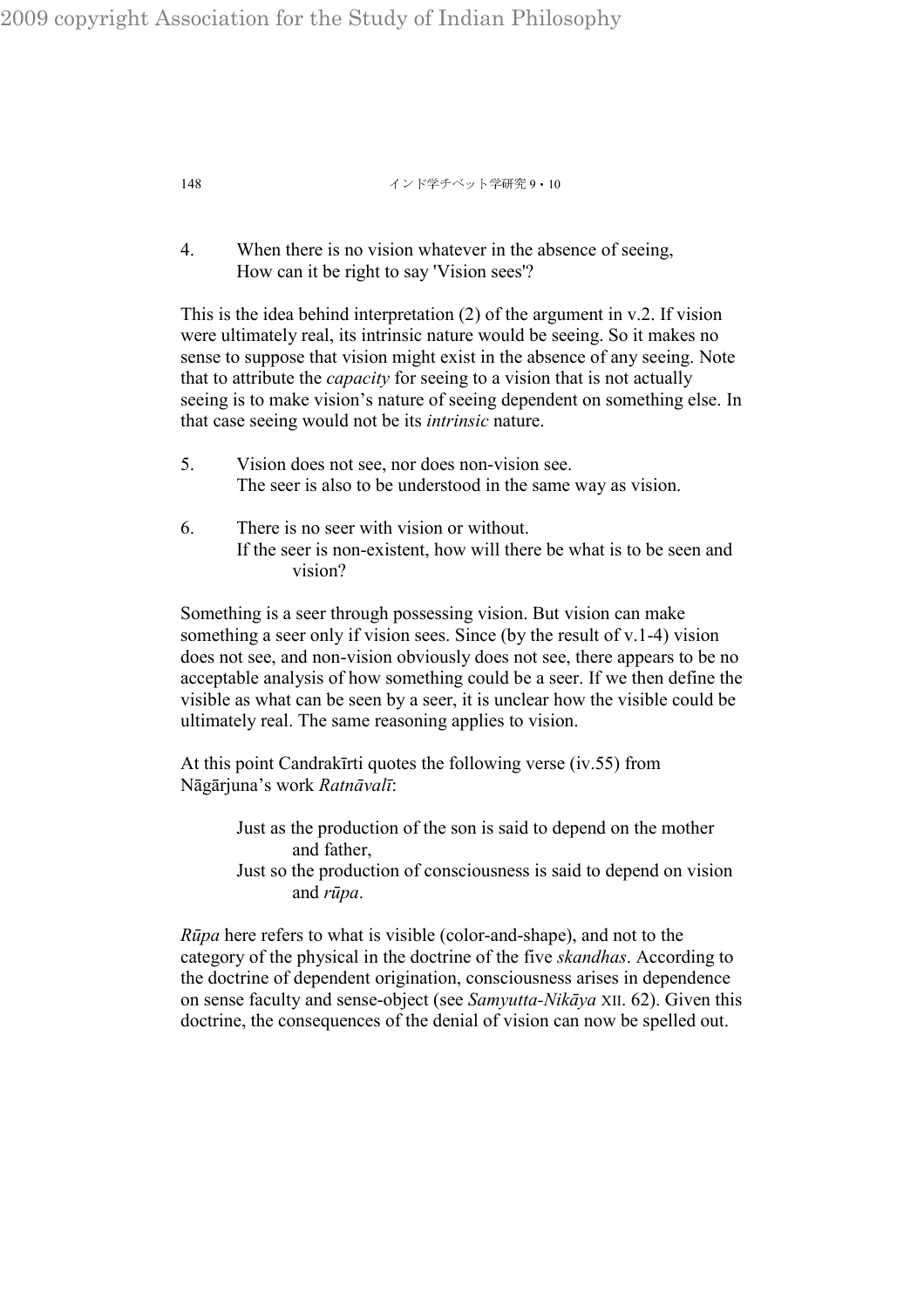$7<sup>7</sup>$ Due to the non-existence of vision and what is to be seen, the four, consisting of consciousness etc.,

Do not exist. How, then, will appropriation, etc., come to be?

'The four' are consciousness, contact, feeling, and desire. In the formula of dependent origination these are identified as successive steps leading to appropriation  $(\mu p \bar{a} d \bar{a} n a)$ , which is the affective stance of taking the elements of the causal series as one's own. So the argument is that in the absence of vision there cannot be, with respect to all visual experience, the sense of ownership that is relevant to the origination of suffering.

- 8. One should know that hearing, smelling, tasting, touch, and the inner sense are explained
	- By means of vision, as well as indeed the hearer and what is heard.  $etc.$

The same reasoning may be applied to the other five sense faculties. The result will be that the conclusion of v.8 extends to all possible experience. Nāgārjuna will follow the same strategy elsewhere: focusing on one example and then claiming that the argument generalizes to an entire class. See, e.g., Chapters IV, V and XIX.

# IV. AN ANALYSIS OF THE SKANDHAS

The *skandha* classification is the second of three major systems for classifying existing things that the Buddha employed in presenting his teachings about the nature of reality. This doctrine divides all existents up into five basic kinds: rūpa (the corporeal), feeling, perception, volition and consciousness. Since the Buddha used this classificatory scheme (along with those of the  $āyatanas$  and  $dh\bar{a}tus$  in his instructions for more advanced disciples. Abhidharma thinkers took the *skandhas* to be ultimately real. Nāgārjuna will argue that the *skandhas* cannot be ultimately real entities. His argument will use the example of *rūpa*, and then in v.7 will generalize the conclusion.

 $\mathbf{1}$  $R\bar{u}pa$  is not found separate from the cause of  $r\bar{u}pa$ . Nor is the cause of  $r\bar{u}pa$  seen without  $r\bar{u}pa$ .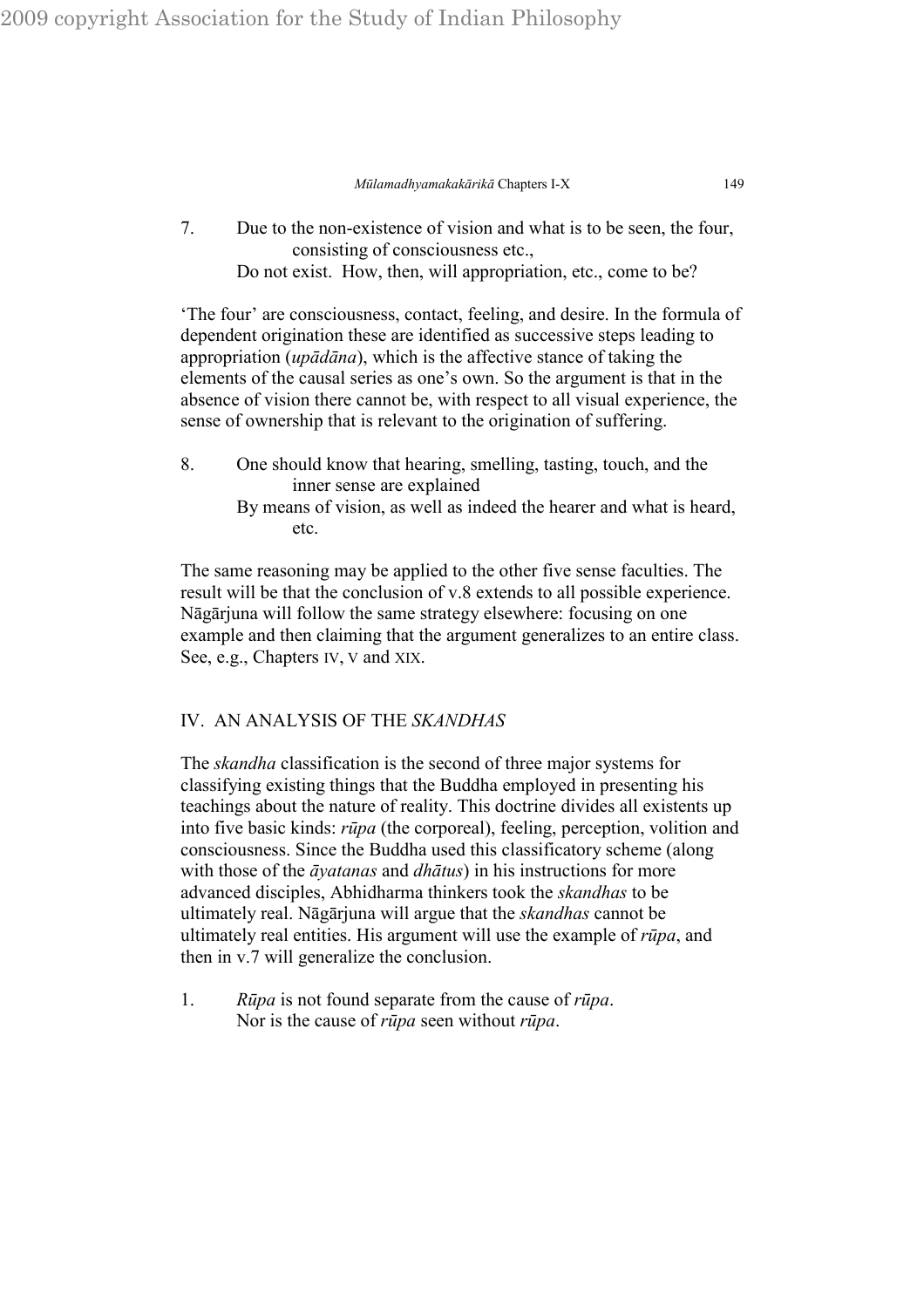According to Abhidharma doctrine, *rūpa skandha* is made up of the five external sense-field *āyatanas*: the visible (*rūpa* in the narrow sense, colorand-shape), the audible, the tangible, tastes and smells. These are said to have as their cause the four elements of earth, water, fire and air (the *mahābhūta*). The four elements occur in the form of atoms, and an atom of one sort is always accompanied by an atom of each of the other three sorts. They are said to be the cause of  $r\bar{u}pa$  in the sense that the visible, etc. never occur apart from occurrences of the four elements. The four elements thus serve as the support of the occurrence of the sensible phenomena that make up rūpa; their causal role is to be a kind of material cause. As Candrakīrti explains the claim of 1ab, if  $r\bar{u}pa$  is distinct from the four elements, it is no more their effect than a piece of cloth is the effect of a pot. On the other hand, 1cd asserts, if there is no *rūpa*, then nothing can be said to be the cause of rūpa. The two claims of this verse are defended in the next five verses.

 $\overline{2}$ If rūpa is separate from the cause of rūpa, then rūpa is Uncaused; but no object whatever is without any cause.

If rūpa were distinct from its cause, the four elements, then it would be possible for *rūpa* to exist separately from them. But then it would exist independently of the four elements, just as the cloth exists separately from the pot. But the fact that the pot and the cloth exist separately is what makes it true that the cloth is not the effect of the pot. So rūpa would be without cause. Buddhapalita explains that this would have two absurd consequences: (1) It would be possible for anything to come into existence at any time; (2) all effort at producing something would be futile.

 $3<sub>1</sub>$ Moreover, if the cause of *rūpa* were separate from *rūpa*, The cause would be without effect; and a cause is not without effect.

There are likewise absurd consequences if the cause, the four elements, were distinct from rūpa. To say they are separate is to say they exist independently of one another, as a bowl exists independently of a pot. But if they exist independently, then the elements do not cause  $r\bar{u}pa$  as effect. And an effectless cause is absurd, because by definition a cause must have an effect

 $\overline{4}$ . If rūpa exists, a cause of rūpa is not possible.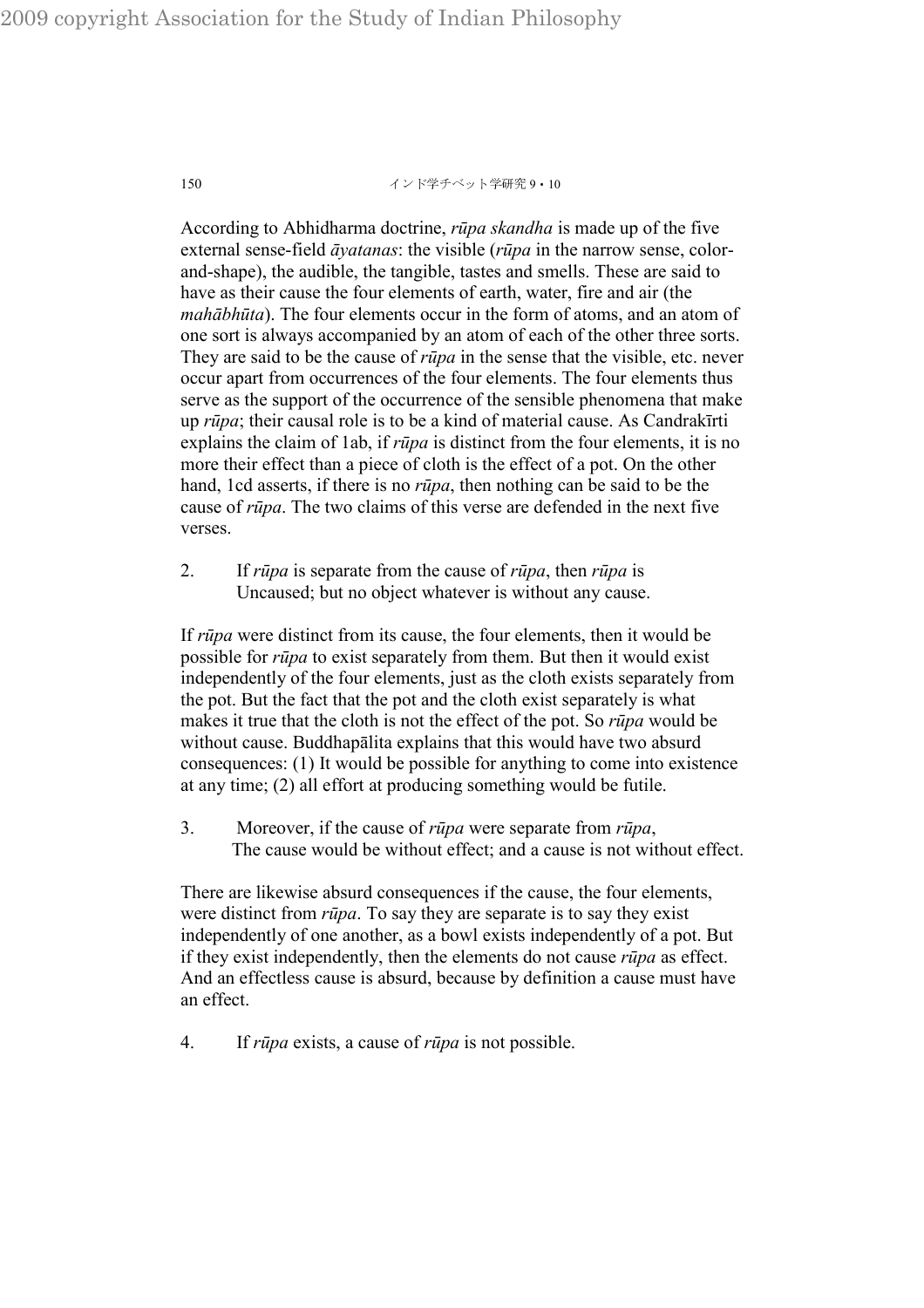If rūpa does not exist, a cause of rūpa is not possible.

If the four elements are the cause of  $r\bar{u}pa$ , they must be its cause either when *rūpa* already exists or else when it does not yet exist. But something x cannot be a cause of something else  $y$  when  $y$  already exists. As Buddhapalita asks, what would be the point of a cause in that case? If, on the other hand, the effect does not exist, how can something be said to be its cause? An existing thing cannot bear any sort of real relation, including the relation of being a cause, to something unreal. The reasoning here is just like that of Chapter I verses 5-6.

5. But also *rūpa* does not at all exist without a cause--not at all. Thus one should not impose any concepts on rūpa.

Given what was said in v.4, it would be natural to think Nāgārjuna wants us to conclude that *rūpa* is without cause. But that would be incorrect. We have good reason to deny that  $r\bar{u}pa$  is uncaused. If it were, then as Akutobhavā points out, all undertakings would be pointless. Here Nāgārjuna points out that one can deny that  $r\bar{u}pa$  has a cause without affirming that  $r\bar{u}pa$  is causeless. If there are good reasons to deny both that  $r\bar{u}pa$  has a cause and that  $r\bar{u}pa$  is causeless, then perhaps we should affirm neither ('not impose any concepts on *rūpa*'), and instead look for some hidden assumption that leads to the paradoxical situation. One possibility is the assumption that *rūpa* is ultimately real, something with intrinsic nature.

6. One cannot say that the effect resembles the cause. One cannot say that the effect does not resemble the cause.

The question of whether effect resembles cause was widely discussed among Indian philosophers. For those who maintained that the effect is something new, existing distinct from the cause, there is the difficulty of explaining why we can only produce pots from clay and not from milk (which is just as distinct from a pot as is a lump of clay). If they could claim the effect always resembles the cause, this might help them answer the question. But there are cases where effect does not resemble cause, as when we produce solid curds from liquid milk. Suppose we were to ask this question concerning *rūpa* and its cause. Nāgārjuna would call this a case of 'imposing concepts on rūpa', something he has just said we should not do. Rūpa and the four elements do not resemble one another. For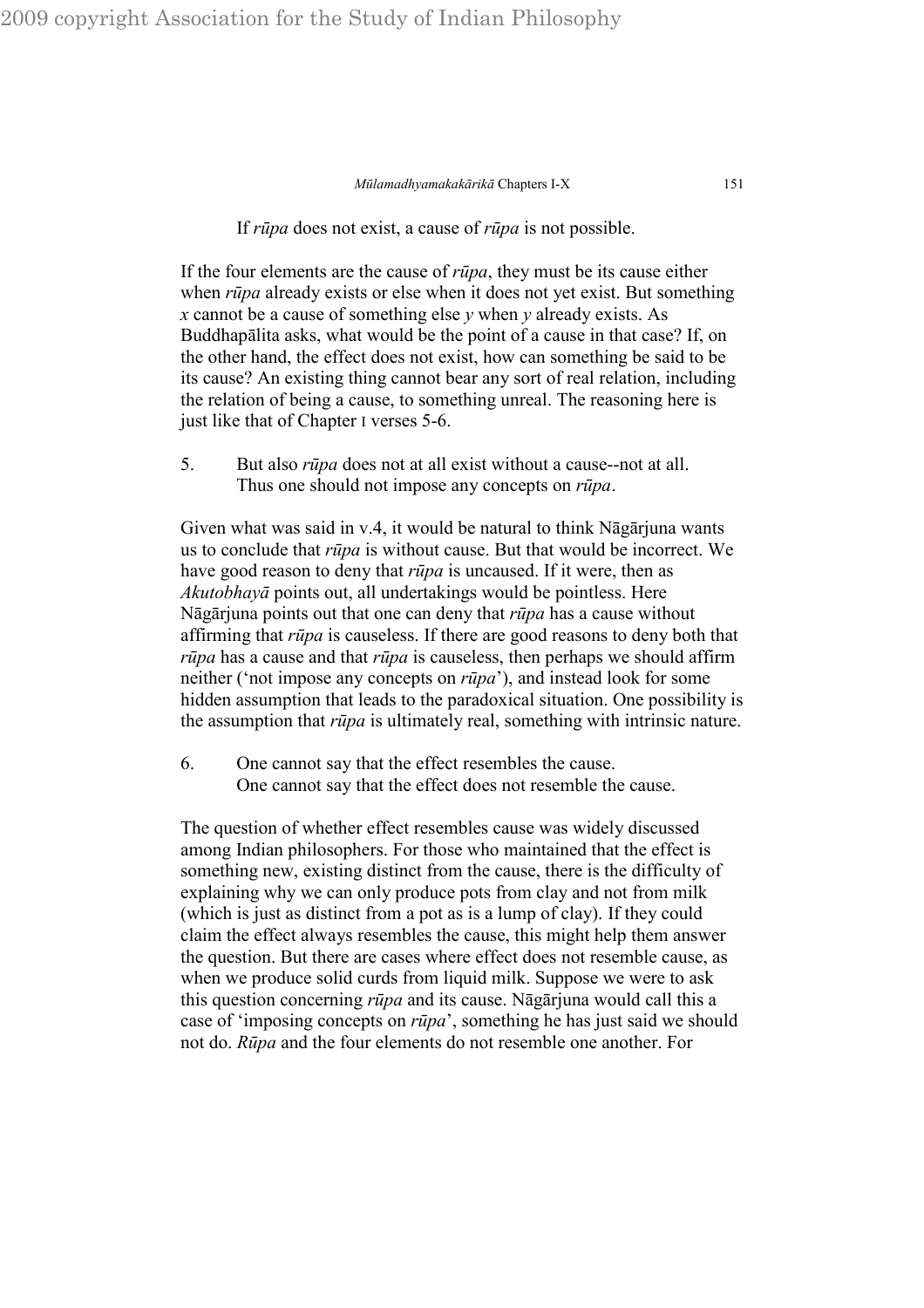instance, as Candrakirti points out, *rūpa* is cognized by vision, hearing, smell and taste, while the four elements are cognized by touch. So one could not say this is a case where the effect resembles the cause. But even if they did resemble one another, this would not be sufficient to establish causality. There is no reciprocal cause-effect relation between similar grains of rice. On the other hand, the cause-effect relation is not the relation of dissimilarity. A grain of rice and nirvana are dissimilar, but neither is the cause of the other.

 $7.$ Feeling, consciousness, perceptions, and the volitions, collectively, Indeed all existents [should be considered] in the same way as rūpa.

The argument of the chapter so far generalizes to all the *skandhas*. As Candrakīrti puts it, 'Indeed. when the Mādhyamika seeks to prove the emptiness of one *dharma*, that of all *dharmas* [is proven].' (V p.127) The argument against *rūpa* has depended on there being something that is held to be the cause of rūpa. At Abhidharmakośabhāsya II.20 it is claimed that this holds for the other four *skandhas* as well

- 8. There being a refutation based on emptiness, were one to utter an objection. For them all becomes a question-begging non-objection.
- 9. There being an explanation based on emptiness, were one to utter a criticism. For them all becomes a question-begging non-criticism.

According to Candrakitti, the opponent here is someone who thinks the argument against *rūpa skandha* can be answered by asserting the ultimate reality of feeling skandha, etc. The difficulty in this opponent's strategy is precisely that they ignore the lesson of v.7, that the same reasoning that undermines the ultimate reality of *rūpa* applies equally well to the other four *skandhas*. Since the reasoning that undermines the ultimate reality of  $r\bar{u}pa$  applies equally to the other *skandhas*, it is up to the opponent to show how they might be real; this cannot merely be assumed. To do so is to commit the logical fallacy known as begging the question–merely assuming the point that is in question and so needs to be proven.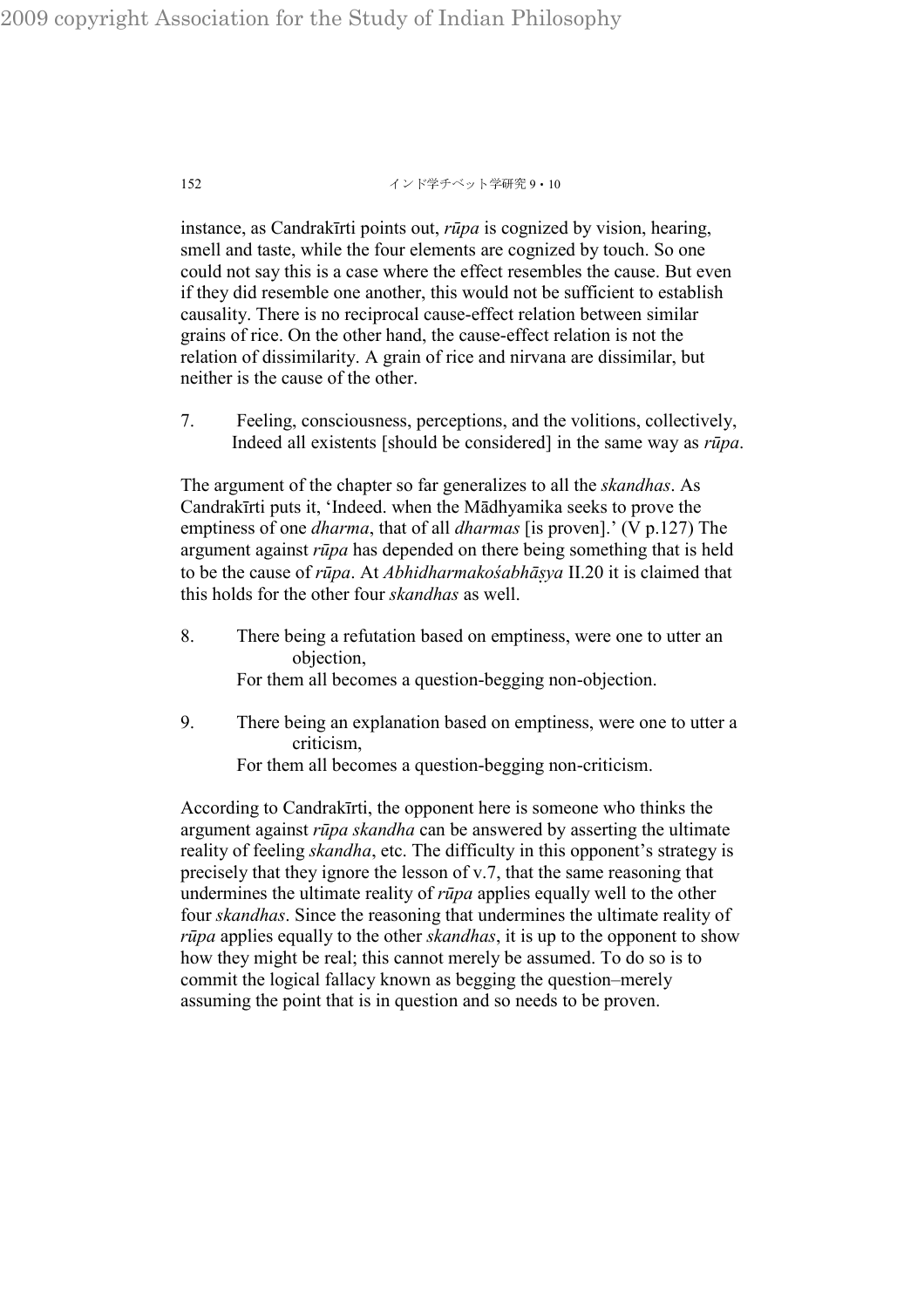## V AN ANALYSIS OF THE DHĀTUS

The *dhātu* classification is the last of the three major ways of analyzing reality accepted in Abhidharma. It is commonly given as a list of 18 kinds: the twelve *ayatanas* plus the six resulting forms of consciousness. But here it is the variant list of six that is investigated: earth, water, fire, air, space and consciousness. Nāgārjuna discusses space *dhātu*, but in v.7cd he will claim that the argument generalizes to the other *dhātus* as well.

- $1.$ Space does not at all exist prior to the defining characteristic of space.
	- If it existed prior to its defining characteristic, there would result the absurdity of something's being without defining characteristic

As a *dhātu*, space is held by the Abhidharmika to be ultimately real. This means it must have its own intrinsic nature, which is here called a defining characteristic *(laksana)*. The defining characteristic of space is said to be non-resistance: if there is space between the desk and the wall, then one may put something there without the space resisting. The subject of Nāgāriuna's examination will be the relation between space and its defining characteristic. Since these are said to be related (through the characterizing relation), the question arises how these two things come to be so related. Is it that space, as the bearer of the defining characteristic, is in itself a bare something that is devoid of defining characteristic? On this view the bearer would in itself be a characterless substrate, something that comes to be *space* (that which is non-resistant) through being characterized by the defining characteristic of non-resistance. Nāgāriuna rejects this view on the grounds that it would require there to be something that is devoid of defining characteristic.

 $2<sub>1</sub>$ Nowhere does there at all obtain an existent without defining characteristic.

An existent devoid of defining characteristic being unreal, where would a defining characteristic function?

None of the commentators provides an argument for the claim that there could be no existent devoid of defining characteristic. This is no doubt because it seemed to the Abhidharma opponent perfectly obvious that real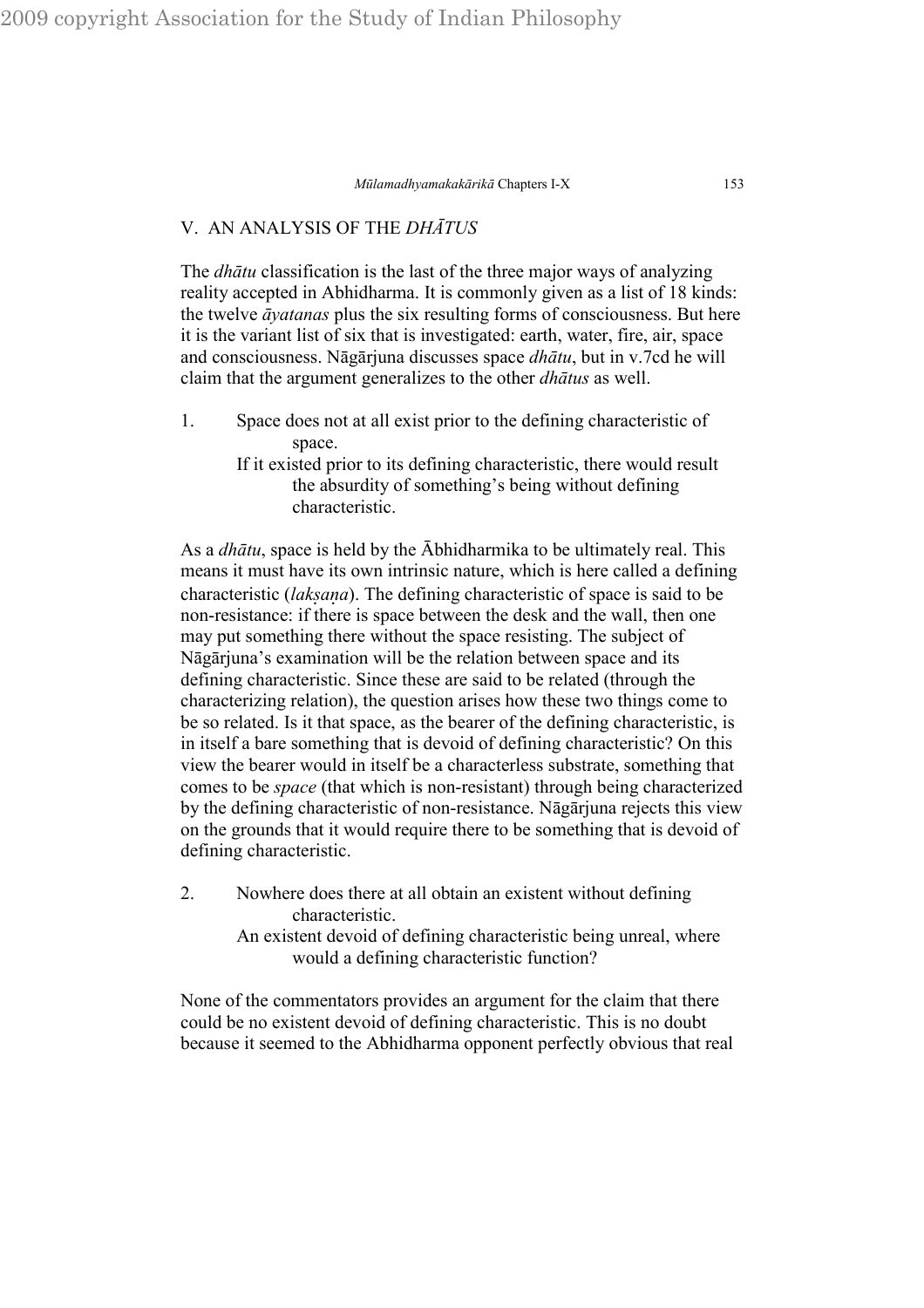things must have their own distinctive natures. But it might seem to us that we can, after all, make sense of the idea of a bare stuff that then takes on the nature it is given by its defining characteristic. When we think this, though, we are covertly attributing a defining characteristic to this bearer. the defining characteristic of 'bare-stuffness'. This would suggest that the idea of a character-less bearer is actually incoherent.

- $3<sub>1</sub>$ There is no functioning of the defining characteristic where the bearer is without defining characteristic, and where it is with defining characteristic.
	- And it does not function anywhere other than where there is or is not a defining characteristic.

The function of a defining characteristic is to characterize its bearer. In the case of space this would mean making it something whose nature is to be non-resistant. Now this function requires that there be a bearer, and either that bearer is (prior to the functioning of the defining characteristic) itself without defining characteristic, or else it is something with defining characteristic. Since there is no such thing as space that is devoid of defining characteristic, the first possibility is ruled out. Candrakīrti sees two problems with the second:

(1) A defining characteristic would then be superfluous. Since space would already have a nature, why would it need something else to make it be the sort of thing it already is?

 $(2)$  An infinite regress results. To explain how non-resistance functions to characterize space, we suppose that space already has a defining characteristic, non-resistance, But now we can ask the same question about non-resistance<sub>2</sub> that we asked about nonresistance<sub>1</sub>: does it characterize a bearer that is without defining characteristic, or a bearer already with its own defining characteristic? The former has been ruled out. And the latter means we must supply a non-resistance, And the regress shows no sign of stopping here.

 $4.$ And if there is no function of the defining characteristic, it makes no sense to speak of a bearer of defining characteristic. And if a bearer of defining characteristic cannot be asserted, a defining characteristic is likewise impossible.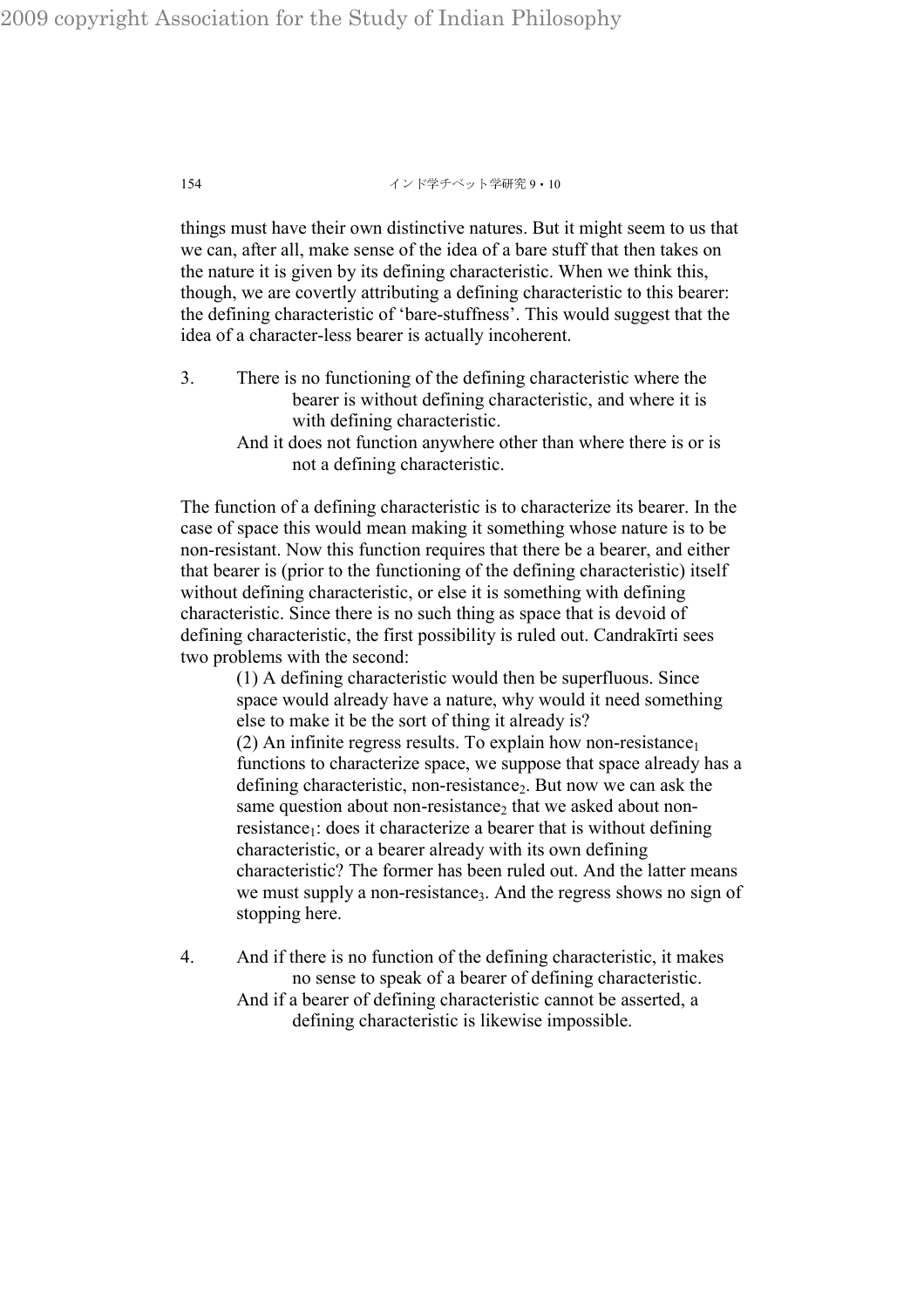$\overline{5}$ Therefore neither a bearer of defining characteristic nor a defining characteristic exists.

> And certainly no existent whatever occurs devoid of both bearer of defining characteristic and defining characteristic.

Space cannot be an ultimately real existent, since we can make sense of neither space as bearer nor of non-resistance as defining characteristic.

- 6. When the existent is not real, with respect to what will there come to be non-existence?
	- And who is there who, lacking the nature of either an existent or a non-existent, cognizes what is both existent and nonexistent?

To deny that space is an existent is not to affirm that it is non-existent. To affirm the non-existence of space, one would need to be able to say what space is. As Buddhapalita puts it, 'It would be the non-existence of what existent?' (P p.93) And the argument so far has been to the effect that we cannot say what an ultimately real space would be. Moreover, there is no third possibility apart from saying that space is existent and saying that space is non-existent. So apparently no statement about space could be ultimately true.

Although the commentaries do not mention it, one implication of this is worth pointing out. Opponents of Madhyamaka often claim that its doctrine of emptiness leads to the absurd result that nothing whatever exists-'metaphysical nihilism'. The argument of the present chapter has been that space is not ultimately real. If this argument can be generalized, then it would seem to lead to the conclusion that no supposed existent can be said to be ultimately real. The objection of metaphysical nihilism seems to be sustained. But metaphysical nihilism is the doctrine that all supposedly existing things are ultimately non-existent. If the argument of v.6 is correct, can this be true?

 $\overline{7}$ Therefore space is not an existent, not a non-existent, not a bearer of defining characteristic, nor indeed a defining characteristic. The other five *dhātus* are the same as space.

The argument generalizes to the other *dhātus* as well.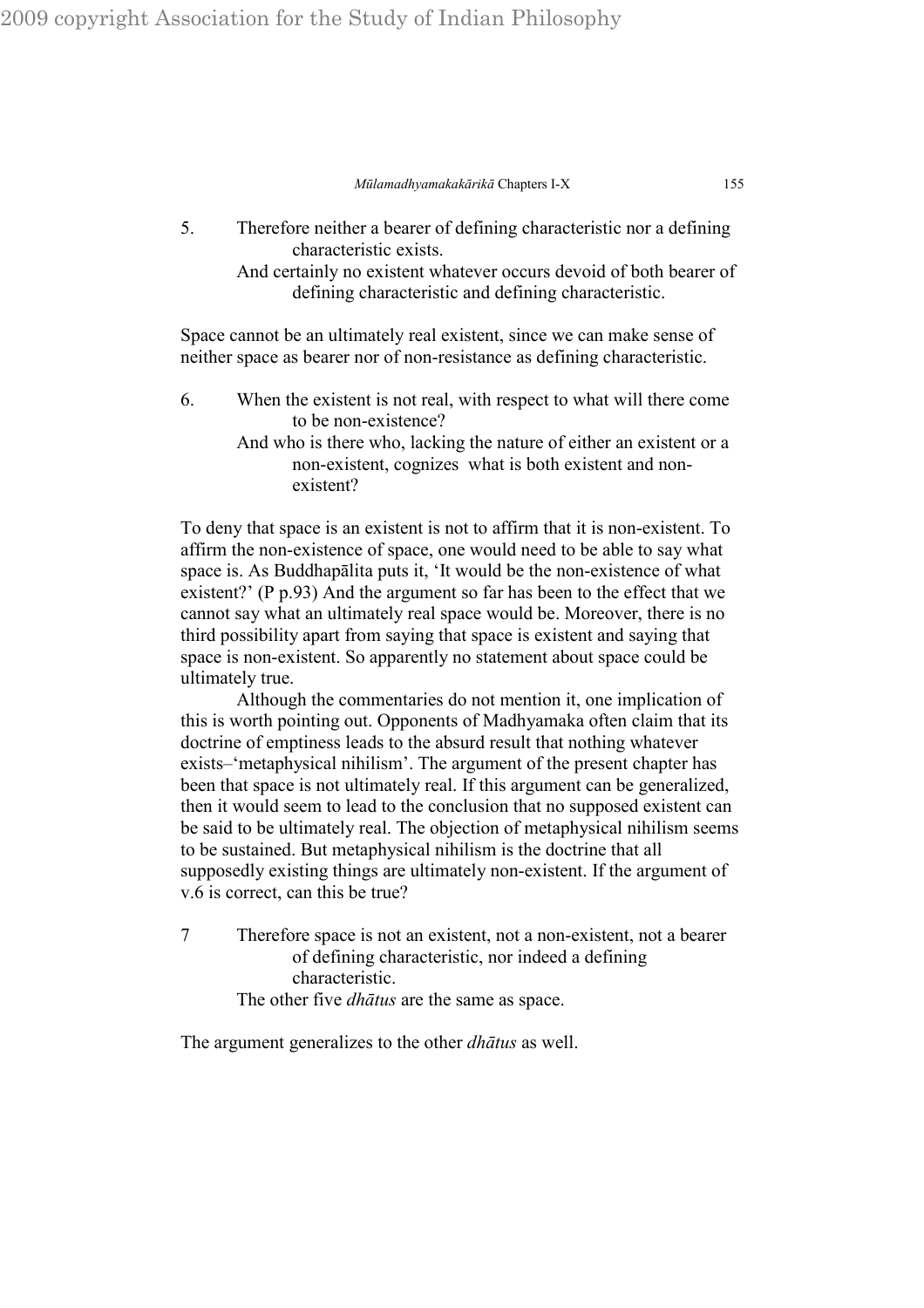8. But those of little intellect who take there to be existence and nonexistence with respect to things. They do not see that auspicious cessation that should be seen.

Akutobhayā explains that by 'auspicious cessation' is meant nirvāna. Apparently the conclusion to be drawn from this is that those who seek nirvāna should cease hankering after ultimate reality. Note that this is not because our deluded intellects are incapable of grasping the ultimate nature of reality. It seems instead to be because the very idea of an ultimate nature of reality is incoherent.

# VI AN ANALYSIS OF DESIRE AND THE ONE WHO DESIRES

The subject of this chapter is the relation between a state, such as desire, and the subject or locus of that state, such as the one who desires. It is widely thought that a state cannot exist unless there also exists something that has that state-that there cannot, for instance, be desire unless there is a subject that is the locus of the desire. The question examined here is whether there is any coherent account of the relation between the state and the subject. By 'the one who desires' we ordinarily understand a person. But for the Abhidharmika, persons are not ultimately real. In v.10 Nāgārjuna will generalize the argument concerning desire and the one who desires to all *dharmas* or ultimately real things. And Bhavaviveka comments that this extends to external things in the natural world. So by 'the one who desires' we should understand whatever ultimately real entity it is that might be thought to be the locus of desire. The argument will not make use of any facts that are peculiar to persons or other sentient beings, such as the fact that desires are conscious states.

 $1.$ If the one who desires existed prior to and without desire. Then desire would be dependent on that; there being the one who desires, desire would then exist.

Either state and subject arise together or one precedes the other. If the subject preceded the state, then they would be distinct, and the state would be dependent on the subject. But it is absurd to suppose that desire could be dependent on something that is itself free of desire, for their natures are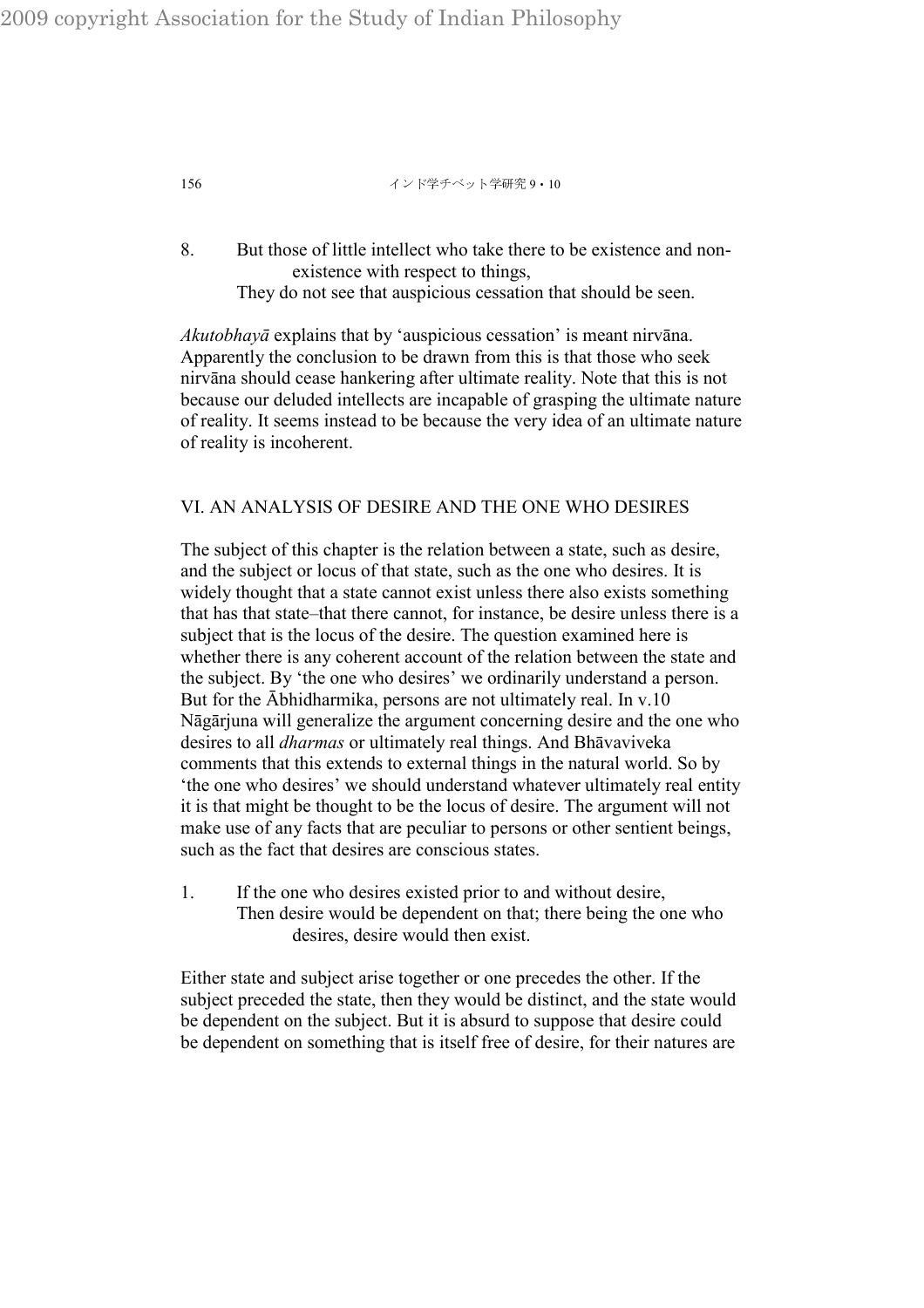contradictory. (Candrakīrti provides the example of an *arhat*, someone who is by nature free of craving.) To suppose there is a subject who goes from being without desire to being with desire, we must conceptually construct an enduring thing with distinct parts, for instance the part that exists before the occurrence of desire and the part that exists when the desire has arisen. So we would no longer be considering something that is ultimately real by Abhidharma standards.

 $\overline{2}$ . But how will desire itself come to be if there is none who desires? Whether the desire exists or not, the analysis with respect to the one who desires will also go the same way.

To suppose, on the other hand, that desire, something whose occurrence is dependent on a locus of desire, could exist in the absence of a desiring subject is likewise absurd. So says 2ab. In 2cd, according to Candrakirti, Nāgārjuna is replying to an opponent who points out that so far we've only had an argument against the existence of desire, not against the subject of desire. The argument was that whether or not the subject exists, desire cannot arise. This does not show that the subject does not exist. And if we can say there is a subject of desire, we will have to say there is desire as well, so the difficulty will be resolved. Nāgārjuna replies that the same kind of analysis he used against desire in 1-2ab can be turned on the subject; it can be shown that the subject cannot exist whether desire exists or not. For if desire existed prior to the subject of desire, then desire would occur without a locus, which is absurd. And if there were no desire, how could there come to be one who desires?

 $3<sub>1</sub>$ But moreover it cannot be that desire and the one who desires arise together: Desire and the one who desires would [then] be mutually independent.

So far we have considered the possibility that desire and the one who desires arise successively. Suppose on the other hand it were said that state and subject arise together. This might be thought to ground a relation of mutual or reciprocal causation, wherein each supports the other. But this will turn out to be problematic. The problems begin with the fact that if they are said to arise together, then they must be thought of as two distinct, independently existing things. The reason for this is spelled out in 4ab.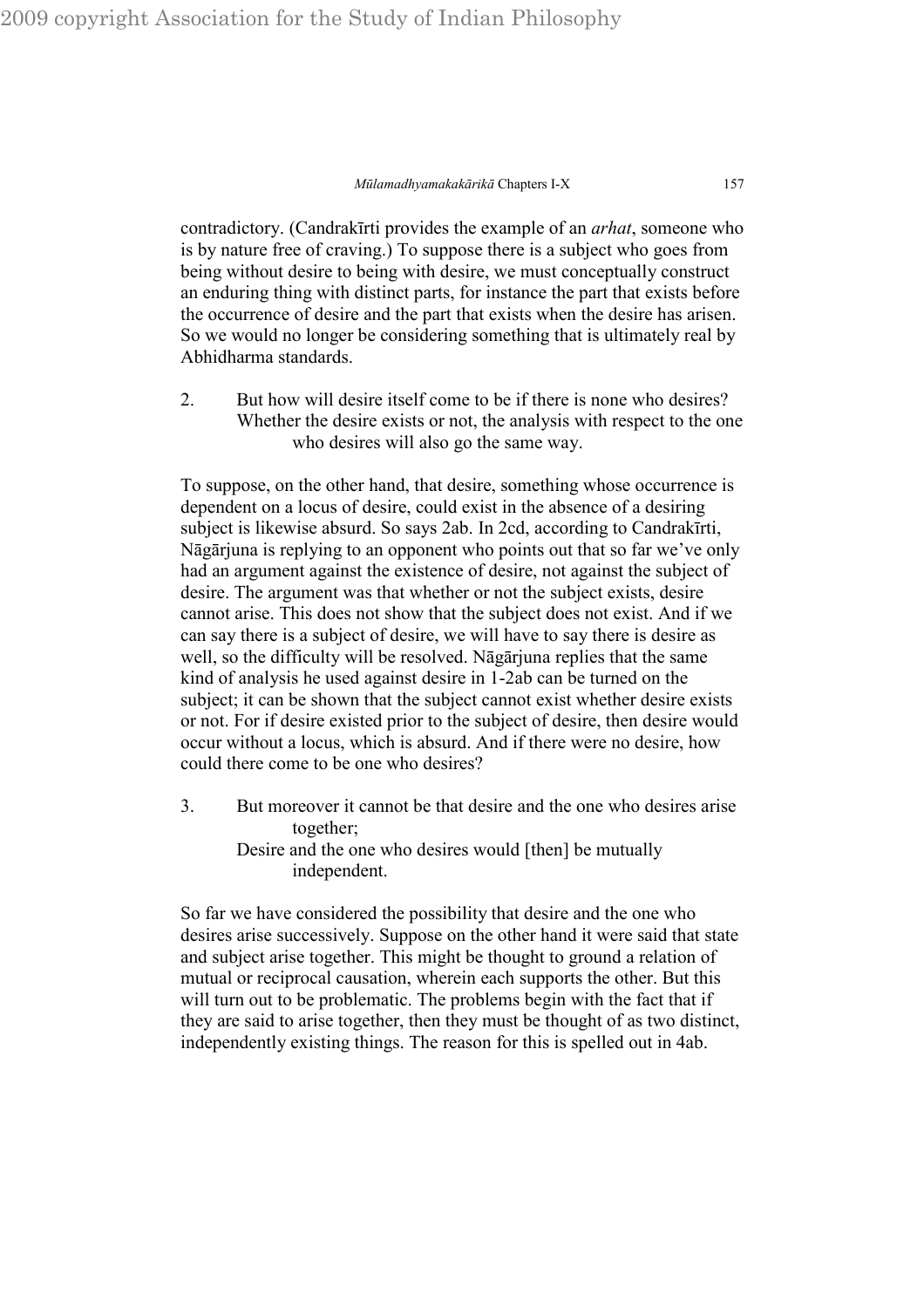$\overline{4}$ . If there is unity [of state and subject] there is no co-occurrence, there is not that with which the thing comes together. If there is distinctness, how indeed will there be co-occurrence?

Co-occurrence (sahabh $\bar{a}va$ ) is the existing simultaneously of two things. (It is an important constituent of the causal relation.) But now state and subject must be either identical or distinct. Suppose state and subject were really just one thing (perhaps one that was presented in two different ways). Then we could not say there is co-occurrence between them: it takes two to be concomitant. Nāgārjuna then asserts that co-occurrence is likewise incompatible with their being two distinct things. The reason for this will emerge in  $v.5-9$ .

- $\overline{\mathbf{5}}$ If there were co-occurrence in the case of unity, then that would be possible without one of the relata.
	- If there were co-occurrence in the case of distinctness, then too that would be possible without one of the relata.

Suppose there is the relation of co-occurrence between x and y. Then either x and y are really just one thing ('the case of unity') or they are distinct things. If they were one thing, then the co-occurrence of x and y would really be just the co-occurrence of the one thing  $x$ . But co-occurrence is a binary relation, a relation between two things. It would be absurd to say that this relation holds between a thing and itself. If on the other hand  $x$  and  $\nu$  were distinct, then it would be possible for each of them to occur separately from the other. And if co-occurrence-with- $\nu$  is really a property of x, then when x occurs separate from y it should have the property of cooccurrence-with- $y$ , which is absurd.

And in the case of distinctness, if there were co-occurrence, how  $6<sub>l</sub>$ would desire and the one who desires Be established as mutually distinct, on the basis of which there could be co-occurrence of the two?

Candrakīrti cites the case of a cow and a horse as an example of two things that may co-occur. But these are two distinct things precisely because each may occur independently of the other. Desire and the one who desires do not, he says, occur separately, so they may not be said to co-occur.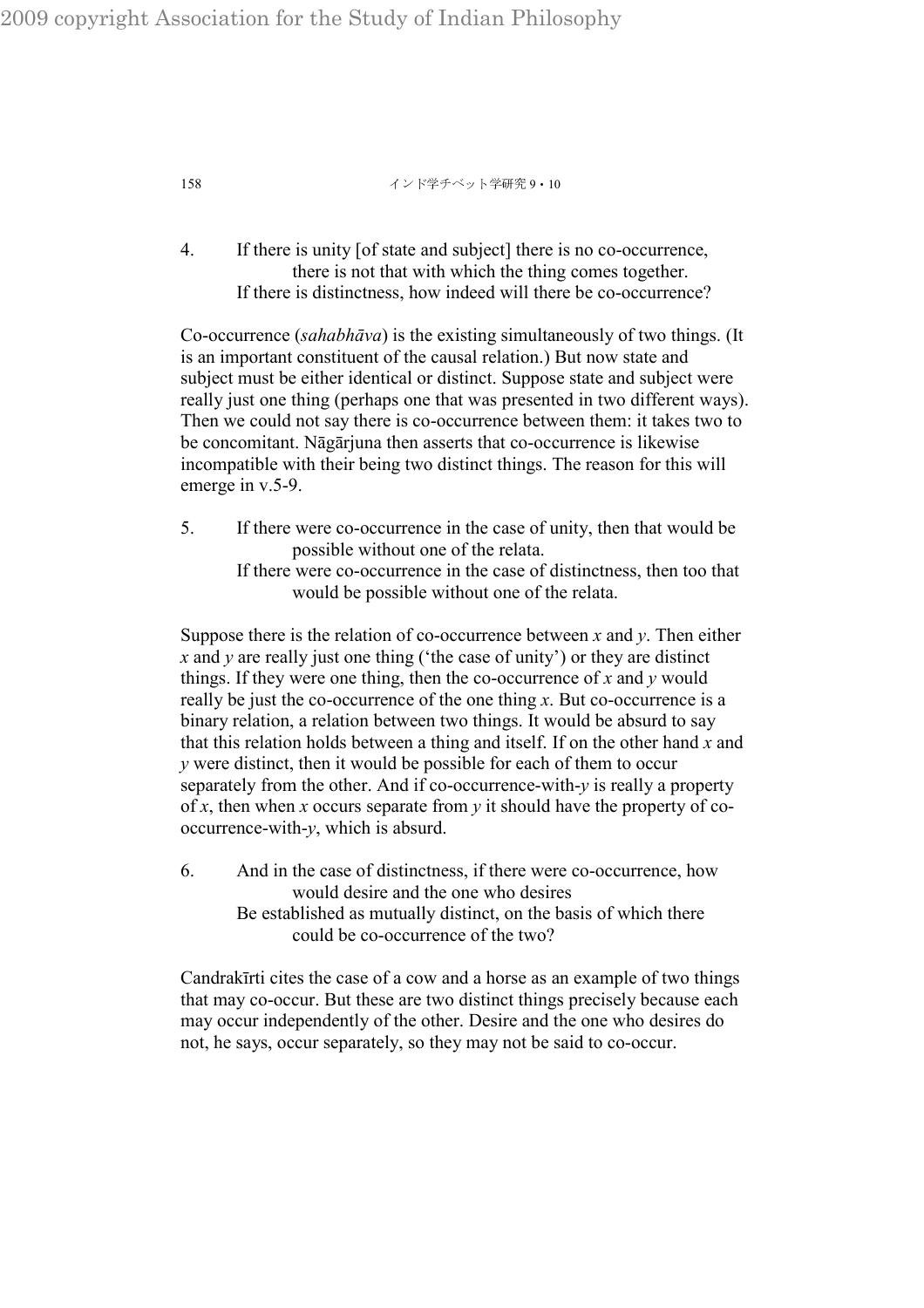- $7<sub>1</sub>$ Alternatively if the distinctness of desire and the one who desires is established.
	- What would be the point of this co-occurrence that you suppose between them?
- 8. Saying that [one] is not established distinct [from the other], you aim at co-occurrence,

[Yet] you posit distinctness for the sake of establishing cooccurrence.

To say that the two are co-occurrent, one must first establish that they are separate, distinct existents. Having done so, however, one has thereby undermined their co-occurrence.

- $9<sub>1</sub>$ And if distinctness is not established, co-occurrence is not established If there is distinctness of the two, in which do you posit cooccurrence?
- $10<sup>1</sup>$ Thus there is no establishing of desire together with the one who desires, nor apart from the one who desires.
	- As with desire, so for all *dharmas*, there is no establishment either together or apart.

That is, no coherent account can be given of those features of reality that depend for their occurrence on the occurrence of something else in the way in which desire is thought to depend on the locus in which it occurs. Notice that this does not mean that state and locus are really one. It means instead that wherever we find this relation of dependence, neither of the relata can be thought of as ultimately real.

## VII. AN ANALYSIS OF THE CONDITIONED

All *dharmas* are said to be conditioned, that is dependent for their arising on factors other than themselves. As such they are characterized by origination, duration and cessation. (See Abhidharmakośabhāsya II.46, where it is discussed whether there is a fourth characteristic of aging.)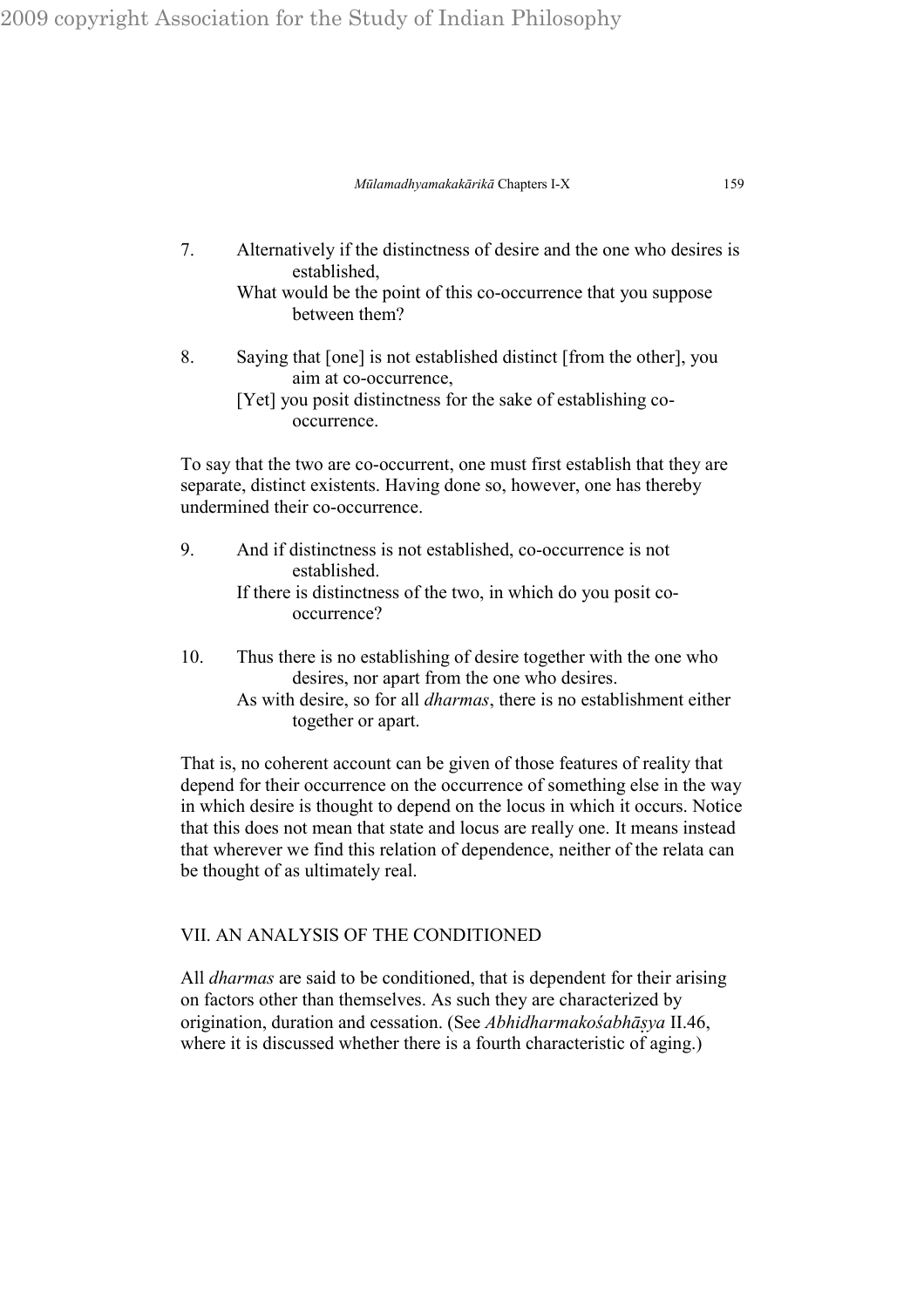Moreover, their being conditioned is said to itself be an observable phenomenon, and as such to also be conditioned (cf. *Anguttara* I.152, *Samvutta* III.37). It was disputed among Abhidharmikas how to interpret this, but some took it to mean that for each conditioned *dharma* there are three more *dharmas* that represent the conditioned *dharma*'s origination, duration and cessation. The question then arose whether for each of those *dharmas* there are three additional *dharmas*. This is the question with which Nāgārjuna will begin his examination. But this leads to the larger question of how we should take the claim that existing things are subject to dependent origination (*pratitya samutpāda*). Since the doctrine of dependent origination is central to the Buddha's teachings, it might seem problematic for a Buddhist to maintain anything that calls into question the reality of dependent arising.

 $1<sub>1</sub>$ If origination is conditioned then the three characteristics [origination, duration and cessation] apply [to it]. But if origination is not conditioned then how [can it be] a characteristic of the conditioned?

Suppose that origination is something that is conditioned. If everything conditioned is characterized by the three characteristics, then origination must itself be subject to origination, duration and cessation. According to *Akutobhayā*, this must be rejected since it leads to an infinite regress: the origination of origination will likewise be subject to its own origination. duration and succession, and so on. Candrakīrti thinks the problem is instead that then what is supposed to be a characteristic of *dharmas* becomes itself another *dharma* that is among the things to be characterized by the characteristics of origination, etc. And how can a characteristic characterize itself? (On Candrakīrti's interpretation, the problem of infinite regress will come later, as a result of the opponent's attempts to escape this difficulty.)

If, on the other hand, we suppose that origination is not conditioned, then it would have to be permanent. In that case it would be difficult to also claim that it characterizes those *dharmas* that are themselves conditioned and thus impermanent.

 $\overline{2}$ If the three consisting of origination etc. were separate, there would not be the capacity to function as characterizing what they condition.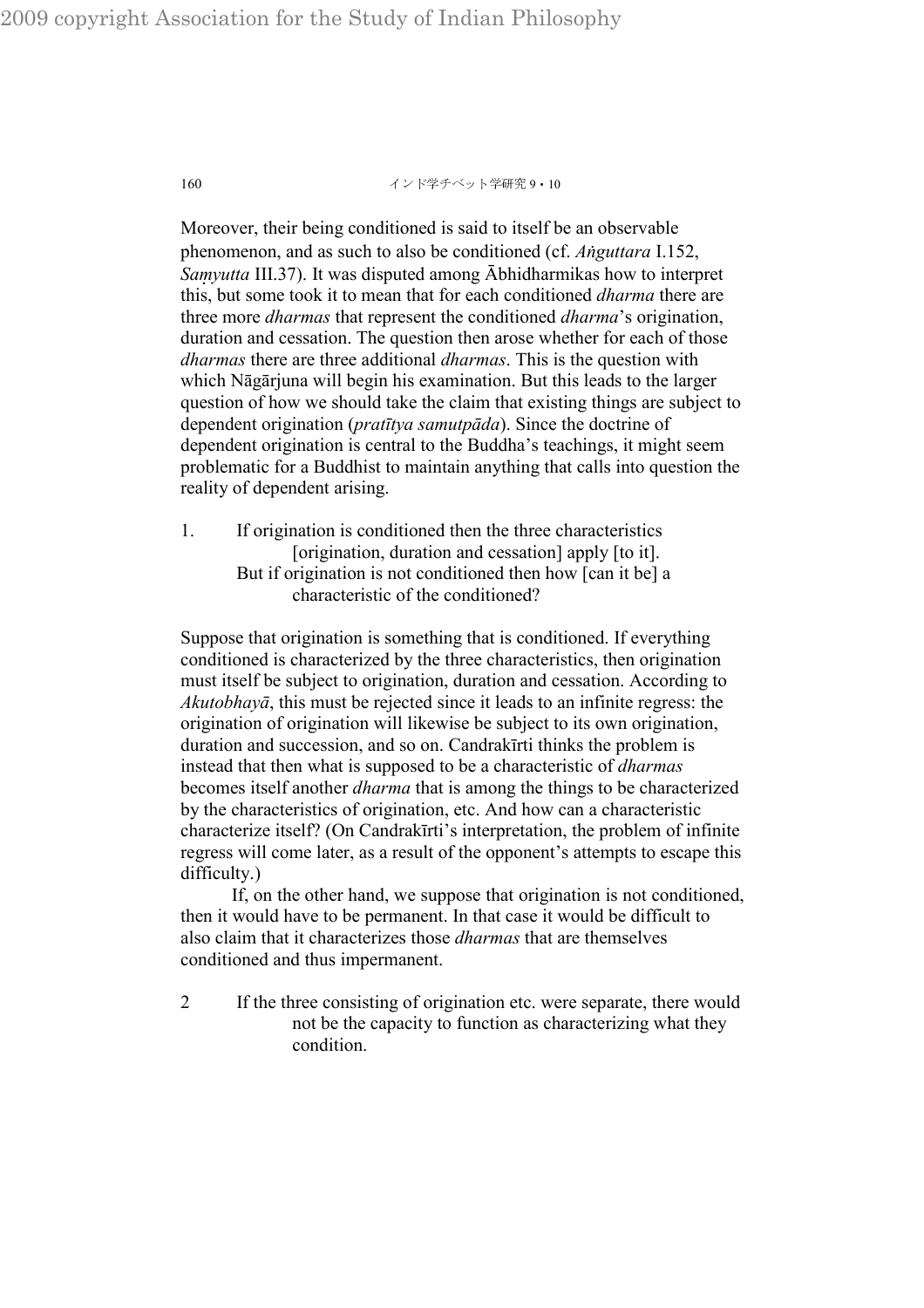If they were united, how could they be in the same place at the same time?

Do the three characteristics occur separately or together when they characterize a conditioned entity? If separately, then origination would occur apart from duration and cessation. So origination would not endure. and neither would it cease and thus make way for duration and cessation. Likewise duration would never originate, etc. Hence the three characteristics would not perform their function of making a conditioned thing impermanent. But if they occurred together then origination and cessation would exist simultaneously, which is absurd, since they have contradictory natures.

- $\overline{3}$ . If origination, duration and cessation were characterized by another set of conditions.
	- There would be an infinite regress; if not, then they would not be conditioned

In order to avoid the problem of v.2, the opponent might introduce the idea that the origination of a conditioned thing itself has an origination (as well as a duration and a cessation). Suppose the origination of a conditioned thing were itself conditioned. As a conditioned thing it would require its own origination, duration and cessation. But the same would apply to these, etc. So there would be an infinite regress. Suppose on the other hand they were not conditioned. Then they should be eternal. It is precisely because space is unconditioned that it is thought (by some  $\bar{A}$ bhidharmikas) to be eternal. So the origination of a conditioned thing would go on forever, likewise its duration and its cessation. And it is difficult to see how something unconditioned and eternal could characterize things that are conditioned and impermanent.

 $\overline{4}$ . [Opponent:] The origination of origination is only the origination of the primary origination. That origination in turn brings about the origination of origination.

The opponent introduces a distinction between the primary (*maula*) origination, which is the origination of a *dharma*, and the origination of origination, which is what originates the primary origination. In order to avoid the infinite regress that arises when we ask (as in v.3) what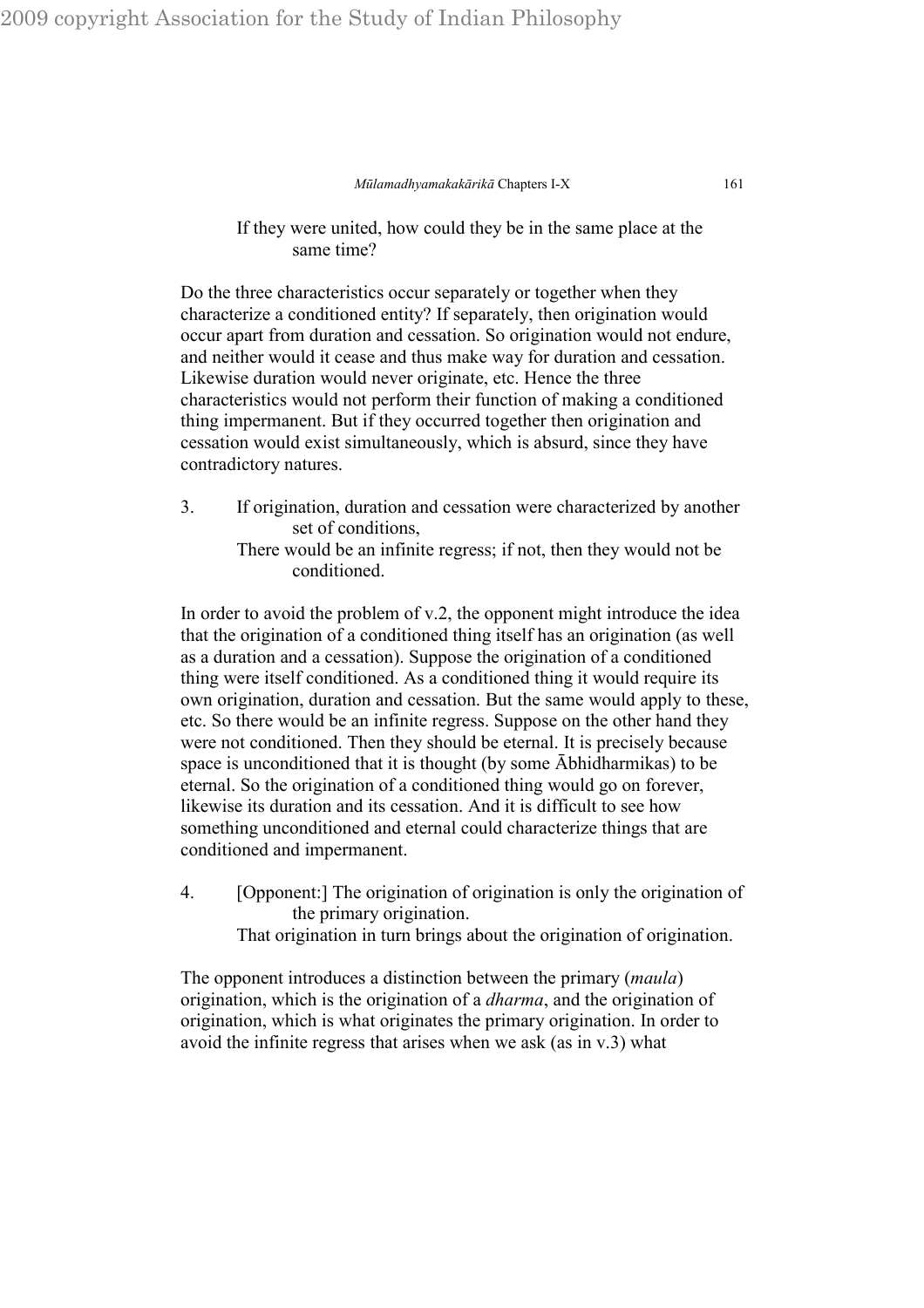originates the origination of the origination, the opponent claims this is originated by the primary origination.

- 5 [Reply:] If, according to you, origination is what originates the primary origination.
	- Then how, on your account, will this, which is not produced by the primary origination, produce that [primary origination]?

How, in other words, does the origination of origination itself originate? If it is what originates the primary origination, then as a conditioned thing it must also originate. How does that come about? Suppose the opponent answers that the origination of origination is originated by the primary origination. Nāgāriuna responds:

6. If, as you say, that which is produced by the primary [origination] produces the primary,

The primary is not produced by that [origination of origination]: how will it [the primary] originate that?

The question here is how the origination of origination, which supposedly originates the primary origination, itself originates. Since the origination of origination originates the primary, it cannot be that the primary originates the origination of origination; that would be circular. Candrakirti explains, 'If the origination known as the origination of origination which is produced by the primary origination produces the primary origination, that primary origination which is produced by the origination of origination is [as yet] unreal, how will it produce the origination of origination? It is thus incorrect to say that an existing origination of origination produced by the primary origination produces the primary. And thus because there is no mutual reciprocal causation, there is indeed the absurd consequence of infinite regress, there is no origination.' (V  $p.150$ )

- 7. Granted you may say that this [primary origination] while undergoing origination [and so not yet produced] would bring about the origination of that [origination of origination] on its own.
	- If this, though unproduced, were capable of bringing about the origination of that.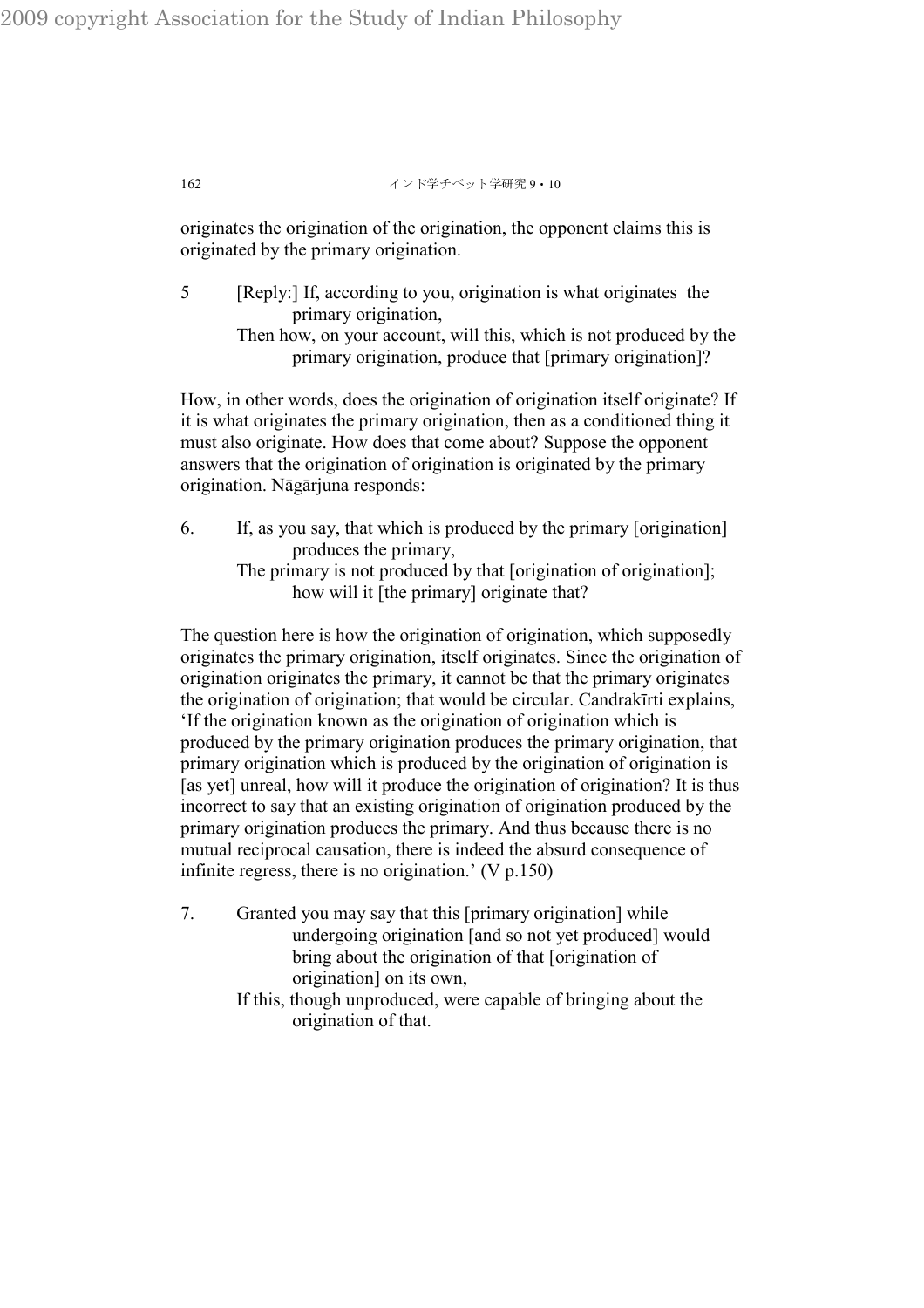Here the difficulty in mutual reciprocal causation is spelled out. If the primary origination originated the origination of origination while the origination of origination was originating the primary origination, then the primary origination would have to be able to originate something before it came into existence. And that is clearly impossible. The opponent will thus proceed to try a new tack.

8. As a light illuminates both itself and what is other, So origination brings about the origination of both itself and what is other

The opponent now abandons the idea that there is an origination of origination in addition to the primary origination. In its place the opponent introduces the hypothesis that just as light illuminates itself as well as other things, so origination originates both itself and the distinct *dharma* that is undergoing origination. Like the example of fire that supposedly burns itself, the example of the light is another alleged counter-example to the irreflexivity principle. The ensuing discussion of the hypothesis will be more thorough than the discussion, in Chapter III, v.3, of the example of fire. Nāgārjuna gives a similar treatment of the claim that light illuminates itself at Vigrahavyāvartanī v.34-9.

9. There is no darkness either in the light or in the place where it is set, What does the light illuminate? Illumination is in fact the destruction of darkness

To illuminate is to destroy darkness. There is no darkness in the light itself or in the place it occupies. So a light cannot be said to be illuminated.

10. How is darkness destroyed by a light that is originating? When a light is originating, darkness does not obtain.

Perhaps it will be said that light destroys darkness when it originates. And when it originates there is darkness where the light is. So the problem pointed out in v.9 is overcome. Nāgārjuna responds that there is likewise no darkness when a light is originating. As Buddhapalita, Bhavaviveka and Candrakīrti all explain, light and darkness are mutually contradictory qualities, so one cannot occur where the other is. But for one thing to destroy another, the two things must come in contact. And contact requires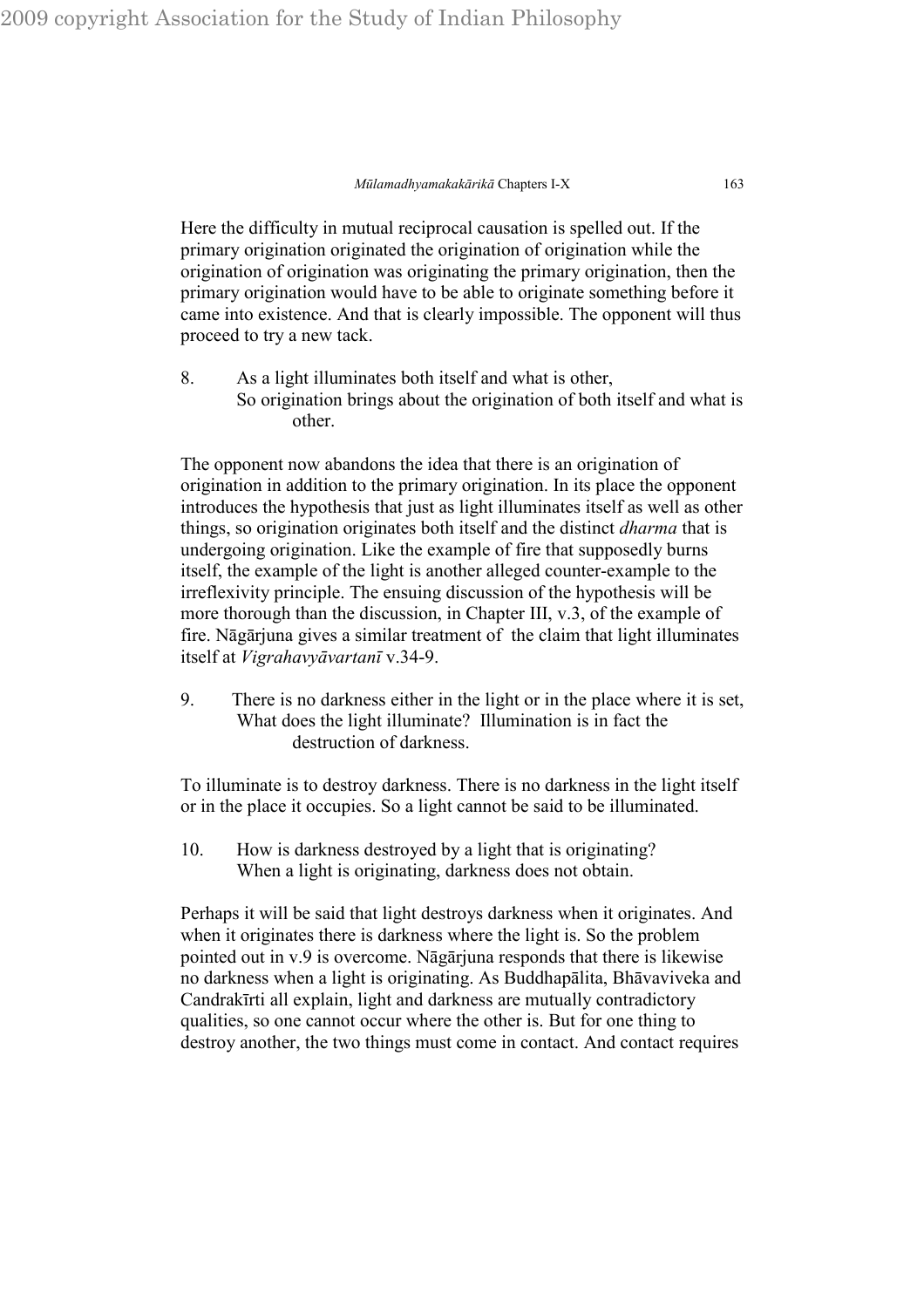```
インド学チベット学研究9・10
```
that the two occur in the same place.

 $11.$ Or if darkness is destroyed by a light that has not yet come in contact with it. Then the [light] that is here will destroy darkness located

throughout the world.

The only remaining option is that light need not come in contact with darkness to destroy it. This would explain how light could destroy darkness while it is originating. But it has the absurd consequence that a single light would illuminate the entire world. Akutobhayā: 'For the non-contact is the same. What difference is there between destroying darkness situated where the light is and destroying darkness situated throughout the world?' (P  $p.120)$ 

If light illuminates both itself and what is other,  $12.$ Then as well darkness will certainly conceal both itself and what is other.

Does darkness conceal itself as well as other things? Then darkness could never be perceived. But if we say that light illuminates itself, we seem committed to saying this as well.

 $13.$ How could this origination which is not yet originated produce *itself?* 

If you say it produces [itself] having [already] been originated, how can it be produced for the second time?

In order for something to produce, it must already exist. But to exist it must already have been originated. So in order to originate itself, it would have to bring itself into existence after it has already been brought into existence. Hence 'be produced for the second time'.

The focus now shifts to the claim that origination brings about the arising of what is distinct from itself. The question is raised whether origination does this to something already originated, something not yet originated, or something undergoing origination:

14. In no way whatever is the presently originating, the already originated, the not yet originated,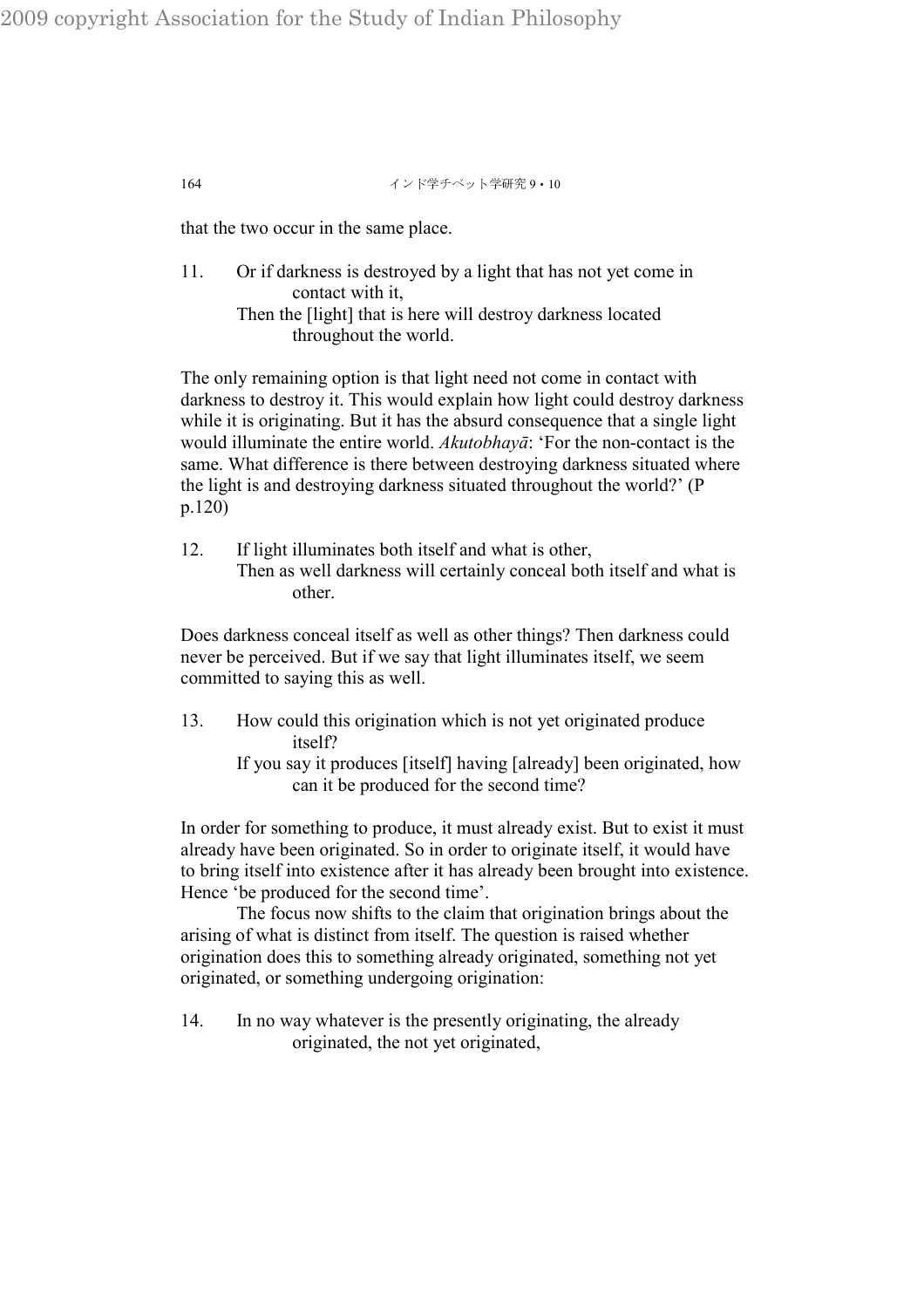Originated, just as was said [in Chapter II] about the presently being gone over, the gone over, and the not yet gone over.

The argument of the three times, first introduced in Chapter II, will apply here as well. Origination cannot happen to what is already originated, nor to what is not vet originated, and there is no third state of presently originating.

According to Candrakirti, the opponent's next move is to introduce an act of origination. (Cf. Chapter II, v.2, where the opponent made a similar move.) 'It is indeed the presently originating that is originated, not the originated and not the not yet originated. What you believe, that the presently originating is not originated because it is not possible for there to be a presently originating distinct from the originated and the not yet originated, that is wrong. Since the presently originating is designated in connection with the act of originating, where there is the act of origination, because the establishment of presently originating is dependent on the act of origination, it is the presently originating that is originated, and origination originates that presently originating.' (V  $p.158$ ) N $\bar{a}$ gariuna replies:

As the presently originating does not proceed out of an act of  $15.$ origination.

> Why is presently originating nonetheless said to depend on an act of origination?

As Buddhapalita understands it, the argument is that for this strategy to work, it must be said how presently originating, e.g., of a cloth, is to be individuated when it is dependent on an act of origination. The difficulty is that there is no distinction to be drawn between the presently originating of the cloth and the act of origination. The one is never found without the other. So the presently originating of the cloth cannot be said to depend on the act of origination. And in that case we are back to the difficulty of v.14: the presently originating of the cloth cannot be found, so it cannot be said to be what is originated.

At this point, the commentators agree, the opponent raises a pointed objection: If you deny origination, you must deny dependent origination, the doctrine at the heart of the Buddha's teachings: 'When this exists, that exists; when this arises, that arises. When this does not exist, that does not exist; when this ceases, that ceases' (Majjhima Nikāya III.63). The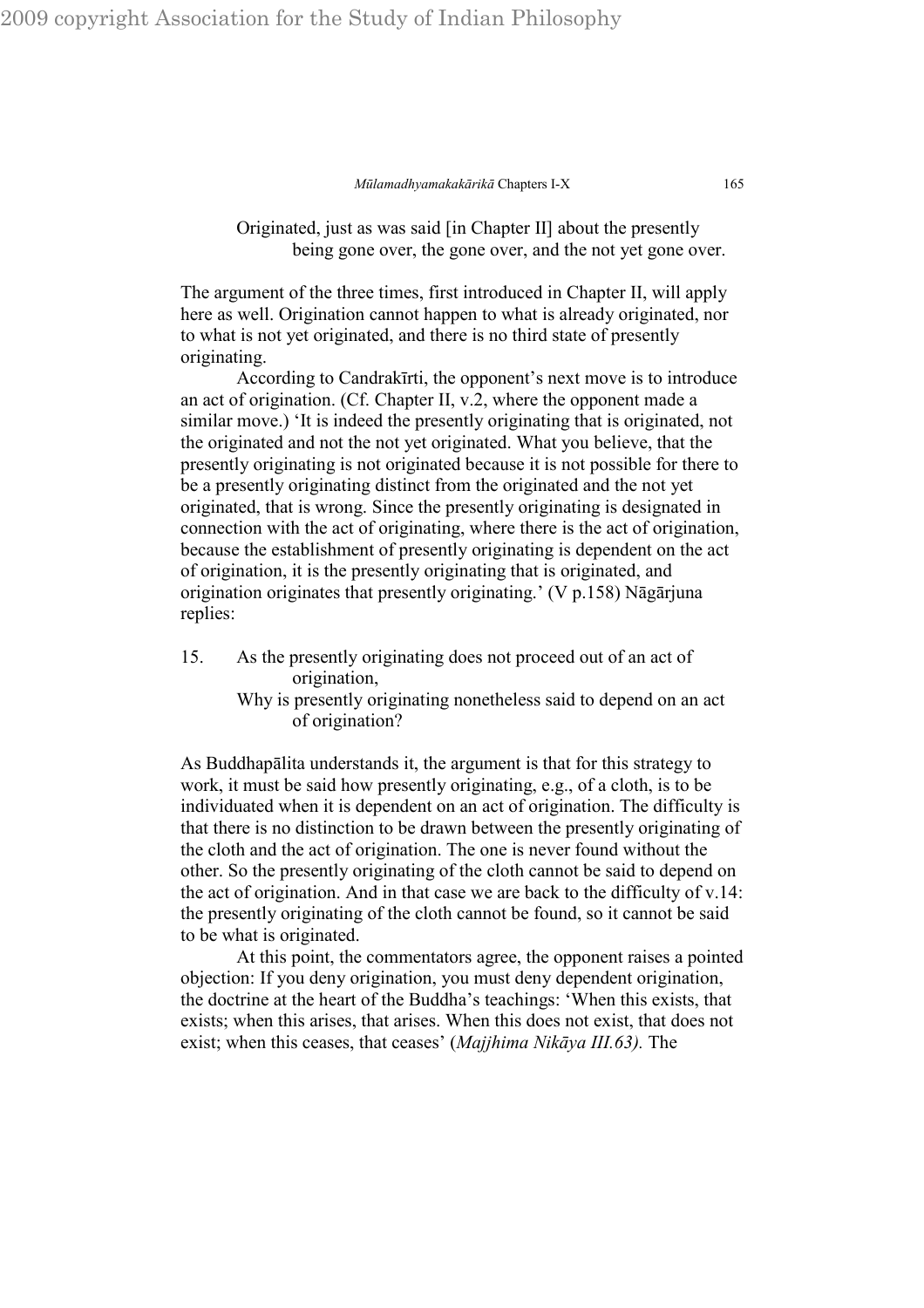Mādhyamika is, in short, a nihilist. Nāgārjuna then replies:

Whatever exists in dependence, that is free of intrinsic nature.  $16.$ Hence the presently originating is free [of intrinsic nature], as is the act of origination itself as well.

Candrakīrti takes Nāgārjuna to be turning the tables on the opponentshowing that it is the opponent, not the Madhyamika, whose views are at odds with the Buddha's teaching of dependent origination. For it is agreed that what is ultimately real must have intrinsic nature: 'A real entity has intrinsic nature, it invariably possesses its own intrinsic nature by means of its own essence. Because it is real, it depends on nothing else, nor is it originated.' (V  $p.160$ ) But this means that what is ultimately real cannot be dependently originated. And presently originating and an act of origination would have to originate in dependence on other things. So it is incompatible with the Buddha's teaching of dependent origination to claim that presently originating and the act of origination are ultimately real.

The Mādhyamika holds that the teaching of dependent origination should be understood in two ways. Understood as a conventional truth, it applies to such things as the pot and the cloth, which arise in dependence on causes and conditions. Understood as an ultimate truth, however, it is the teaching that no ultimately real things ever arise. (See Chapter I, v.1; also Chapter XXIV, v.18, where it is asserted that anything dependently originated must be empty.) The opponent has grasped only the conventional meaning of dependent origination, and has failed to appreciate the deeper truth of emptiness, the truth that all things are 'free of intrinsic nature'

 $17<sub>1</sub>$ If some sort of unoriginated entity existed somewhere, Then it could be originated; but what is originated when that entity does not exist?

For some action to be done to some object, the object must already exist. So for the action of origination to be done to something like a pot, the pot must already exist. But if the pot already existed, what would be the point of origination? When we speak of origination, it is by virtue of anticipation of the originated product. And anticipation is an activity of the mind. To suppose origination is ultimately real is to project a mental construction onto the world.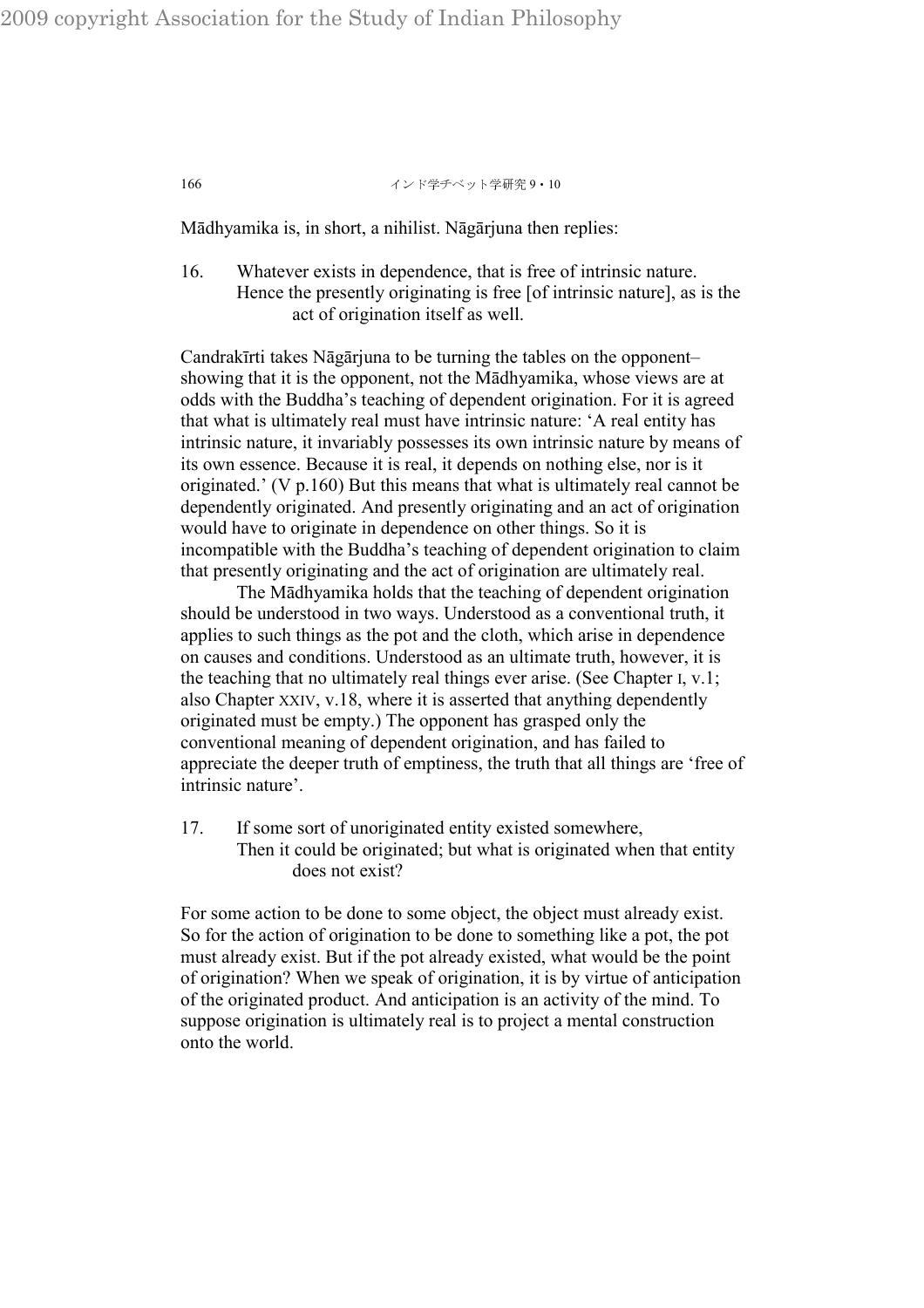- 18. And if this origination brought about the origination of the presently originating,
	- Then which origination would in turn bring about the origination of that origination?
- 19. If another origination is what originates that [presently originating], there is an infinite regress.

If on the other hand what is originated were without origination, then everything whatever would be originated.

If the presently originating requires another origination to explain it, then an infinite regress ensues. If on the other hand another origination is not required, then the presently occurring origination is without cause. This means that absolutely anything could be originated at any time.

20 It cannot be said that there is the act of origination of the existent or of the non-existent. Nor of what both exists and does not exist, this was shown earlier.

See the argument of Chapter I, v.6-7.

 $21.$ The act of origination of an entity that is undergoing cessation is not possible,

But an entity that is not undergoing cessation is also not possible.

The act of origination cannot occur when the entity is undergoing cessation. Undergoing origination and undergoing cessation are, as Akutobhaya says, contradictory properties, so they cannot be properties of one and the same thing. Hence the act of origination would have to take place at a time when cessation is not occurring, i.e., a time when the entity is exempt from impermanence. And, says Candrakīrti, there is no such present time distinct from past and future.

The argument now shifts to the second of the three characteristics of conditioned things, duration. Then in v.26-32, cessation will be the subject of attack.

22. An entity that has not yet endured is not enduring, an entity that has [already] endured is not enduring,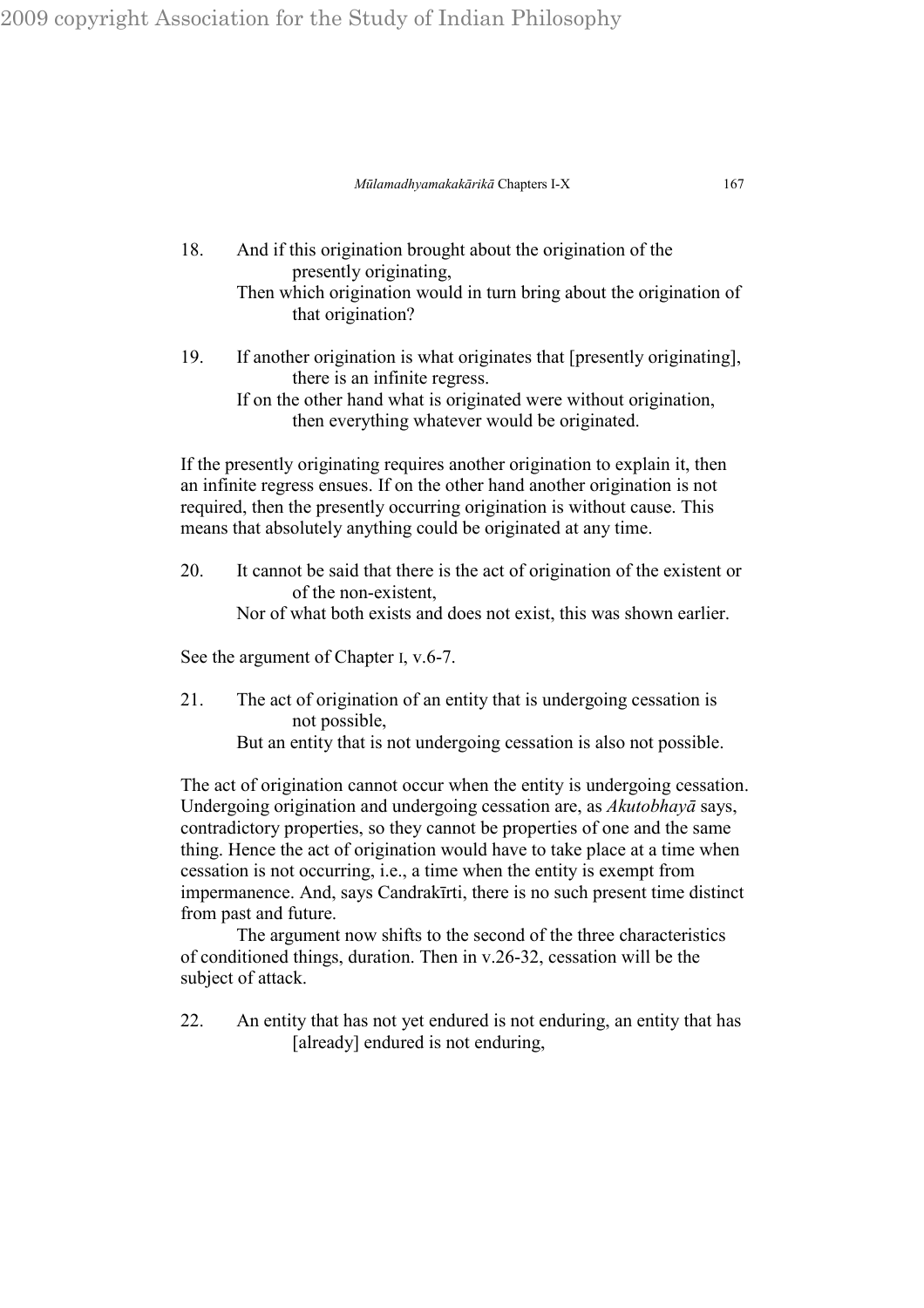That which is presently enduring is not enduring, and what unoriginated entity is there that is enduring?

An existing thing that, by virtue of existing, has endured is not what the characteristic of enduring characterizes, for what role could the characteristic play in something that is already enduring? As Buddhapalita says, to claim that it is through contact with enduring that the existing thing endures is to supply a second enduring (which threatens to lead to an infinite regress). Something that has not yet endured is likewise not what enduring characterizes, since enduring and not yet enduring are contradictory properties. As for the third possibility, there is no such thing as presently enduring: at any given moment either something has endured or it has not. And since every existing thing is impermanent, everything must originate at some time or other. Thus there could not be real things that are unoriginated, and so the unorignated could not be what endures.

- $23$ The enduring of an entity that is presently undergoing cessation is not possible. But the entity that is not undergoing cessation is also not possible.
- 24. From among all entities that are always characterized by aging and death. Which entities are they that endure without aging and death?

The argument of verses 23-24 parallels that of v. 21. Aging and death may be interpreted as just special cases of cessation.

And the enduring of enduring is not possible through a distinct 25. enduring. Just as the origination of origination is not by means of itself or something else.

See verses 3-13 for the argument against the origination of origination.

26. What is not yet ceased is not undergoing cessation, what has already ceased is not undergoing cessation. Likewise what is currently undergoing cessation; and what uncreated thing is it that is undergoing cessation?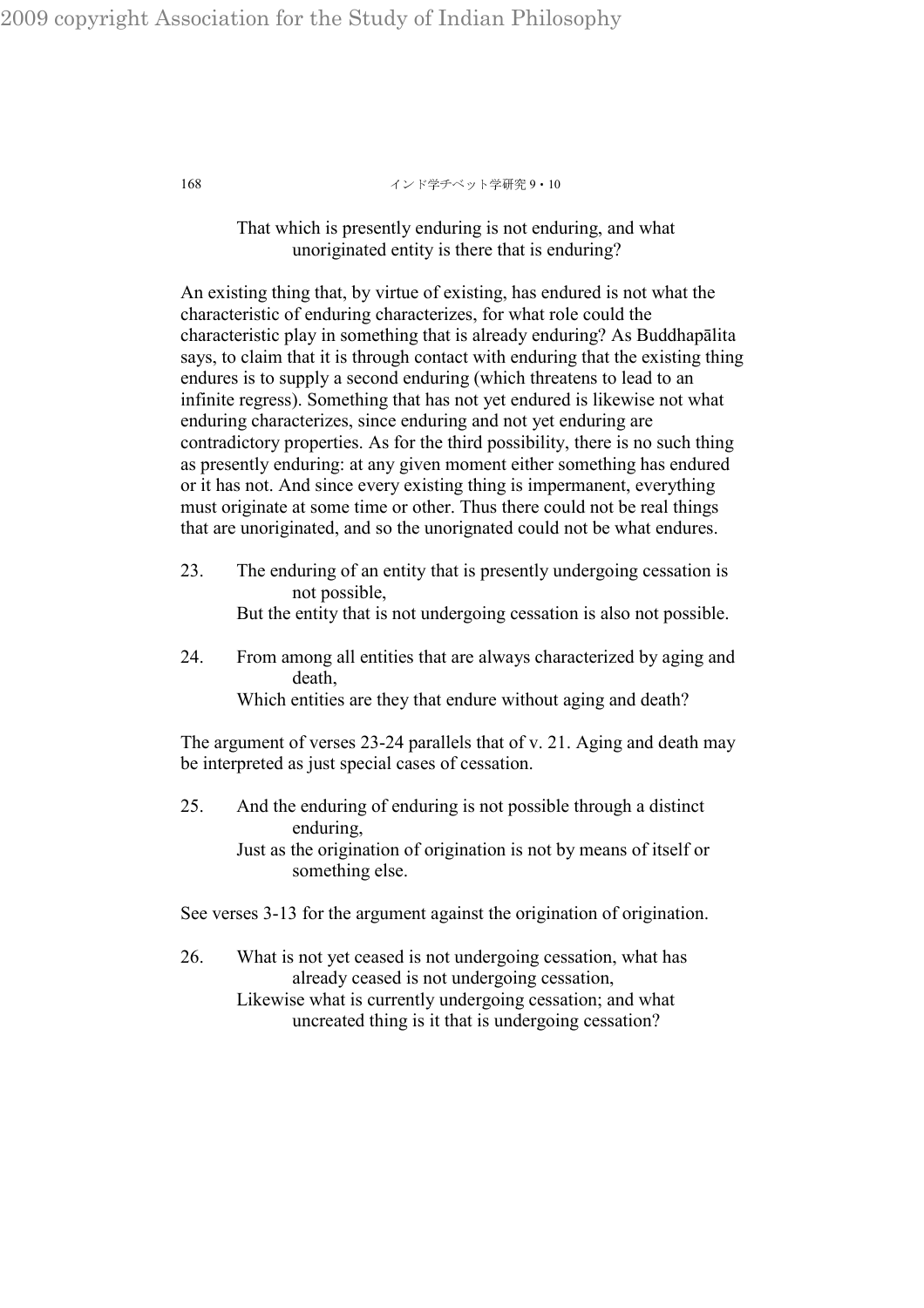The argument here is exactly as in v.22.

 $27$ On the one hand the cessation of an enduring entity is not possible. Nor is the cessation of an entity that does not endure.

The argument here parallels that of v.23. Cessation must characterize something that exists and so endures. But enduring and destruction are contradictory characteristics.

A given state is not itself made to cease by means of that very state. 28. Nor is it the case that a given state is made to cease by some distinct state.

The first possibility is ruled out by the irreflexivity principle. It can also be seen to be impossible from the fact that it would require the entity in question both to exist (in order to bring something about) and to not exist (since the effect of cessation is non-existence). The second requires us to suppose that when milk ceases through turning into buttermilk, it is the buttermilk that brings about the cessation of the milk. The difficulty here is that since the milk no longer exists when the buttermilk exists, the latter cannot bring about the cessation of the former.

29. When there cannot be the origination of any *dharma*, Then there cannot be the cessation of any *dharma* either.

Since it was shown earlier that there can be no origination of an ultimately real thing, and a real thing would have to be originated, it follows that there can be no ultimately real thing for cessation to characterize.

- 30. On the one hand the cessation of an existing entity is not possible. For one thing cannot be both existent and non-existent.
- $31.$ On the other hand the cessation of an entity that does not exist is not possible, Just as there is no cutting off of a second head.

To say that an existent undergoes cessation is to say that an existing entity is non-existent. What is the entity that both exists and is non-existent? But it likewise cannot be the non-existent that ceases. Cessation renders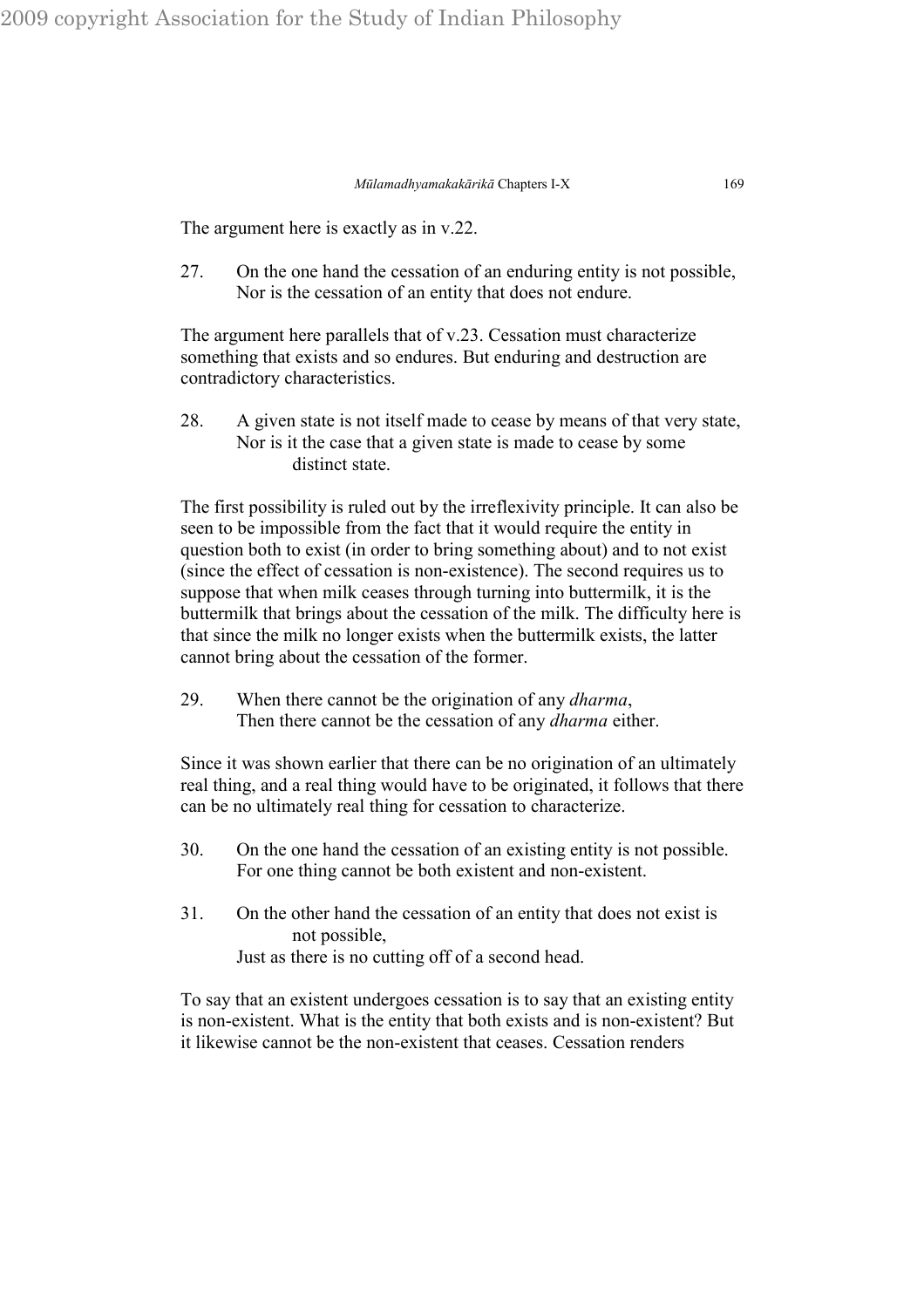something non-existent, and it would be superfluous to render non-existent something that is already non-existent. To this it could be added that cessation cannot characterize something that is both existent and nonexistent, nor something that is neither existent nor non-existent.

 $32$ The cessation of cessation does not take place by means of itself, nor does it take place by means of another [cessation], Just as the origination of origination is not by means of itself or by means of another [origination].

Cessation must itself cease, lest it continue on forever. What makes it cease? The cessation of the milk cannot be what makes that very cessation cease. But if there is a distinct cessation that makes this cessation cease, we have the start of an infinite regress.

33. Since origination, duration and cessation are not established, there is nothing that is conditioned.

And in the absence of the establishment of the conditioned what unconditioned thing will be established?

The conditioned would have to undergo origination, duration and cessation. Since none of these three characteristics can be made sense of, we must conclude that the conditioned does not exist. But according to Nāgārjuna, we should not conclude from this argument that what is ultimately real must be unconditioned. For we could say that something is unconditioned only if we could explain how something could be conditioned. And it has been the gist of this chapter that we cannot do that. The reasoning here parallels that of Chapter V, v.6.

34. Like an illusion, like a dream, like a mirage, So origination, duration and cessation are declared to be.

# VIII. AN ANALYSIS OF ACTION (KARMA) AND AGENT (KĀRAKA)

By 'agent' is here meant that which performs an action. This is not confined to the case of persons. It includes anything that may be thought of as causally efficacious. (Cf. Chapter VI, where the concept of 'the one who desires' was likewise not restricted to persons.) The investigation will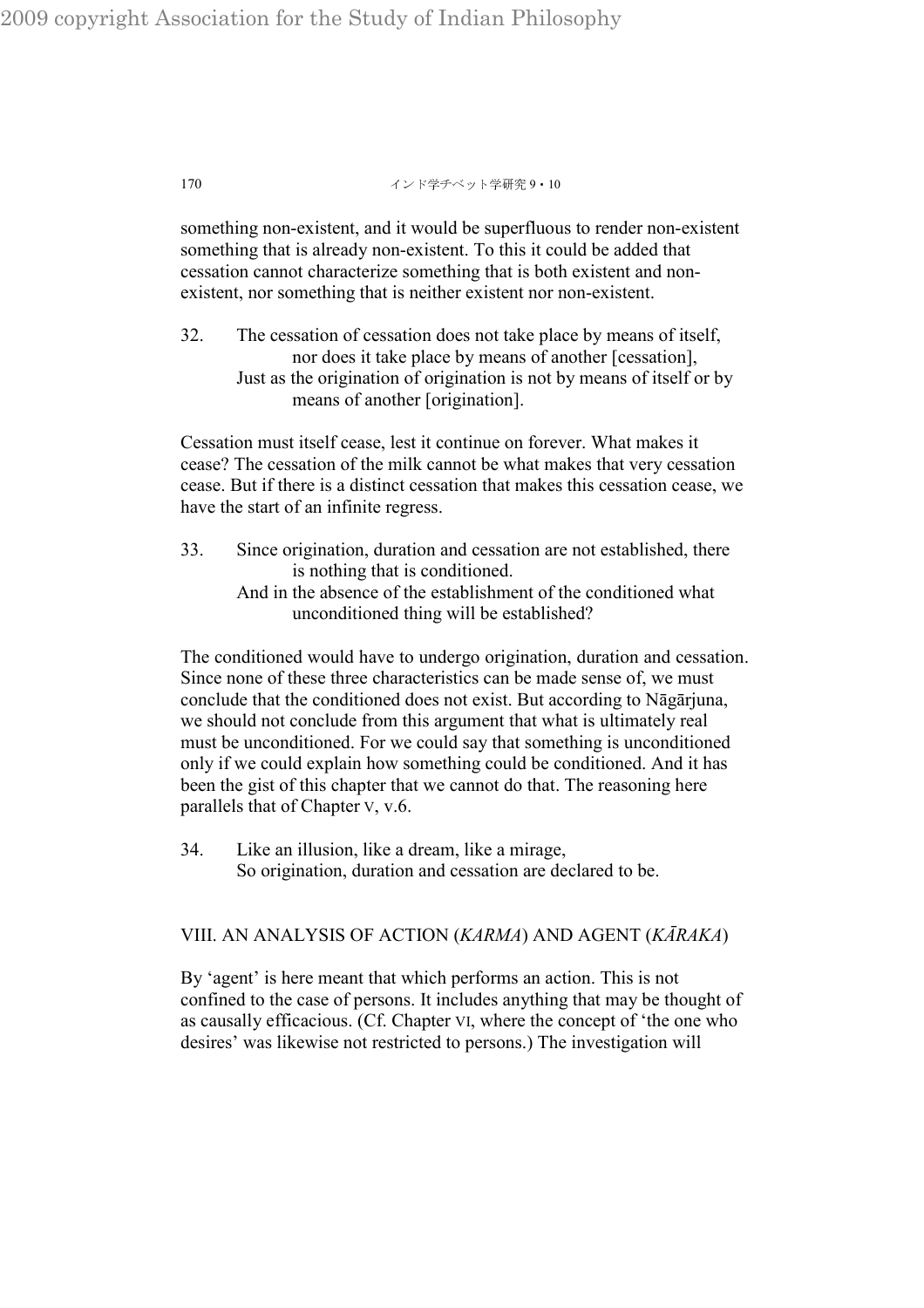concern the relation between the agent and the action that it is thought to produce.

A real agent does not perform a real action.  $\mathbf{1}$ Nor does an unreal agent set out to perform an unreal action.

Nāgārjuna's strategy will be to first show that agent and action cannot have the same ontological status (both are real, both are unreal, etc.). In this verse he asserts the conclusion he will argue for in v.2-6: that if both are real or both are unreal, the agent cannot be said to perform the action. In v.7 he will discuss the possibility that agent and action both have the status of being both real and unreal. This is the third case to be considered under the hypothesis that agent and action have the same ontological status. Then in v.8-11 he examines the possibility that agent and action have different ontological statuses: agent is real while action is unreal, agent is unreal while action is real, etc. There are altogether six cases to be examined under this hypothesis, and Nāgārjuna gives arguments against each. Thus the chapter as a whole looks at nine possible combinations with respect to agent and action. It is clearly crucial to Nāgārjuna's goal that the nine cases he consider are really all the possibilities.

 $\overline{2}$ There is no activity  $(kriy\bar{a})$  with respect to an agent that is [already] real, [so] the action would be without an agent. There is no activity with respect to an action that is [already] real, [so] too the agent would be without an action.

According to Candrakirti, the arguments for both claims involve denying that there is a second activity ( $kriy\bar{a}$ ). So the arguments parallel those of Chapter II, verses 3-6. The argument for the first claim is that something that is a really existing agent may be called such only by virtue of there being an activity associated with it, namely the activity of its performing some action. If it is already an agent, this activity must already have occurred. But if the action is also really existing, there should be an activity that explains how the agent performs it. This would require a second activity, and it would be unwarranted to supply one in order to make up this deficiency. So the action cannot be really existing.

The argument for the second claim is that a really existing action may be designated as such only if it is associated with an activity, namely the activity consisting of the performing of that action. So if it is already an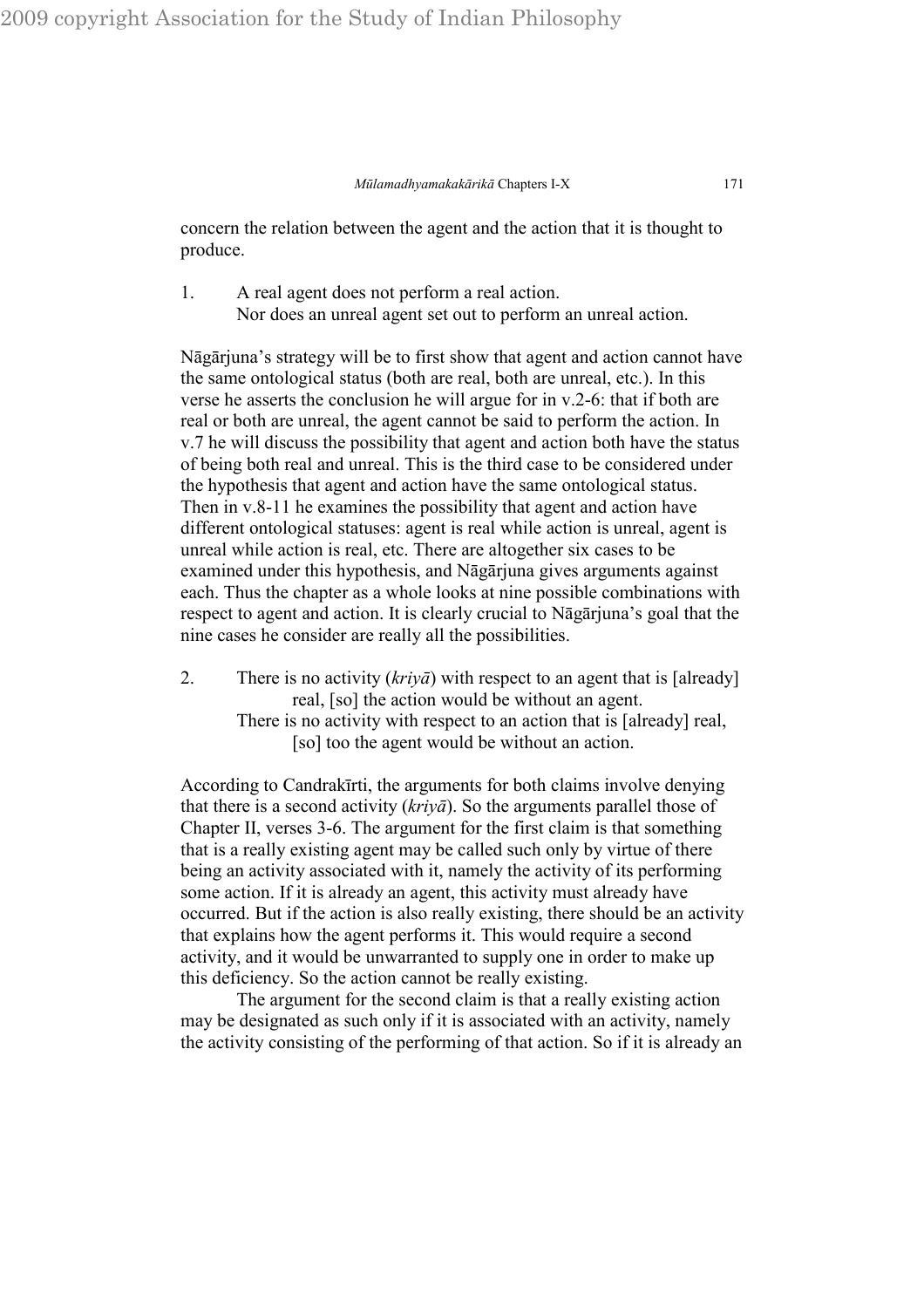found

インド学チベット学研究9・10

action, that activity must already have occurred. There would then need to be a second activity that explains how the agent (which we are supposing is also presently existing) comes to be an agent. And no such second activity can be supplied. So the agent cannot be really existing.

 $\overline{\mathcal{E}}$ If an unreal agent performed an unreal action, The action would be without cause and the agent would be without cause.

Suppose neither the agent nor the action were presently existent. The cause of the action is the productive activity of the agent. And a productive activity cannot exist in something unreal. So the action would then be without cause. And the agent would likewise be uncaused.

- $\overline{4}$ If there is no cause, then the effect and the causal condition are not found. In their absence, productive activity, doer, and instrument are not
- 5. Virtue and vice are not found if productive activity, etc., are not possible.

Virtue and vice not existing, the fruit produced by them is not found

The fruit not existing, there could be no paths to liberation and to 6. heaven And there follows the pointlessness of all productive activity.

The results of the argument of v.3 are applied to the case of karmic causation. According to the doctrine of karma, every action produces a fruit: morally good actions produce pleasurable fruits, morally bad actions produce painful fruits. But actions are not possible if there are no agents and productive activity. So if we accept the initial hypothesis, we must conclude that there is no karma. Notice, however, that Nāgārjuna does not accept this conclusion. Here, as in XXIV.33-37, he is treating the denial of karma as an unacceptable consequence of the opponent's theory.

7. An agent that is both real and unreal does not perform that [action] that is both real and unreal.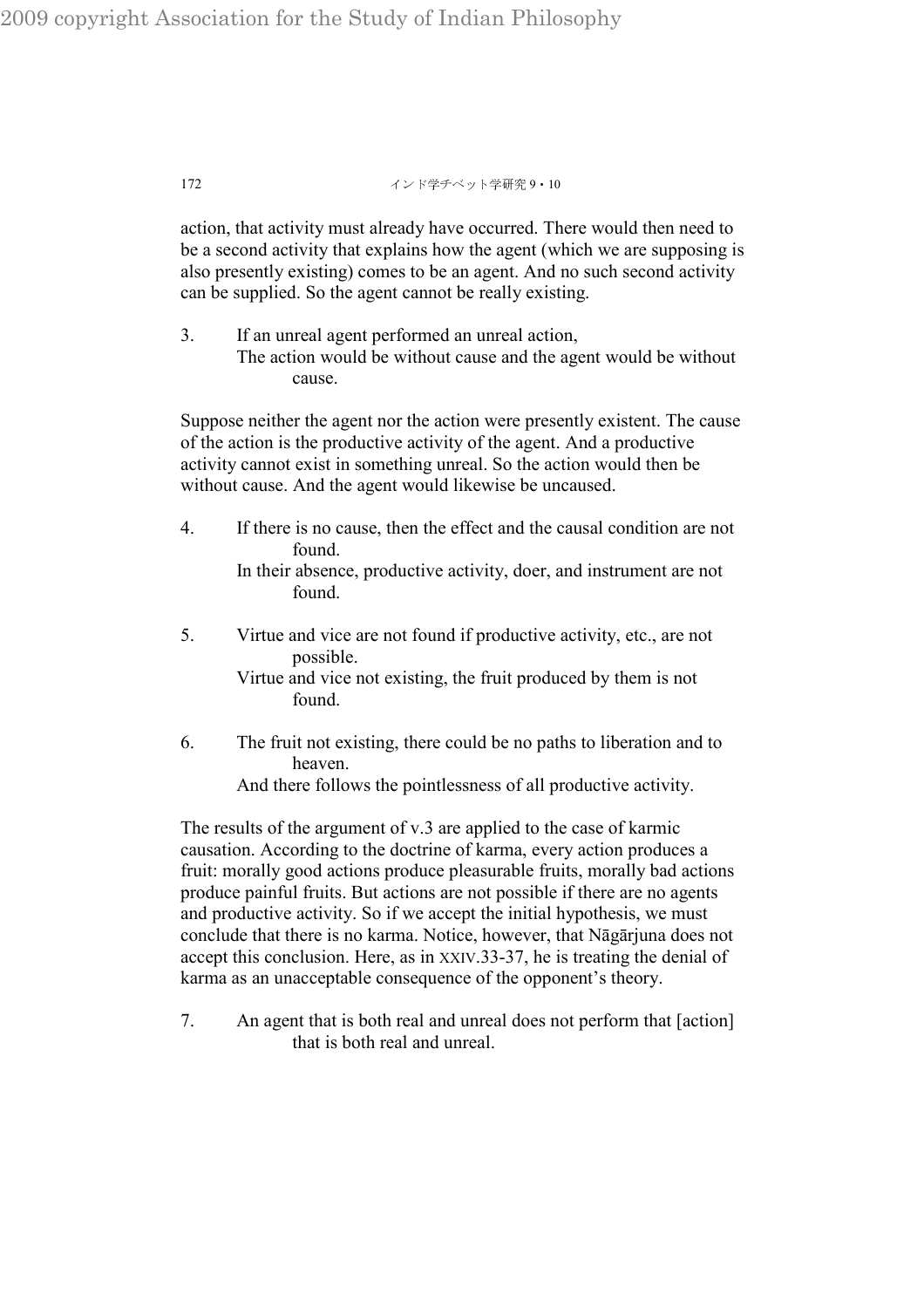To complete the consideration of the hypothesis that action and agent have the same ontological status, it is necessary to consider the possibility that each of them is both real and unreal. This can be taken to mean that agent and action are no longer non-existent (i.e., merely future), but not yet fully existent (*i.e.*, presently existing) either. It is easy to rule out this hypothesis. There can be no such thing as what is both existing and non-existent, the two states are incompatible. So this possibility can be ruled out.

8. A non-existent [action] is not performed by an existent agent, nor is an existent [action] performed by a non-existent agent. In that case all the same difficulties follow that already [were indicated].

If it were said that some existing thing is the agent of an action that does not vet exist, there would be the difficulty pointed out in 2ab. If it were said that an existing action is produced by an agent that does not now exist, there would be the problem pointed out in 4ab.

 $\overline{9}$ A real agent does not perform an unreal action, nor does it produce an action that is both real and unreal, for the reasons given earlier

When the agent exists but the action does not, the agent cannot be said to be acting. And the action cannot be said to be both existent and nonexistent, since there is no third possibility besides existent and non-existent.

- 10. An unreal agent does not perform a real action, nor does it produce an action that is both real and unreal, for the reasons given earlier
- $11.$ An agent that is both real and unreal does not perform an action that is real, nor one that is unreal, that should be understood for the reasons given earlier.

As was pointed out in v.3, an unreal agent can do nothing. Likewise, as we saw in v.2, a real action cannot be produced. And as was argued in v.7,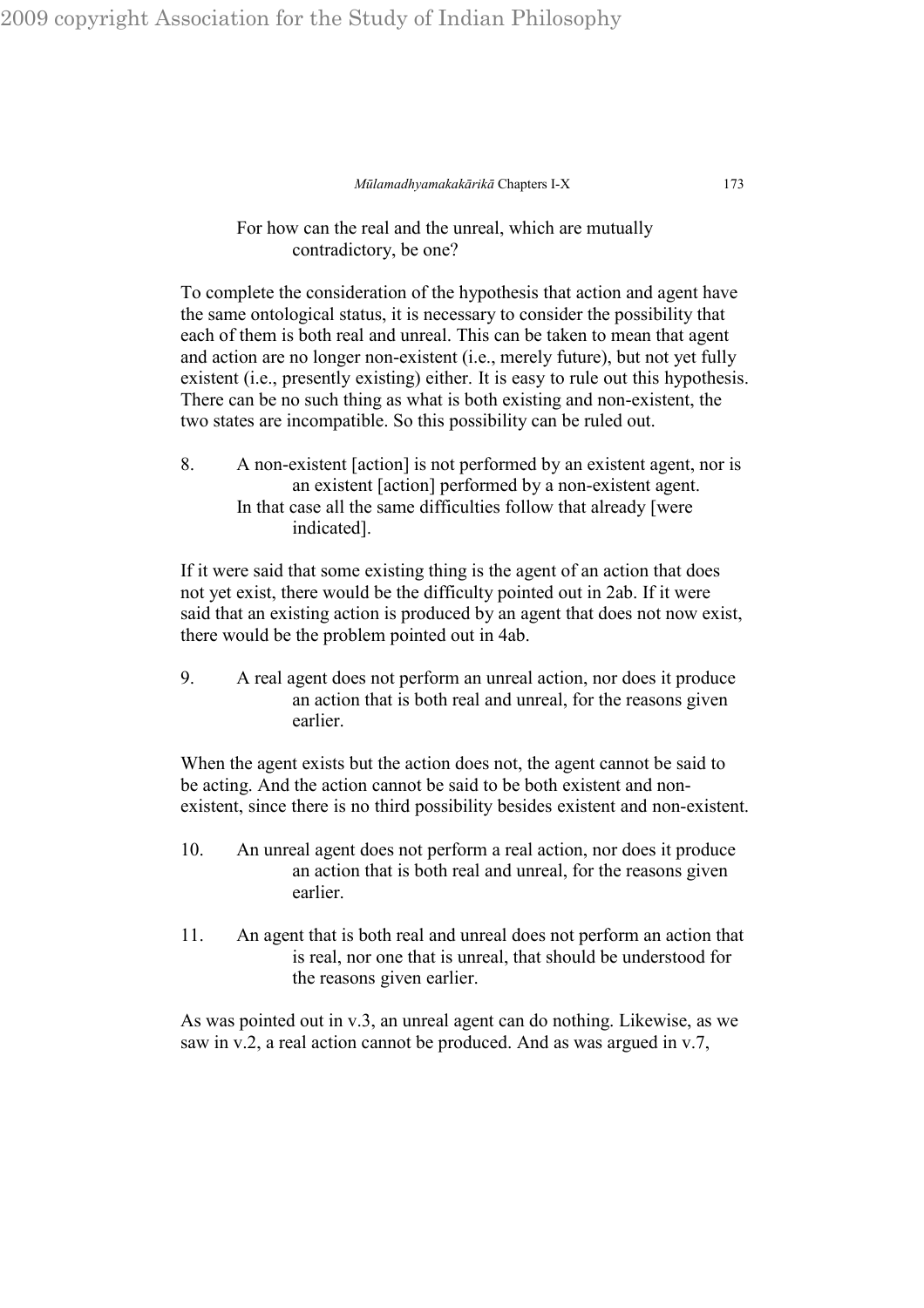there can be no such thing as an agent that is both real and unreal. And so on for the rest of the possibilities under consideration here. This completes the treatment of the hypothesis that agent and action have different ontological status. All the logical possibilities have now been examined, and on none of them can it be said that an agent performs an action. Candrakīrti summarizes the situation as follows:

There is no productive activity with respect to what is real, and the doer would be without action-this is why a real action is not produced. Also an unreal action would be causeless, it would not be produced for the reason given earlier. 'If there is no cause, then the effect . . . Thus the establishment of agent and action through all possible theses of sameness being incorrect, what was said [by] the opponent-that compounded *dharmas* with compounded natures, such as consciousness and the like, are found due to the real relation of agent and action-that is incorrect.

He then introduces the next verse by having the opponent accuse the Mādhyamika of nihilism.

> Here it is said [by the opponent], Is it believed by you that things do not exist? Not at all. But for you who believe that existents have intrinsic nature, the refutation of all existents is possible, due to the absence of intrinsic nature with respect to existents,. As for us, on the other hand, since all existents are dependently arisen, we do not perceive intrinsic nature, so what is there to be refuted? ... How can it be established that all existents are, as you say, devoid of intrinsic nature? The worldly delusion being accepted, the establishment of conventionally real entities, that are imagined like the water of a mirage, is through agreement on the basis merely of dependence of this on that, and not in any other way. (V  $p.188$ )

 $12.$ The agent occurs in dependence on the action, and the action occurs in dependence on the agent; we see no other way to establish them

It is the opponent who is the (unwitting) nihilist. For the Madhyamika, on the other hand, agent and action are merely conventionally real, so there is no problem in recognizing their mutual dependence.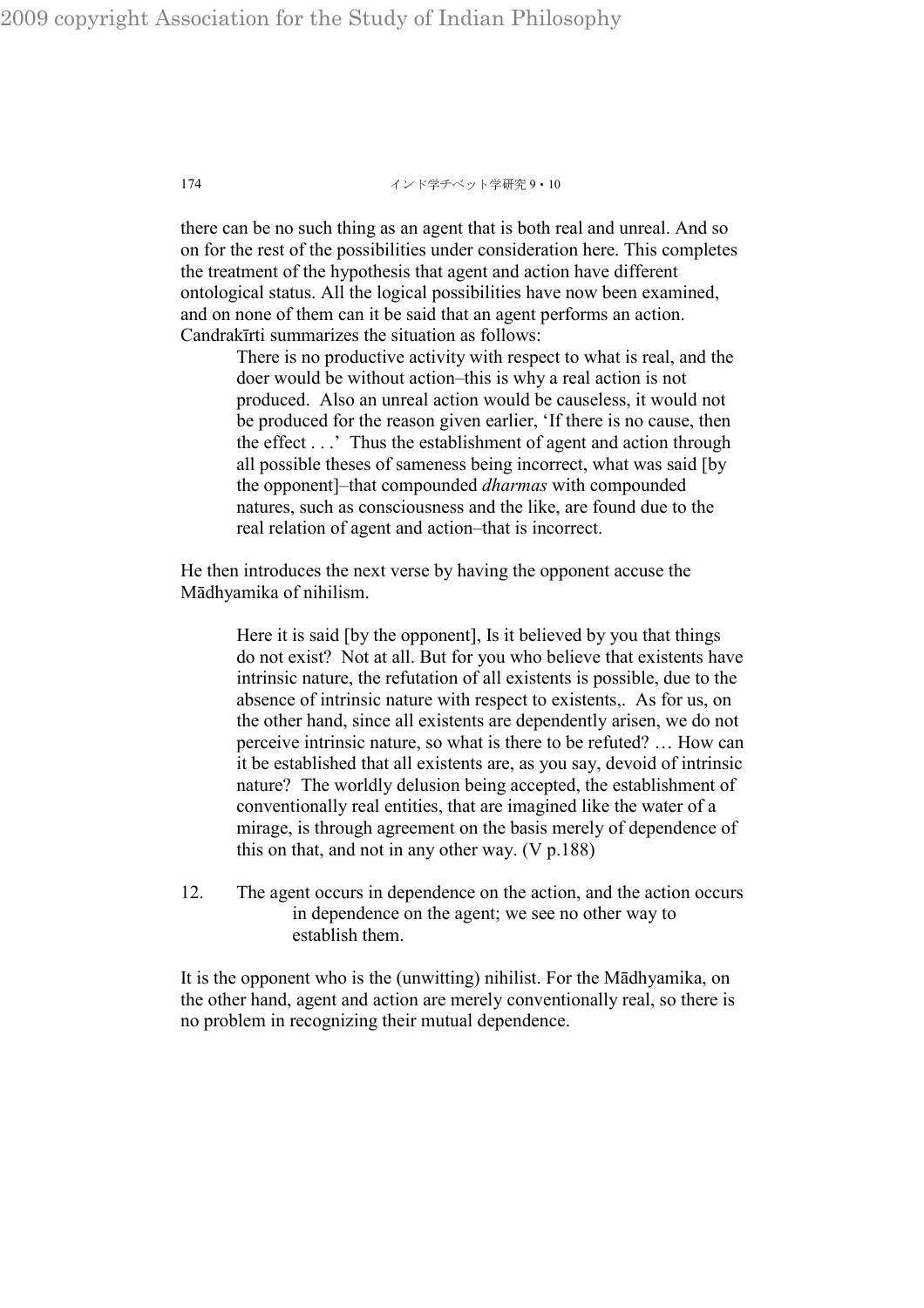- $13$ Appropriation [and the appropriator] should be known thus through the abandonment of action and agent;
	- All remaining existents should be considered in accordance with action and agent.

The argument generalizes to all existing things. Appropriation is the activity through which constituents of a causal series come to consider other parts of the same causal series as their 'own'. Its correct analysis is thus of paramount importance for Buddhists. This is the subject of the next chapter.

# IX. AN ANALYSIS OF WHAT IS PRIOR

- $\mathbf{1}$ Some say, 'Vision, hearing and the rest [of the sense faculties], as well as feeling and the rest [of the mental constituents]-Before these exist, there is that to which they belong.
- $2.$ 'How indeed will there come to be the vision, etc., of a non-existent entity? Hence before they occur there exists an established entity.'

These verses state the view of an opponent, identified by Bhavaviveka and Candrakīrti as belonging to the Pudgalavāda school. These Buddhists claim that since appropriation requires an appropriator (just as action requires an agent), there must be some underlying thing to which the sense faculties and the mental constituents belong. This something they identify as the person (*pudgala*). Since they hold that it must exist prior to vision, feeling, etc., this chapter is called an analysis of 'what is prior'. The Pudgalavadin claims that the person *(pudgala)* differs from the self *(* $\bar{a}$ *tman)* in that (1) the person does not exist ultimately (those who believe in a self hold it to be ultimately real); and (2) the person is named and conceptualized in dependence on the five *skandhas* (a self would be named and conceptualized on the basis of its own intrinsic nature). For more on their view see Sammitīva Nikāva Śāstra, also Abhidharmakośabhāsva IX.

 $\mathcal{E}$ But this being who is established prior to vision, hearing, etc., and feeling, etc., By means of what is it conceived?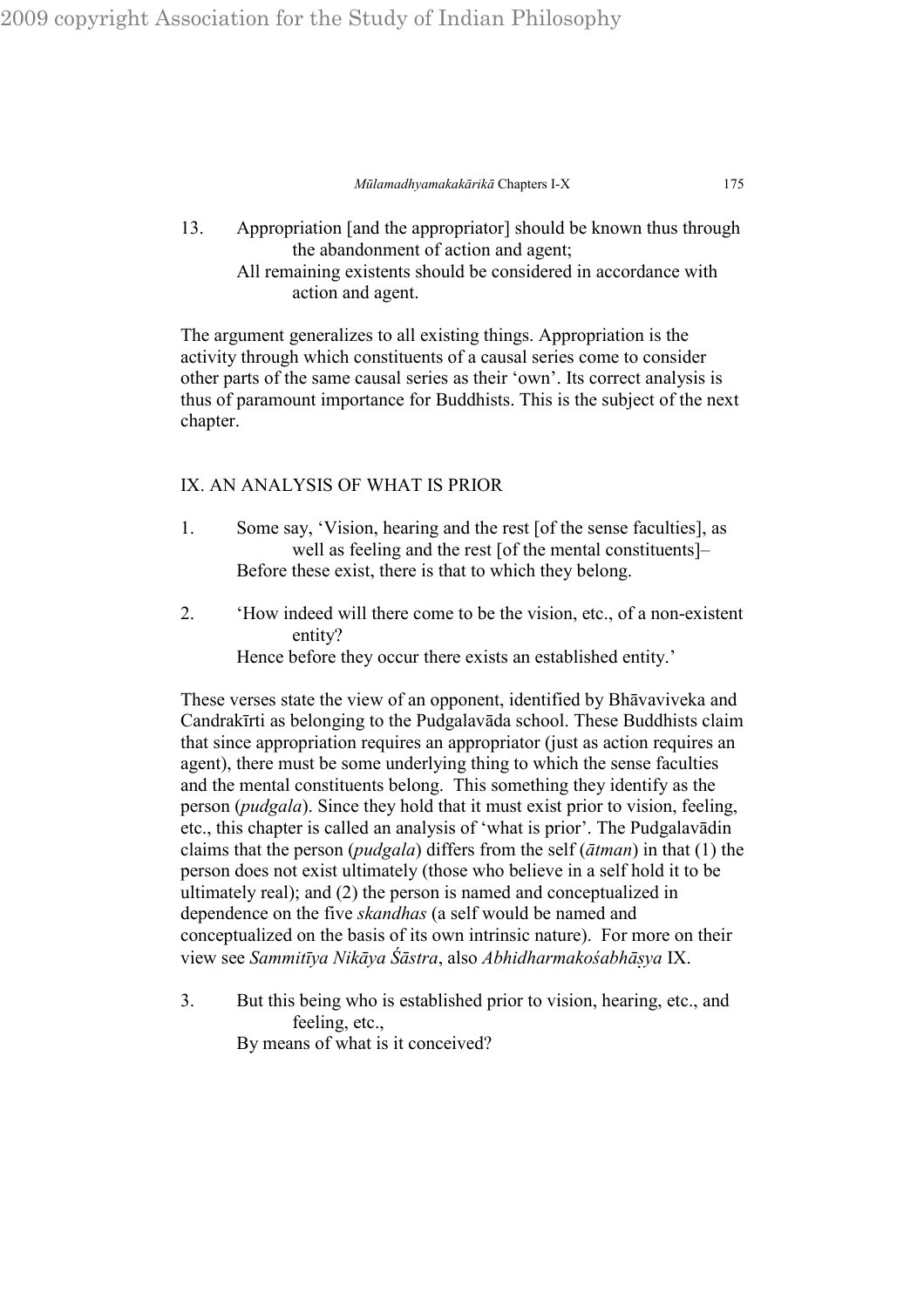If the person is real then it must have some nature on the basis of which it may be named and conceptualized. The first possibility that will be considered here is that its nature is independent of the senses and mental contents that it is said to underlie. This was not the view of the Pudgalavādins. It is being examined here just to make certain that all possibilities are considered.

- $\overline{4}$ . If this established being exists without vision, etc., Then no doubt they will exist without this as well.
- 5. Someone is made manifest by means of something [that manifests] it], something [that manifests] is manifested by someone [underlying]:
	- How can someone [be made manifest] without something [that] manifests], how can something be manifested without someone [whom it manifests]?

If the nature of the person is distinct from the natures of the senses and mental contents, then each can exist independently of the other. But the argument for the existence of the person was that vision and the rest cannot exist without an underlying being. They are said to manifest it, and manifestation requires that manifestor and manifested exist simultaneously.

- 6. [The opponent:] No one whatever exists prior to all of vision and the rest [taken together];
	- By means of one or another of the faculties of vision and the rest [the person] is made manifest at different times.

For the reason given in v.4-5, the Pudgalavadin wants to claim that the person is named and conceptualized in dependence on the sense faculties and mental constituents ('vision and the rest'). The question they must then confront is why the person is not a mere conceptual fiction. To answer that they need to show that the person is in some sense independent of vision and the rest. Here they concede that a person could not exist prior to all of vision, etc. taken collectively. But, they point out, the person that exists prior to vision might be named and conceptualized in dependence on hearing, the one that exists prior to hearing might be named and conceptualized in dependence on smell, etc.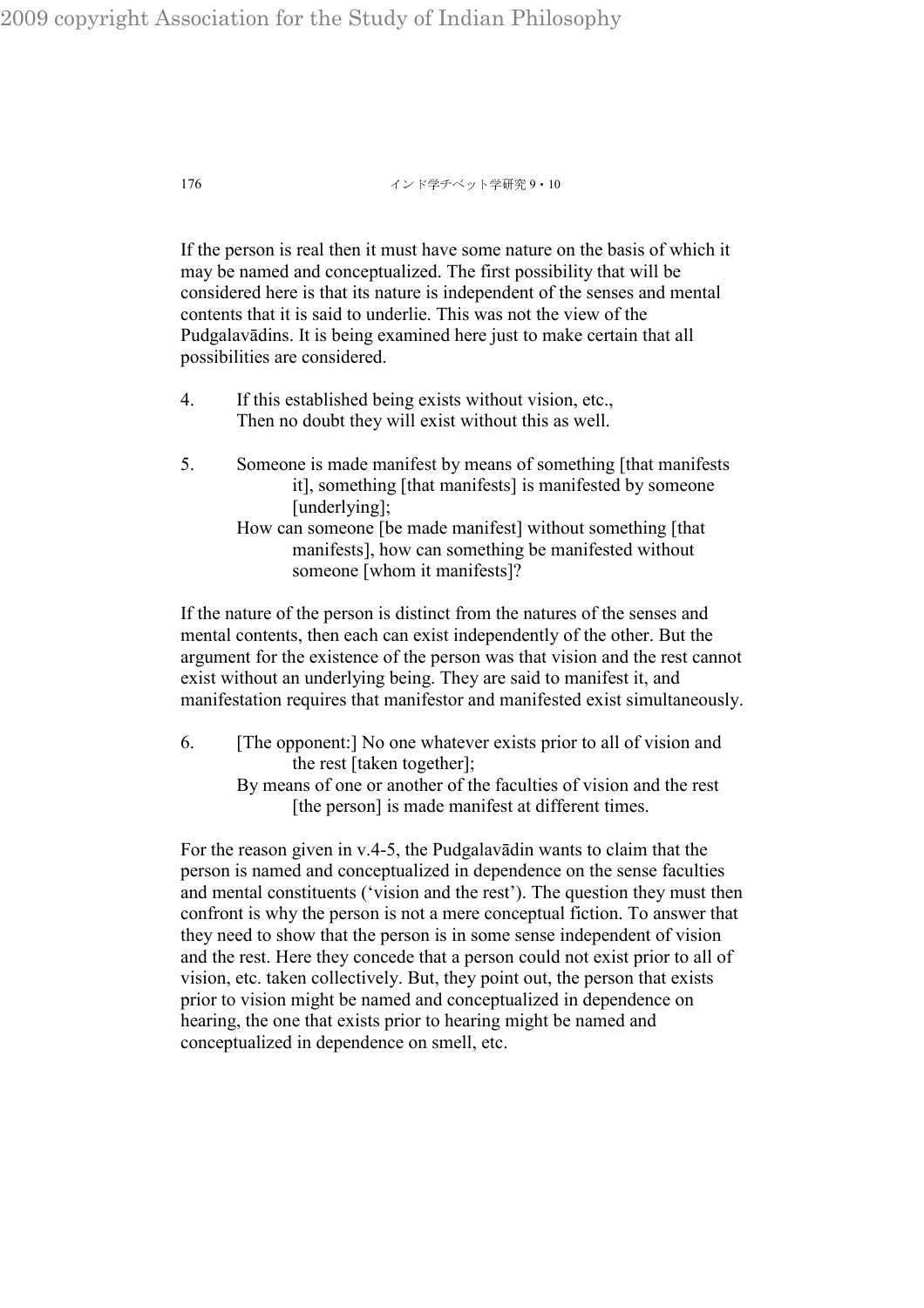7. [Reply:] If [the person] does not exist prior to all of vision and the rest [taken together].

How does [the person] exist prior to each of vision and the rest taken individually?

As Candrakīrti says, 'If there is no forest prior to all the trees, then it likewise does not exist prior to each of them individually' (V p.192). Suppose we plant a tree in a forest. We might then say that the tree is now one part of the forest, but that the forest existed before that tree. Candrakīrti is saying this cannot be ultimately true. If it were true, then we would have to say that the same forest existed before another of its trees, and so on. In the next two verses Nagariuna will pose the question whether it is the same forest that exists before and after we add a new tree.

8. If just that which is the seer is also the hearer and the feeler. Then it would exist prior to each individually, which is not possible.

It is not possible, says Buddhapalita, because it would then follow that the being that exists prior to seeing is the hearer and feeler, like someone who goes out through different (sensory) windows. And as Bhavaviveka asks, how can something be both a hearer and a feeler in one and the same instant? To be a hearer, something must hear, to be a smeller, something must smell, etc. And these faculties cannot all be exercised simultaneously. But we can also see the difficulty by asking whether the being who exists prior to seeing is the same as the one that exists prior to hearing. If it could exist prior to one of the senses, then why couldn't it exist prior to two? But this leads to the hypothesis that it could exist prior to all of vision and the rest, which has already been rejected in v.3-5.

9. But if the seer were itself distinct from the hearer and from the feeler.

Then when there was a seer there would also be a hearer, there would be a multiplicity of subjects.

The alternative is to suppose that what exists prior to vision is a hearer, and a smeller, and a taster, etc., each one distinct from the rest. But this is clearly not what the opponent wants, since then it would be one person who sees, another who hears, and so on.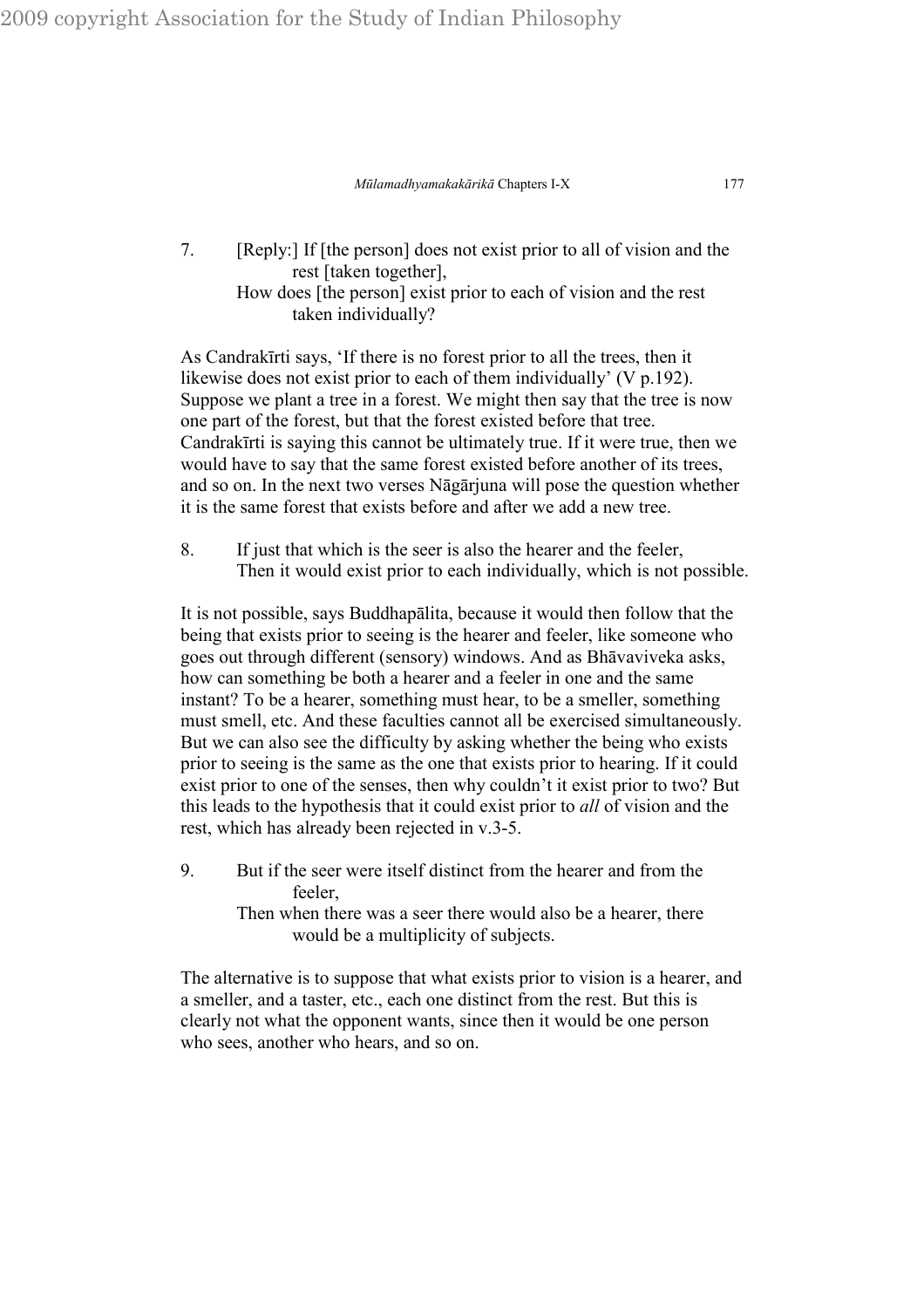$10<sub>1</sub>$ Those elements from which seeing, hearing and the rest, and feeling and the rest Come into existence, this being does not exist among them.

According to Candrakirti, the opponent has pointed out that seeing and the rest arise on the basis of the five skandhas, which are in turn based on the four elements (see Chapter IV, y.1). So perhaps the prior being is named and conceptualized on the basis of the four elements. The difficulty with this proposal, says Bhavaviveka, is that if all these things are real (and not just different ways of conceptualizing the four elements), then they must be thought of as existing in succession: first there are the four elements, then the five external sense-field  $āvatanas$  (see Chapter IV, v.1), then seeing and the rest. So the being who the opponent supposes to exist prior to seeing and the rest does not exist at the time there is seeing and the rest. The appropriator must exist not only prior to what is appropriated but also simultaneously with the appropriated.

11. Seeing, hearing, and the rest, and feeling and the rest--If that to which these belong does not exist, surely they too do not exist

If on the other hand we say that there is nothing to which the senses and the mental contents belong, then it would make no sense to say that these exist either. We cannot, for instance, understand what it would mean for there to be vision without someone whose vision it was. But notice that this does not license an inference to the existence of a real subject of vision, etc. See the next verse.

12. What being is prior to seeing and the rest, what being is simultaneous, and what being comes after, That does not exist, the concepts of existence and non-existence no longer apply there.

We cannot say that there exists the prior being imagined by the opponent, but we also cannot say that it does not exist (see v.11). Nāgāriuna thinks it goes without saying that there is no third possibility here, that this prior being somehow both exists and does not exist. As for the possibility that they might be simultaneous, this is refuted by the fact that what is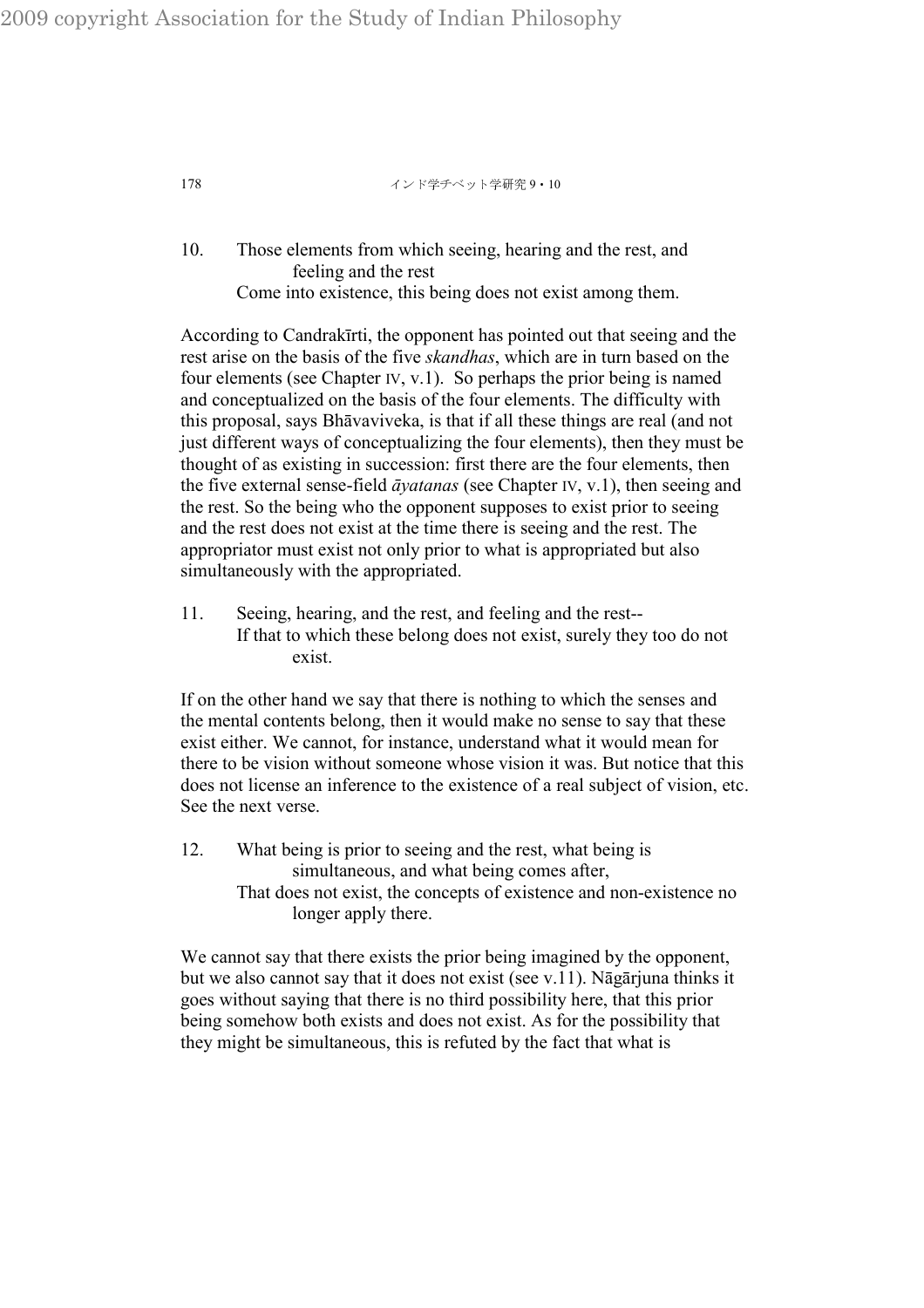simultaneous cannot be in a relation of dependency. (Recall that the opponent claims this being is named and conceptualized in dependence on seeing and the rest, and that they exist in dependence on it.) The same difficulty rules out the possibility that the being exists after vision and the rest do.

Notice the care with which Nāgārjuna states the conclusion of the chapter: 'the concepts of existence and non-existence no longer apply there'. We think that either the subject of vision does exist or it does not. Nāgārjuna is telling us that neither thought is well-formed.

## X. AN ANALYSIS OF FIRE AND FUEL

The last two chapters have shown difficulties with the notion of an appropriator, a notion that the Pudgalavadin relies on to establish their theory that there is a person who appropriates the five *skandhas*, karma and the like. Here the opponent proposes a new analogy to explain how appropriator and what it appropriates can be in a relation of mutual dependence and yet both be ultimately real. The analogy is the example of fire and fuel. (See Abhidharmakośabhāsya IX for another discussion of this analogy.) As Candrakīrti explains the example, fire is dependent on fuel (since there is no fire without fuel), but fire is ultimately real (since it has the intrinsic nature of heat). Yet fuel, while also being real in its own right, is composed of the four elements, and so depends on fire.

- $1_{-}$ If the fuel were identical with the fire, then agent and object would be one. If fire were distinct from fuel, then there would be fire without fuel.
- 2. [Fire] would be always alight, being without a cause of lighting. A second beginning is pointless, and if so it would be devoid of object.

If fire and fuel are ultimately real, then they must be either identical or distinct; either the fire is really nothing but fuel, or it is a separately existing thing. The first hypothesis must be rejected on the grounds that it makes the agent-that which does the burning-and the object-that which is burnt–one and the same thing. This is absurd, for there is a difference between the action of throwing a pot and a pot, between the action of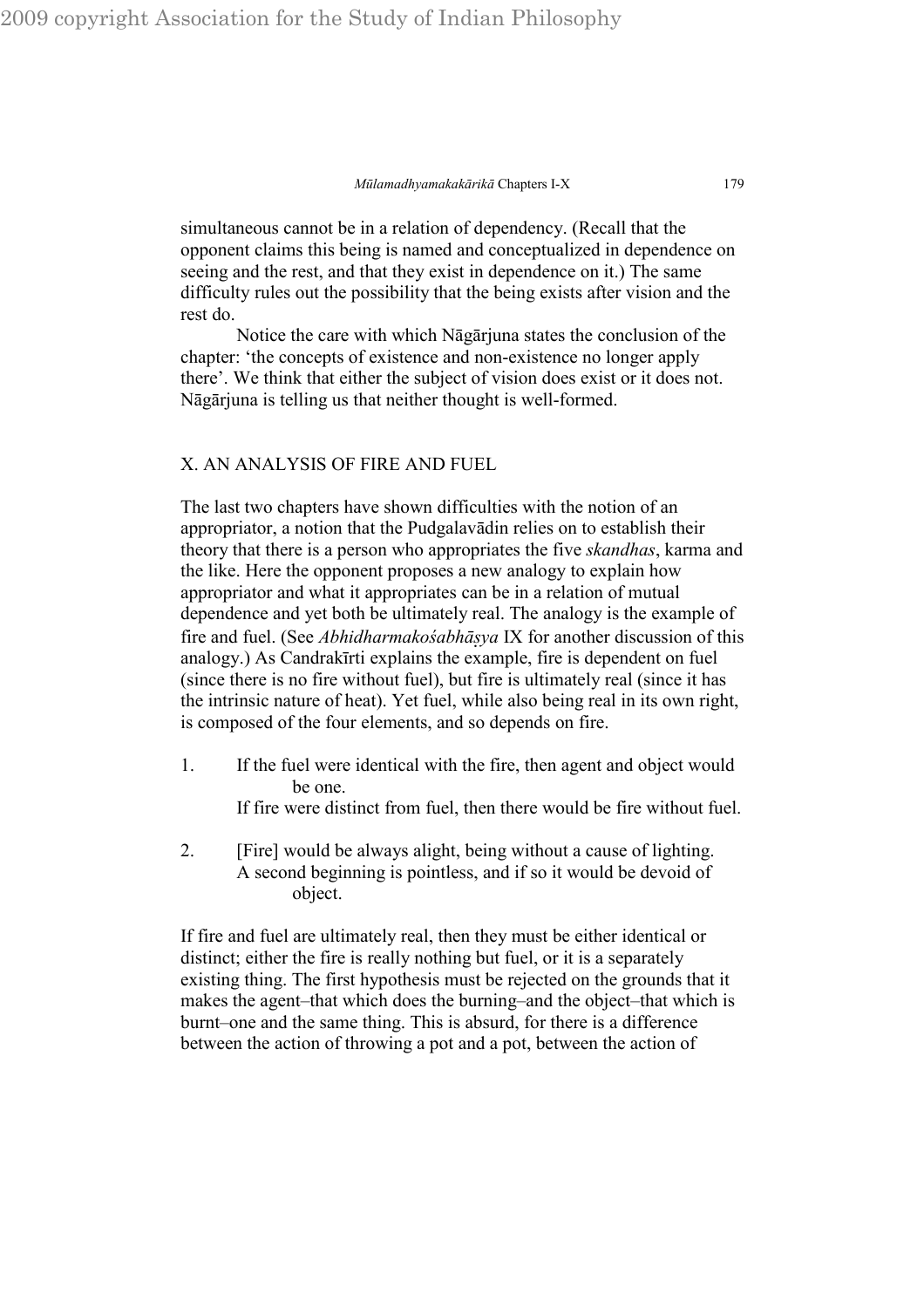chopping wood and the wood that is chopped.

If fire were a separately existing thing, however, then it would be possible for fire to exist apart from any fuel. This would mean that fire could continue to exist after the fuel had been exhausted, so it would always stay alight. And this would make pointless any attempt to start a fire by finding fuel. So fire would be devoid of an object, something on which its activity is exercised. This point is made explicit in the next two verses.

 $3<sub>1</sub>$ Because it is not dependent on another, it is without a cause of lighting.

It being permanently alight, the absurd consequence follows that restarting would be pointless.

 $\overline{4}$ . Then if you were to say that existing fuel comes to be burning. By what is that fuel burnt when that [fuel] exists only to the extent that this [being burning] exists?

The opponent claims that fuel and fire can still be independent provided we define fuel as that which is burnt by fire. Presumably then fire can be said to be distinct from fuel and yet dependent on it. The point of this verse is that if fuel is by definition what is burnt by fire, then fuel can be said to exist only when there is fire. So fuel is not independent of fire after all, and the difficulty pointed out in v.1 will recur.

 $5<sub>1</sub>$ If [fire] is other than [fuel] it will not touch [fuel], not having touched it will not burn it up, and if it does not burn it up It will not go out, if it will not go out then it will endure precisely as something with its own mark.

'With its own mark' means having an intrinsic nature. The argument, according to Candrakirti, is that just as light does not destroy darkness that it has not reached (see Chapter VII, verses 10-11), so fire that is distinct from fuel will not touch fuel, will not burn it, and so will not exhaust it. This in turn means that fire will not go out, since exhausting its fuel is the cause of a fire's going out. It will endure as something whose nature it is to be alight. To this the opponent responds in the next verse.

6. [Objection:] Fire could touch fuel even though distinct from fuel,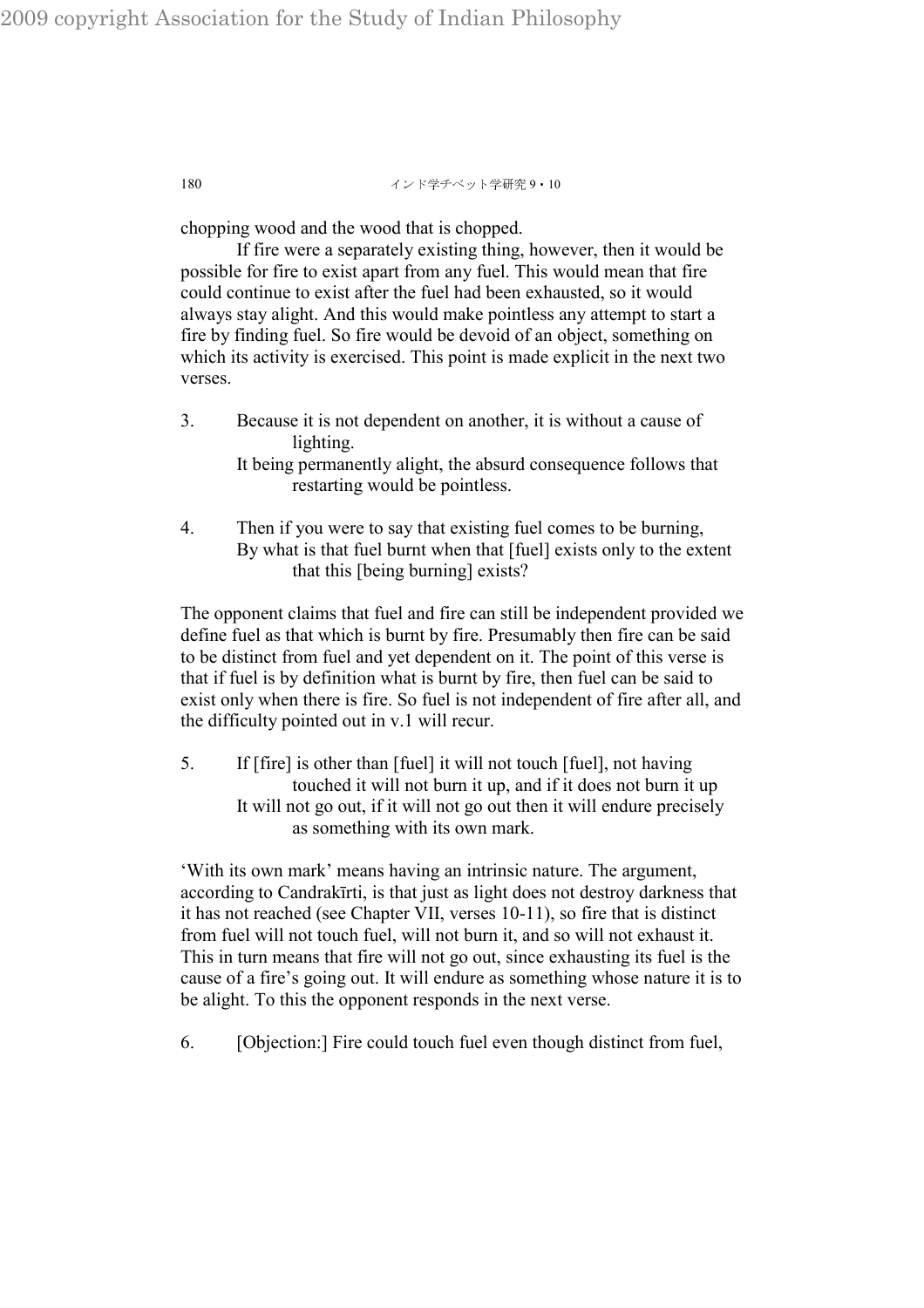Just as a woman obtains a man, and a man obtains a woman.

 $7<sub>1</sub>$ [Reply:] Fire, being distinct from fuel, would surely be able to reach fuel

If fire and fuel were mutually independent.

The example of a woman and a man is put forward by the opponent to show that two distinct things can come into something like the relation of mutual interaction found in the case of fire and fuel. The difficulty with this example is that we know the man and the woman can exist separately. But we never see fire apart from fuel. And as for fuel, while it may seem to exist separately, it is called fuel only by virtue of its relation to fire; we see fuel as something that is potentially fire.

The opponent concedes that the case of fire and fuel is indeed different from that of woman and man. Fire and fuel are mutually dependent in the sense that each depends for its existence on that of the other. This is not true of the woman and man who enter into a relationship. But why, the opponent asks, can't fire and fuel still have their own intrinsic natures? After all, if they are in a relationship of mutual dependence they must exist, for there can be no relation of mutual dependence between unreal things like the son and daughter of a barren woman.

8. If fire depends on fuel and fuel depends on fire, Which of the two is arisen first, fuel [or] fire that is dependent on that?

We have already seen why fire could not exist before fuel. Suppose it is fuel that exists first. Candrakīrti says there would follow the absurd consequences that fuel could exist unlit, and things like grass would all count as fuel. These consequences might not strike us as absurd. Buddhapālita says we must understand the dependence of fuel on fire as conceptual. By this he seems to mean that we see something as fuel only because we anticipate the arising of fire. But this would seem to leave open the possibility that fuel might exist in the unlit state. What Buddhapalita's comment brings out, however, is that when we think of fuel as something that can exist both before the fire and also when there is fire, this 'fuel' is something we have conceptually constructed. Anything that could exist in either the unlit state or the lit state must be made of parts. So if by 'fuel'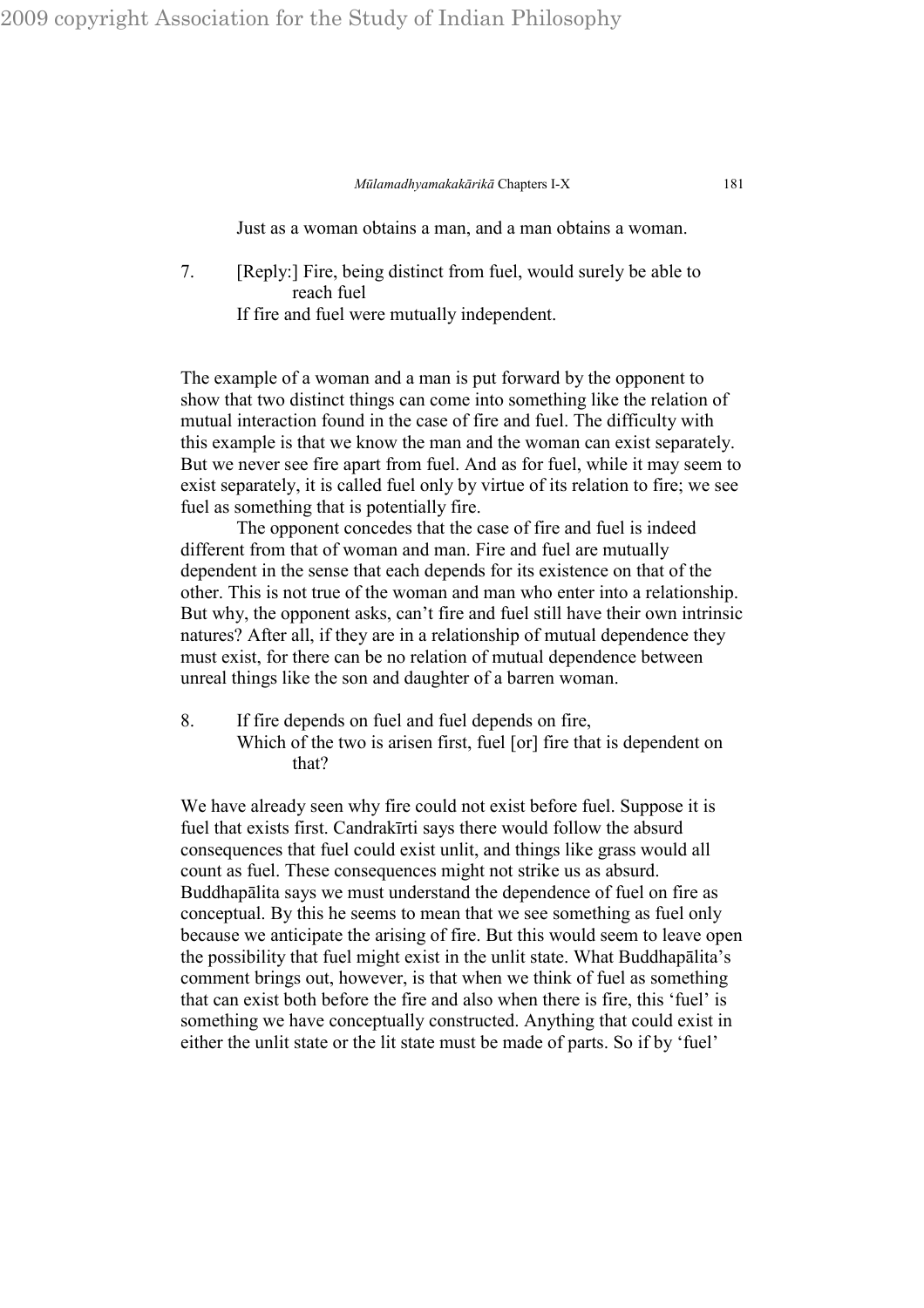we mean something ultimately real, and fuel is related to fire, fuel could only exist when there is fire.

 $\overline{9}$ If fire is dependent on fuel, then there is the establishing of an [already] established fire.

If so then also fuel would come to be without relation to fire

Candrakirti explains the argument of 9ab as follows. Suppose that fuel exists before fire, and fire is dependent on fuel. But fire cannot be dependent on fuel if fire does not exist. So fire must already exist. But to say fire depends on fuel is to say that it is established by fuel. And if it already exists when fuel exists, then fuel's establishing fire would be the establishing of something that is already established, *i.e.*, already exists. The argument of 9cd is that fuel must likewise exist in order to be dependent on fire. But a fuel that already exists when fire does cannot be dependent on that fire.

The opponent now agrees that mutual dependence is incompatible. with one of the pair existing before the other. But why not say that the two things arise simultaneously, each in dependence on the other?

 $10<sub>1</sub>$ If an entity is established in dependence [on something else], and in dependence on that very entity that which is to be depended on is established, then what is dependent on what?

If fire truly depends on fuel, then fuel must first exist before there can be fire. But if fuel in turn depends on fire, it cannot exist prior to fire. The mutual dependence that the opponent claims to hold between fire and fuel (or between person and *skandhas*) appears to be incoherent.

- $11.$ That entity that is established in dependence, how does that, before being established, depend?
	- But if it is something established that is dependent, its being called dependent is incorrect.

What is it that is established in dependence on something else? Before something is brought into existence it cannot be said to be dependent on something else. But if it already exists, how can it be called dependent? For it to be dependent is for it to stand in need of something else for its existence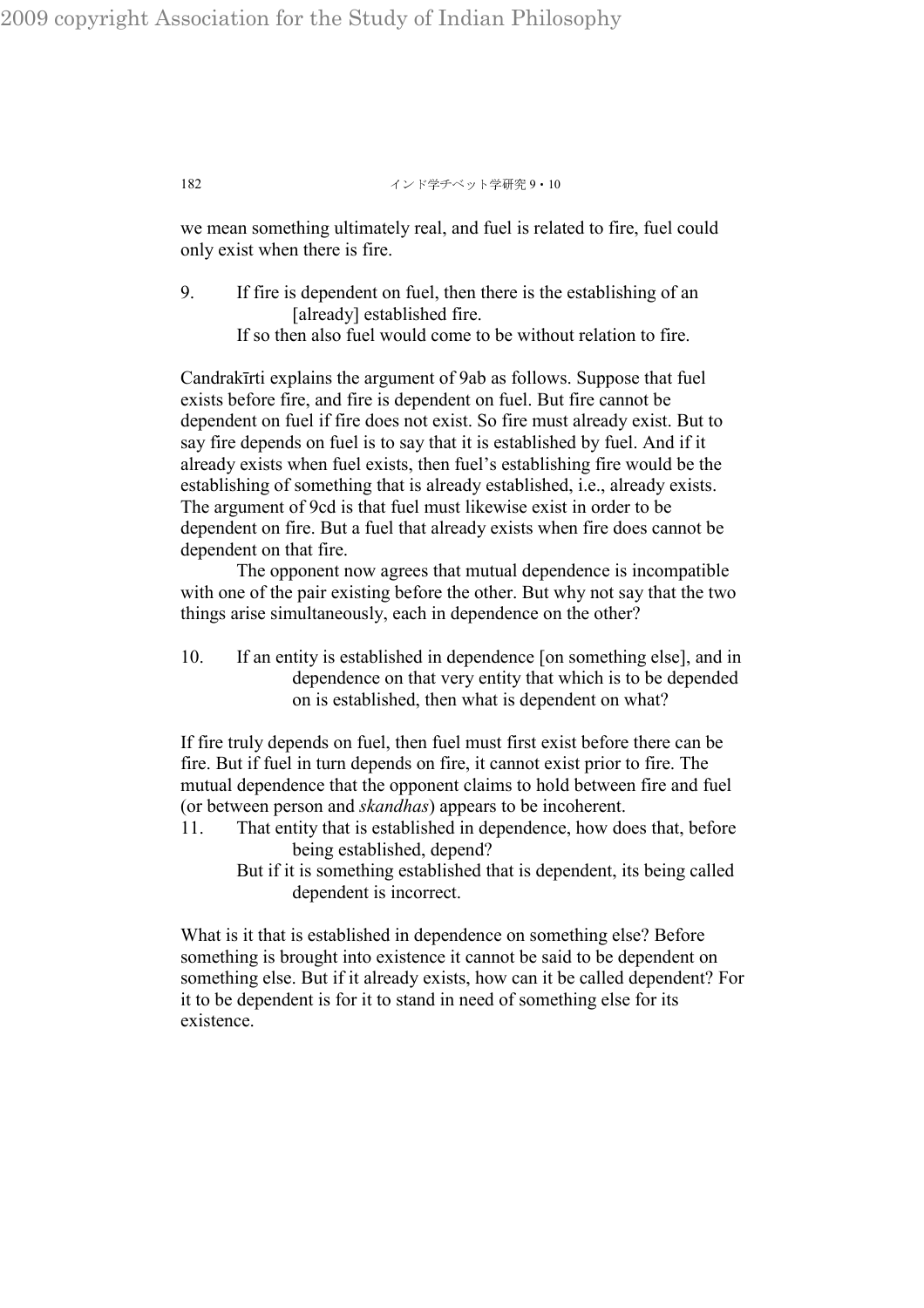$12$ Fire is not dependent on fuel, fire is not independent of fuel. Fuel is not dependent on fire, fuel is not independent of fire.

A summary of the results of the reasoning so far. Bhavavive ka is careful to point out that each of the four possibilities (fire is dependent on fuel, etc.) is negated. He thereby calls attention to the fact that nothing is being affirmed about fire, fuel and their relation. The point has just been to rule out all the statements we might think are ultimately true concerning the fire and fuel. This might also be expressed by saying, 'We cannot say that fire is dependent on fuel, ...'

Fire does not come from another, fire is not found in fuel. 13. As for fuel, the same can be said of it as was said of present beinggone-over, the gone-over and the not-yet-gone-over.

In 13ab, Nāgārjuna returns to the two views of causation discussed earlier, *asatkārvavāda*, the view that cause and effect are distinct things, and satkārvavāda, the view that the effect already exists in unmanifest form in the cause (see Chapter I, v.3). The difficulty with the first view as applied to the case of fire and fuel is that then fire would be uncaused. To say that fire exists distinct from fuel is to say that fire can exist without fuel.

But the second view, discussed in 13b, might seem more promising. The opponent claims there is fire already in the fuel, but in unmanifest form. But under the right circumstances, such as rubbing two pieces of fuel together, this fire can be made manifest. As Candrakīrti represents it, the argument against this hypothesis is simple. Manifestation is said to be an effect of the rubbing. As an effect, does it exist in its cause or not? If not, then the hypothesis of satkāryavāda has been abandoned. Moreover, the opponent now owes us an explanation of why the rubbing produces manifestation of fire, and not some other effect. If it does exist in its cause, then it must be in unmanifest form. What then makes this manifestation become manifest? This is the start of an infinite regress.

In 13cd, Nāgārjuna claims that the logic of the three-times argument against going (see Chapter II,  $v$ , 1) also applies to the fuel considered as that which is burnt. Candrakirti provides a verse to explain:

The burnt is not to be burnt, nor is the unburnt, The neither burnt nor unburnt present-being-burnt is not to be burnt.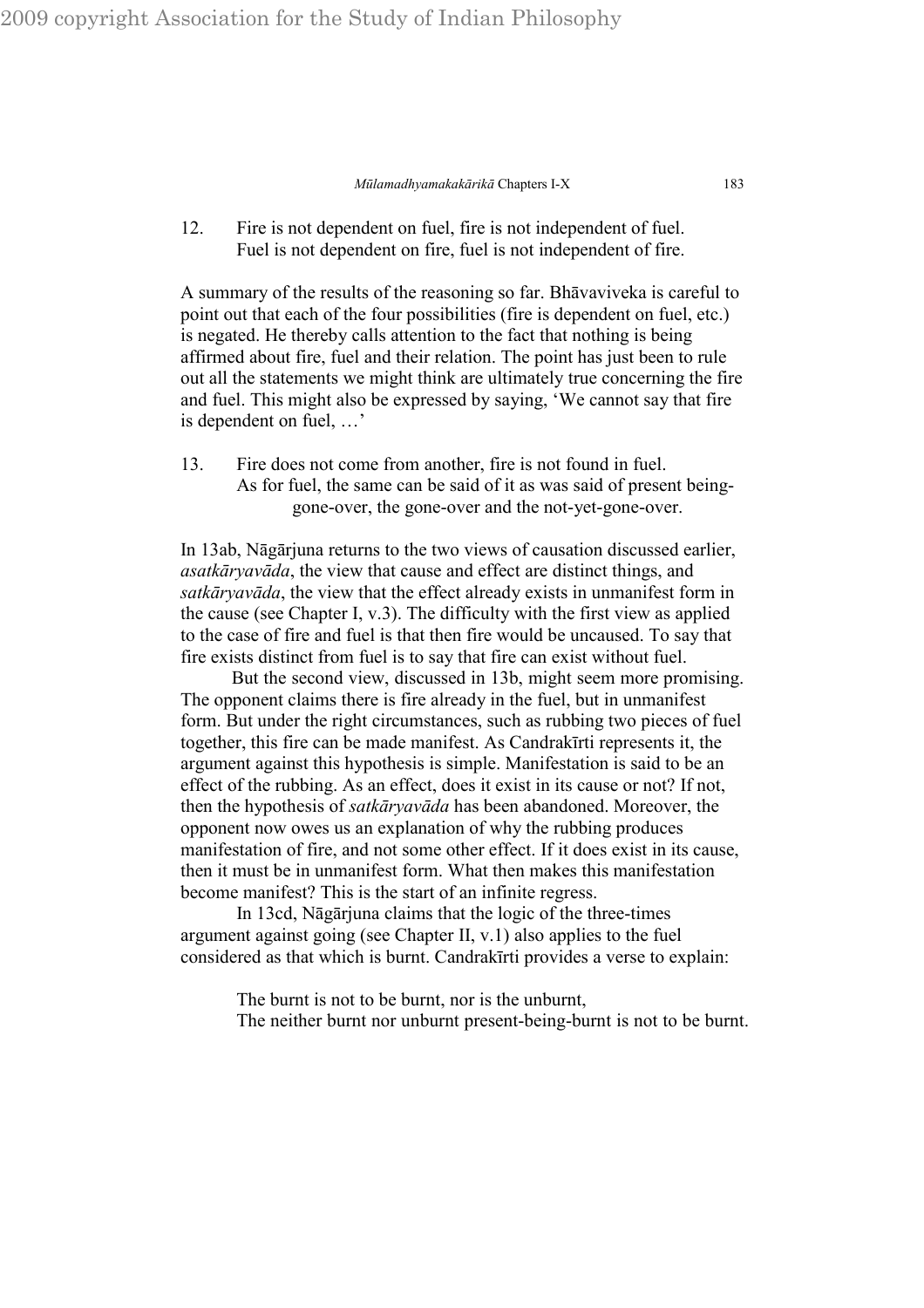Again, fire is not fuel, and fire is not elsewhere than where fuel is, 14. Fire does not possess fuel, fuel is not in fire, fire is not in fuel.

This verse summarizes the results of the chapter using the device of the five-fold examination, which is elsewhere used to consider the relation between the person and the *skandhas* (e.g., at *Madhyamakāvatāra v.150)*. Two things x and y might be (1) identical, (2) distinct, (3) x might possess y, (4) y might have x as its locus, or (5) x might have y as its locus. As the commentators explain, (1) fire is not fuel because this would lead to the problem of identifying agent and action discussed in v.1ab. Fire is not (2) distinct from fuel and located elsewhere, as this leads to the difficulty of fire's being independent that is discussed in  $v$ . 1cd-4. If  $(3)$  fire possesses fuel, this is either (a) as two distinct things, like the cow and its owner or (b) as one and the same thing, like the chariot and its parts. (3a) is ruled out by the fact that fire never appears distinct from fuel. (3b) would mean that fire is not ultimately real. Theses (4) and (5) are both ruled out by the fact that they require fire and fuel to be distinct, which has been shown to be impossible.

All ways of explaining subject and appropriation without remainder 15. are to be explained in accordance with fire and fuel. The pot, the cloth, etc., [are explained by this].

Recall that the Pudgalavadin introduced the fire-fuel example as a way of understanding their claim that the person (pudgala) is the subject that appropriates the *skandhas*. Nāgārjuna says that since the fire-fuel example has been refuted, the Pudgalava din claim about the person as appropriator has likewise been refuted. The same analysis also applies to such examples as the relation between pot and clay, cloth and threads, etc.

16. They are not considered by us to be wise instructors in the teachings [of the Buddha] who describe the subject and existents in terms of identity and difference.

Just as fire and fuel cannot be said to be either identical or distinct, so the appropriating subject and the existing states such as vision and feeling cannot be described as identical or distinct either.